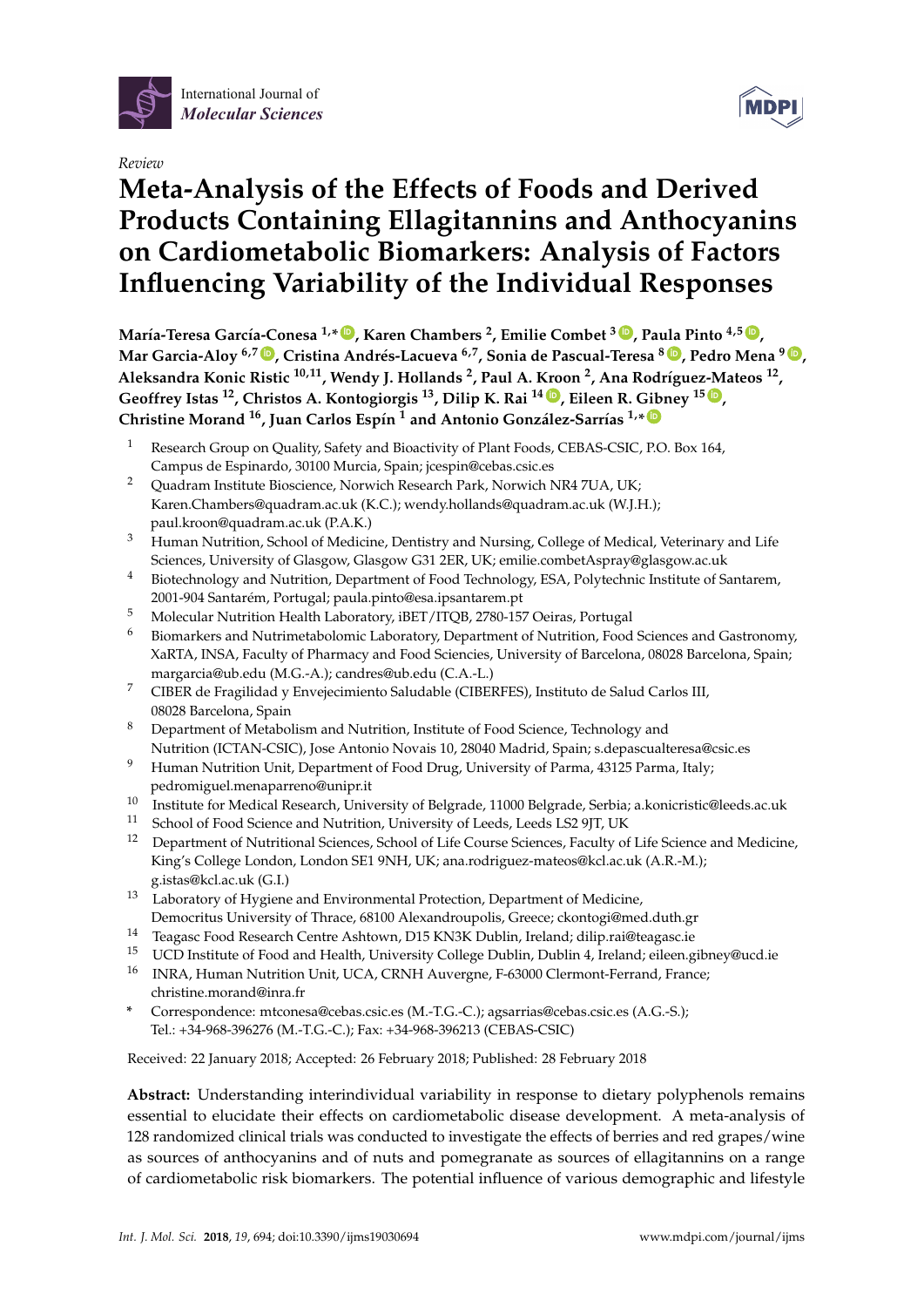factors on the variability in the response to these products were explored. Both anthocyanin- and ellagitannin-containing products reduced total-cholesterol with nuts and berries yielding more significant effects than pomegranate and grapes. Blood pressure was significantly reduced by the two main sources of anthocyanins, berries and red grapes/wine, whereas waist circumference, LDL-cholesterol, triglycerides, and glucose were most significantly lowered by the ellagitannin-products, particularly nuts. Additionally, we found an indication of a small increase in HDL-cholesterol most significant with nuts and, in flow-mediated dilation by nuts and berries. Most of these effects were detected in obese/overweight people but we found limited or non-evidence in normoweight individuals or of the influence of sex or smoking status. The effects of other factors, i.e., habitual diet, health status or country where the study was conducted, were inconsistent and require further investigation.

**Keywords:** ellagitannins; anthocyanins; interindividual variability; meta-analysis; cardiometabolic disorders; pomegranate; nuts; berries; red wine; red grapes

#### **1. Introduction**

Cardiometabolic dysfunction is diagnosed in about 8% of the global adult population and is characterized by dyslipidemia, hypertension, obesity, glucose intolerance and insulin resistance [\[1\]](#page-20-0). It is well recognized that a diet rich in plant-based foods helps prevent or reduce these cardiometabolic disorders and that increasing the intake of fruits, vegetables, cereals and nuts constitutes part of the strategy to combat these disorders [\[2](#page-20-1)[,3\]](#page-20-2). Plant foods provide a variety of micro- and macronutrients, i.e., minerals, vitamins, fibers, proteins as well as a range of bioactive compounds that are beneficial for our health [\[4\]](#page-20-3). Over the past few decades, a major area of research has specifically focused on the study of the plant-derived bioactive compounds, such as polyphenols, and their cardiometabolic protective properties in humans which is summarized by Lecour et al. [\[5\]](#page-20-4).

A variety of fruits and nuts are good sources of different polyphenols including anthocyanins (ANCs) and ellagitannins (ETs). In particular, berries, red grapes and red wine are important sources of ANCs [\[6,](#page-20-5)[7\]](#page-21-0). The main ANCs present in our diet are cyanidin, delphinidin, malvidin, pelargonidin, peonidin, and petunidin [\[8](#page-21-1)[,9\]](#page-21-2). Cyanidin-3-glucoside is the most frequent ANC found in raspberries, blackberries, elderberries, purple corn or black carrots. Moreover, malvidin-3-glucoside is the major ANC in red grapes and wines whilst pelargonidin-3-glucoside in strawberries. Blueberries, very often used in intervention studies, contain a mixture of delphinidin, malvidin and cyanidin derivatives [\[8](#page-21-1)[,10\]](#page-21-3). The highest ANCs content is found in chokeberry (400 to 1500 mg/100 g fresh weight (F.W.)), blackcurrant (100 to 500 mg/100 g F.W.), blackberries (50 to 350 mg/100 g F.W.), blueberries (60 to 300 mg/100 g F.W.) and purple corn ( $\geq$ 1500 mg/100 g F.W.) [\[8](#page-21-1)[,11\]](#page-21-4). On the other hand, pomegranate and nuts contain important quantities of ETs (150–500 mg/100 mL pomegranate juice; ~1600 mg/100 g walnuts) although they can also be found in berries at lower concentrations (50–350 mg/100 g F.W. raspberry; 25–80 mg/100 g F.W. strawberry) [\[12](#page-21-5)[–14\]](#page-21-6). The ETs most commonly ingested by humans are punicalagin, peduncalagin and sanguiin [\[15\]](#page-21-7).

Previous reviews and meta-analyses of randomized-controlled trials (RCTs) have explored the evidence of the effects of the intake of berry [\[16–](#page-21-8)[21\]](#page-21-9), nut [\[22](#page-21-10)[,23\]](#page-21-11), pomegranate [\[24](#page-21-12)[,25\]](#page-21-13), and grape [\[26,](#page-22-0)[27\]](#page-22-1) foods and (or) derived products on different cardiometabolic risk factors (i.e., serum lipids, blood pressure, glucose). The results of these analyses have indicated inconsistencies in the overall effects and have pointed at potential different responses between different subpopulations. Some of the reasons for the lack of consistent results might be the insufficient number of the RCTs included in these meta-analyses as well as their heterogeneity and inadequate description of the study population. There are important differences between studies for a number of key factors (body mass index (BMI), sex,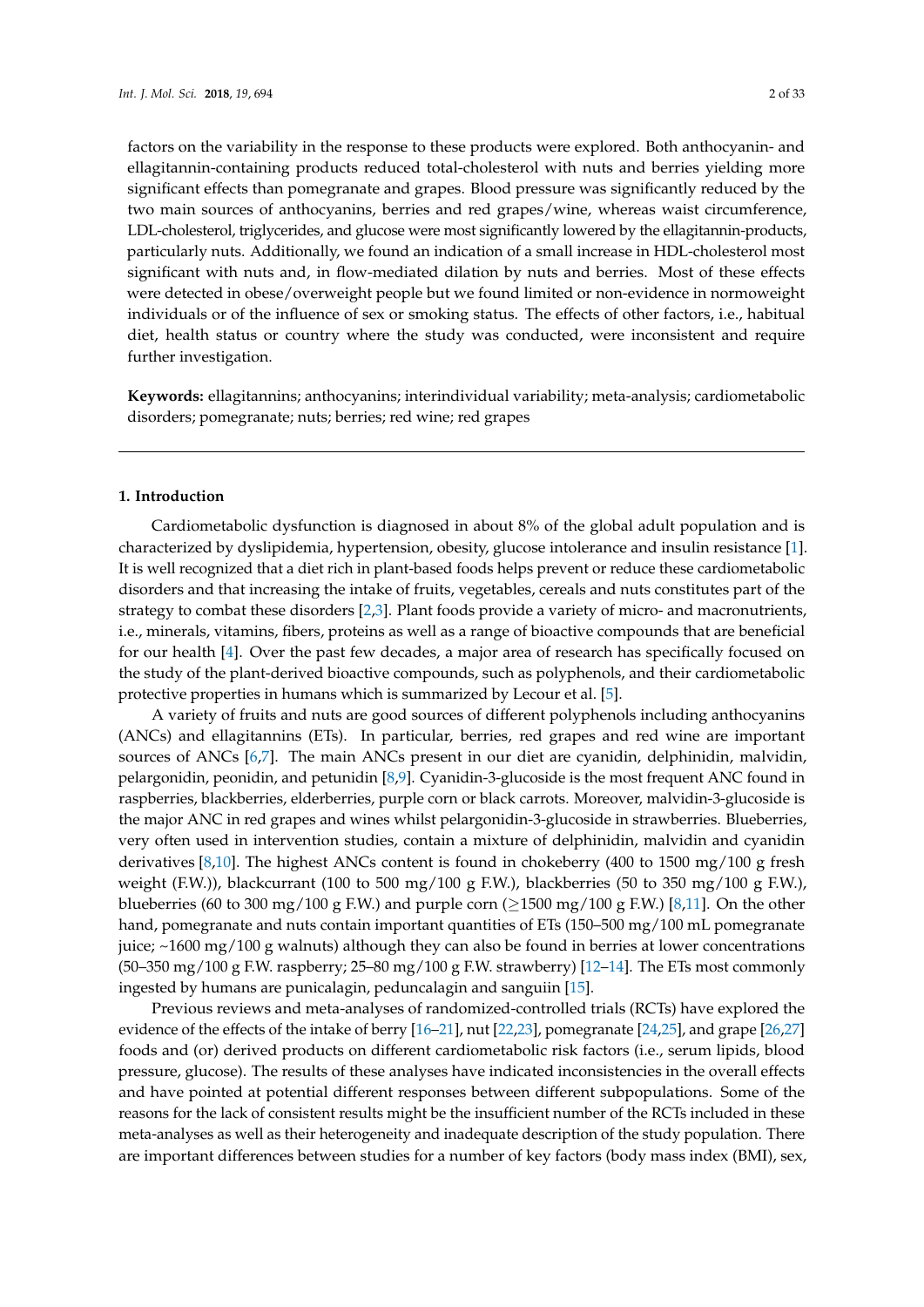smoking habits, diet, health status) that likely influence the response of the participants to the intake of the compounds tested. These differences can mask significant effects in specific populations [\[28,](#page-22-2)[29\]](#page-22-3).

Another critical issue is the test products used in those RCTs. In general, these studies have been conducted with different types of foods or derived processed products (extracts, drinks, freeze-dried products) with different origin, quality and composed by mixtures of diverse components often not fully characterized. It is thus difficult to attribute the beneficial effects to a particular compound(s). In this regard, some studies have been conducted with polyphenol-rich berry products in comparison with nutrient-matched controls to try to associate the polyphenols intake with the response of the individuals [\[30\]](#page-22-4). Also, the association between the intake of ET-containing pomegranate products and the effects on cardiometabolic risk factors has been investigated with some evidence of a potential link between responses and specific ET-derived metabolites, but the effects of other constituents of these products have not been fully discarded [\[31](#page-22-5)[,32\]](#page-22-6). At present, specific associations between pure ANCs or ETS and cardiometabolic effects remain unproved.

As the number of RCTs published increases, it is thus important that: (i) we continue evaluating the accumulated overall evidence that support the benefits of the plant bioactive compounds on cardiometabolic health and (ii) we try to elucidate the contribution of the factors that determine interindividual variability in response to the intake of these plant-derived bioactive compounds. Eventually, we shall be able to understand and establish the true effectiveness of these compounds against cardiometabolic disease [\[33\]](#page-22-7). Along these lines, the main goals of the present study were: (i) to systematically review and appraise through meta-analysis, all available human RCTs that have investigated the association between the intake of various foods (berries, red grapes and wine, pomegranate and nuts) as well as of their derived products (extracts, powders, drinks), as sources of ANCs and ETs, on 13 biomarkers of cardiometabolic risk; and (ii) to provide an in-depth evaluation of the potential influence of a range of key factors on the interindividual variability in response to the intake of these products.

# **2. Results**

#### *2.1. Description of the Selected Studies*

A total of 2374 articles were initially selected through the search on the electronic databases (Medline (PubMed) and Web of Science). After removal of duplicates, screening and application of exclusion criteria, 241 trials were selected for data extraction. After detailed analysis of the full text, 113 articles were rejected, due to lack of relevant outcomes, aspects of the study design, etc. Finally, 128 human RCTs published between March 1995 and March 2016 (included) [\[34–](#page-22-8)[160\]](#page-30-0) were incorporated in this systematic review and meta-analysis. A flow diagram with the details of the study selection is shown in Figure [1.](#page-3-0)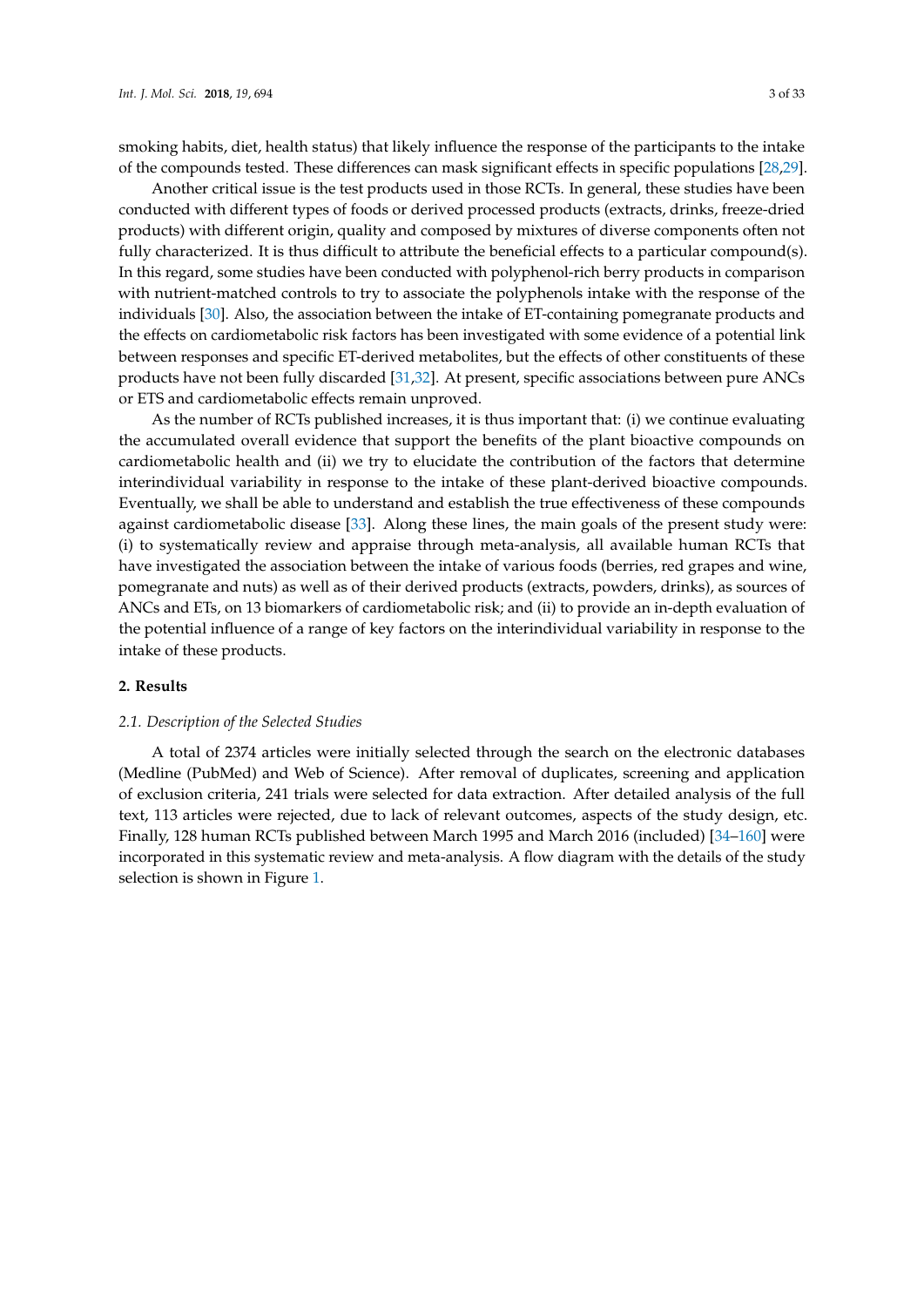<span id="page-3-0"></span>

**Figure 1.** Flow diagram showing the study selection process. **Figure 1.** Flow diagram showing the study selection process.

# *2.2. Characteristics and Quality of the Included Studies 2.2. Characteristics and Quality of the Included Studies*

The 128 RCTs included a total of 5538 participants from countries distributed over five The 128 RCTs included a total of 5538 participants from countries distributed over five continents continents as follows: 1500 participants from Asia, 1731 from North-America, 1740 participants from North-America, 1740 participants from North-America, 1740 participants from North-America, 119 participants from North-Ame as follows: 1500 participants from Asia, 1731 from North-America, 119 participants from South America<br>(Cl. 1), 1999 (Chile), 1830 participants from Europe, 64 participants from South Africa, and 294 participants from Oceania (Australia and New Zealand). Of all the studies, 30 RCTs (1542 total participants) were conducted with foods and derived products containing ETs as the main polyphenols, i.e., pomegranate and nuts (walnuts, almond, pistachios, peanuts, pine nuts, hazelnuts) and 99 RCTs (4086 total participants) were conducted with foods and food products considered rich sources of ANCs (berries, red grapes, red wine). The test products were provided as a liquid (drinks, beverages, juices) or a solid (powder or extracts in capsules, tablets, foods). Intervention doses ranged between 30 g and 230 g for nuts, between 100 mL and 500 mL for pomegranate juice and between 435 mg and 700 mg for pomegranate extracts. RCTs conducted with berries had doses ranging from 80 mg to 38 g for extracts and from 230 mL to 750 mL for beverages or juices. Regarding red wines or grapes doses ranged from 100 mg to 2 g for extracts and from 250 to 400 mL for drinks. The participants in these RCTs represented a mixed population of men and women ranging from young adults to elderly participants, and with a higher prevalence (~60%) of individuals with a BMI  $\geq 25.0 \text{ kg/m}^2$  (overweight and (or)  $\frac{1}{\sqrt{1-\frac{1}{\sqrt{1-\frac{1}{\sqrt{1-\frac{1}{\sqrt{1-\frac{1}{\sqrt{1-\frac{1}{\sqrt{1-\frac{1}{\sqrt{1-\frac{1}{\sqrt{1-\frac{1}{\sqrt{1-\frac{1}{\sqrt{1-\frac{1}{\sqrt{1-\frac{1}{\sqrt{1-\frac{1}{\sqrt{1-\frac{1}{\sqrt{1-\frac{1}{\sqrt{1-\frac{1}{\sqrt{1-\frac{1}{\sqrt{1-\frac{1}{\sqrt{1-\frac{1}{\sqrt{1-\frac{1}{\sqrt{1-\frac{1}{\sqrt{1-\frac{1}{\sqrt{1-\frac{1}{\sqrt{1-\frac{1}{\sqrt{1-\frac{1$ spoke veranteers). Only 20 and 9 roots were centraled explantely when here that we help, respectively Most studies failed to report the smoking habits of participants; when reported, participants were of studies fame to report the showing habits of participatios, when reported, participation typically non-smokers (~35%) or a mixed sample population (~50%). With regards to the health status, the sample population constituted of healthy individuals (1764 participants), overweight and (or) obese individuals but not medicated (classified as 'at risk'; 870 participants), as well as individuals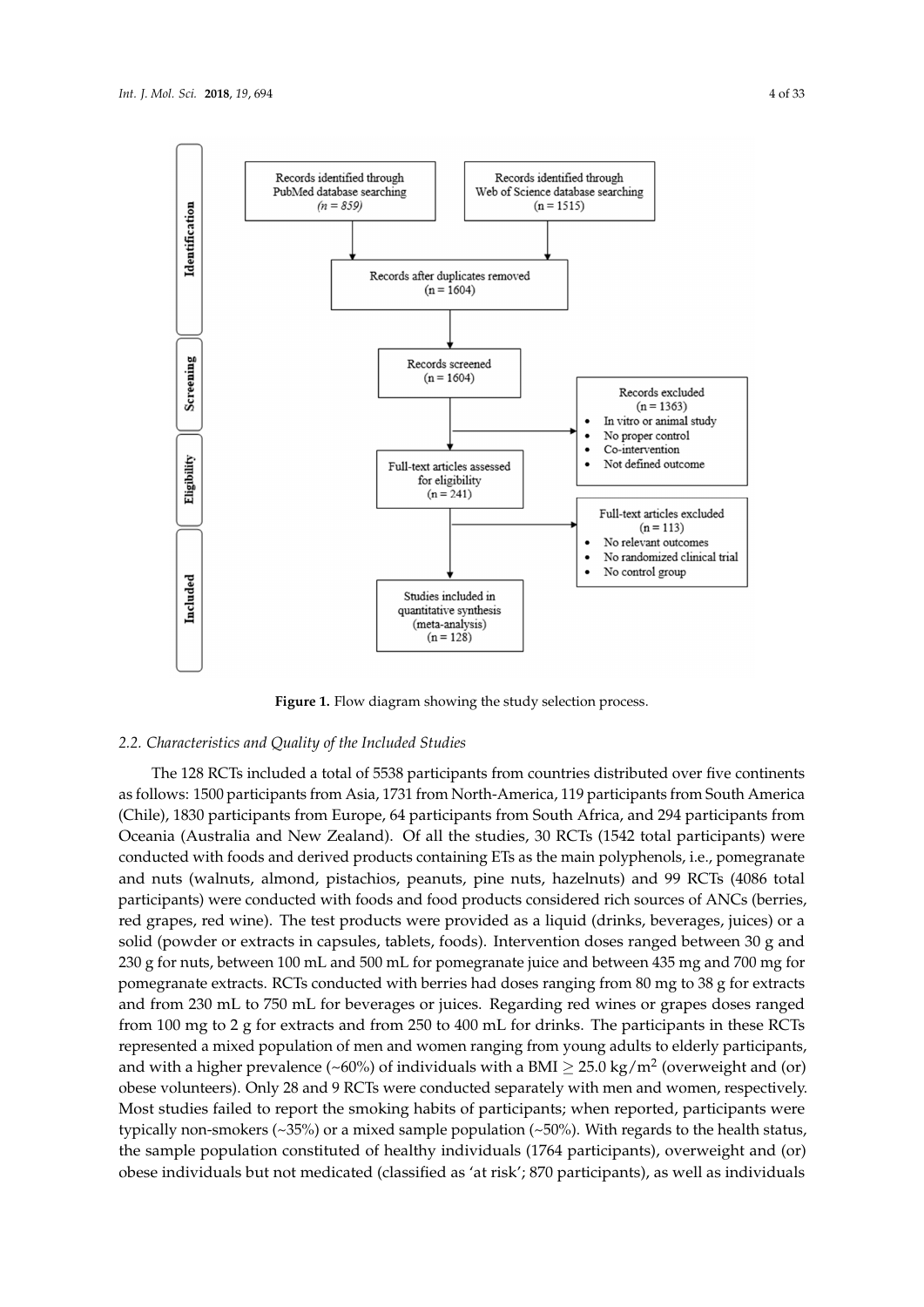with an incipient or with a reported chronic risk factor or metabolic disease (2804 participants). Among these, some participants were taking medication, others were not medicated or medication use was not reported. Most interventions (~80%) ranged from 1 week to 3 months during which the participants followed either a controlled diet  $(\sim 40\%)$  or their habitual diets  $(\sim 60\%)$ . RCTs conducted for more than 3 months or acute studies represented each ~10% of the total number of interventions. Most of the studies (~62%) were classified as studies with a moderate to low risk of bias (score  $\geq$  5.0 and  $\langle 8.0 \text{ or } 28.0 \text{ and } \leq 10.0$ , respectively), while ~38% of the studies obtained a low score (<5.0) and were considered as a high risk of bias. A list of all the studies included in this meta-analysis, their characteristics and corresponding risk bias score is included in Supplementary Table S1.

# *2.3. Overall Impact of Supplementation with Foods and Derived Products Containing ETs and/or ANCs on Biomarkers of Cardiovascular Risk*

Initial analysis examined the effects of the supplementation with ET- and/or ANC-containing foods and/or derived products on the list of selected biomarkers of cardiometabolic risk at a total population level. A substantial number of RCTs (18 to 109 depending on the variable investigated) including a total number of participants ( $n$  = 563 to 3991) with highly variable heterogeneity (I<sup>2</sup>  $\approx$  25.0 to 93.0%) were included in the analyses. Forest plots and Funnel plots representing all the individual studies and the overall impact of the supplementation with these products on each biomarker are shown in Supplementary Figures S1–S39. Visual inspection of the Funnel plots showed symmetrical shapes and absence of publication bias in most of the variables investigated, however, we detected some asymmetry in the case of LDL-C, HDL-C, TAGs, and FMD (SDM values) and of DBP (DM values). All these results were further confirmed by Egger's regression. Supplementary Tables S2 and S3 display the overall results as standardized difference in means (SDM) and difference in means (DM), respectively, using the random model. A summary listing the significant effects expressed as SDM and DM values as well as their corresponding 95% confidence intervals and GRADE quality of evidence is presented in Table [1.](#page-5-0)

Among the 13 cardiometabolic outcomes investigated, we observed a significant evidence of the reduction in WC, T-C, SBP and DBP following supplementation with the ET- and/or ANC-containing products. Additionally, we detected an increase in HDL-C further supported by a significant although small positive relationship with the duration (days) of the supplementation (SDM random-effects meta-regression; slope: 0.002; *p*-value: 0.004) (Supplementary Figure S40). FMD was also consistently increased by the treatment with these compounds although it was only statistically significant when the effects were calculated as DM. The quality of the evidence was evaluated as high for blood pressure, moderate for WC, T-C, HDL-C and low for FMD due to many studies reporting serious risk of bias across studies. We additionally detected a small reduction, although not significant, in glucose (SDM: −0.101, *p*-value = 0.095) and TAGs (DM: −0.006, *p*-value = 0.086) whereas BMI, LDL-C, insulin, HbA1c, and HOMA-IR were seemingly not affected by the intervention with these types of products.

We next compared the effects on all the biomarkers between those foods and/or products that are richer sources of ETs, nuts and pomegranate (subgroup referred as to ETs) and those foods and products that contain higher levels of ANCs, mostly berries, red grapes, red wine (subgroup referred as to ANCs). Supplementary Table S4 includes the random effects (SDM and DM) for each separate group and the comparison between them (ETs vs. ANCs sources) for all the investigated biomarkers. A summary with the most significant effects is presented in Table [2.](#page-5-1)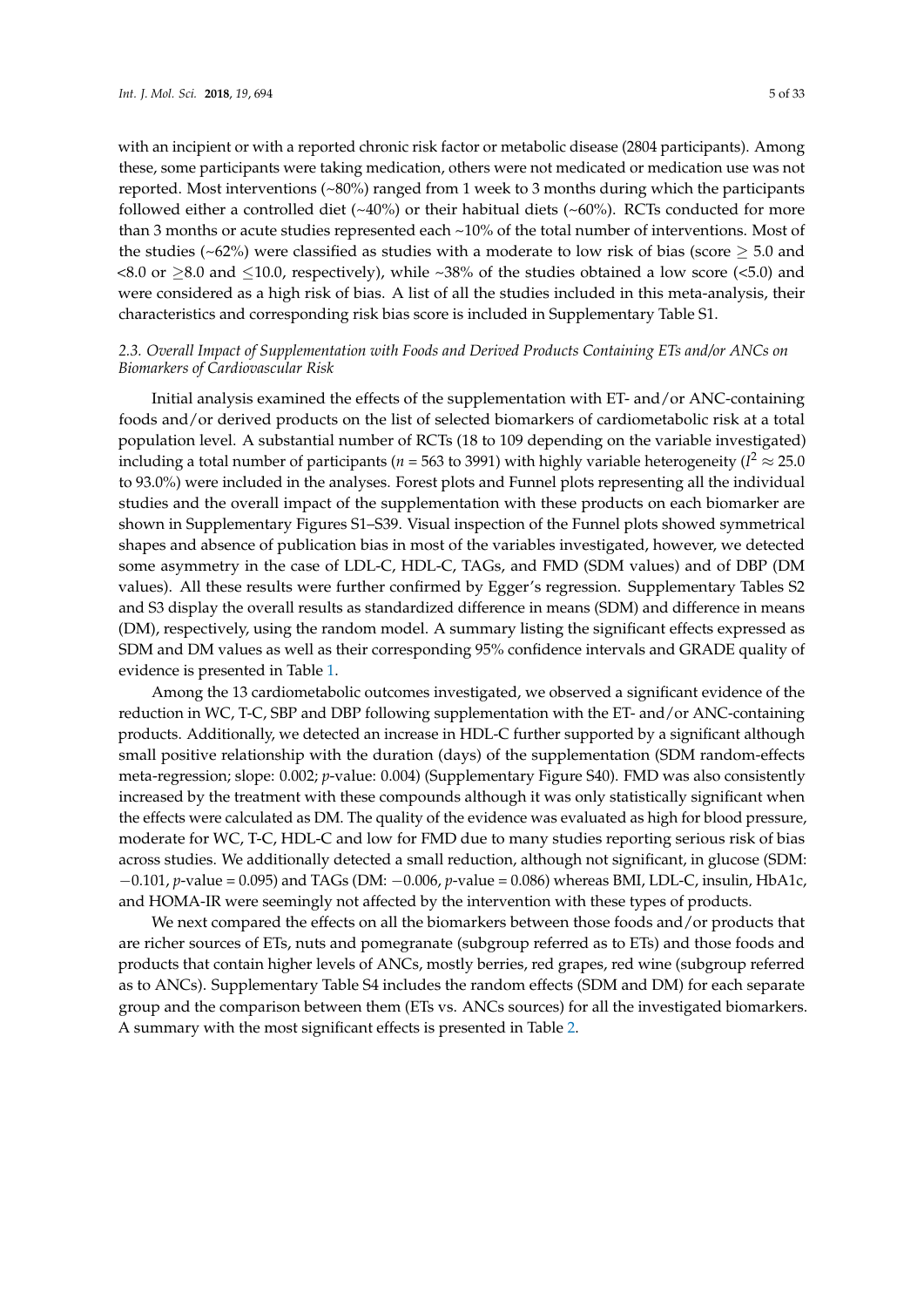|       | $SDM$ ( <i>p</i> -Value) | 95% CI           |     | $N_{\rm T}$ | $I^2$ (%) | GRADE <sup>1</sup>    |                  | $DM(p-Value)$  | 95% CI           | n   | Nт   | $I^2(%)$ | <b>GRADE</b>          |
|-------|--------------------------|------------------|-----|-------------|-----------|-----------------------|------------------|----------------|------------------|-----|------|----------|-----------------------|
| WC    | $-0.30(0.008)$           | $(-0.52, -0.08)$ | 23  | 1023        | 63.4      | Moderate <sup>2</sup> | $WC$ (cm)        | $-1.22(0.005)$ | $(-2.07, -0.36)$ | 22. | 972  | 37.5     | Moderate <sup>2</sup> |
| T-C   | $-0.17(0.001)$           | $(-0.27, -0.07)$ | 109 | 3991        | 54.5      | Moderate <sup>2</sup> | $T-C$ (mmol/L)   | $-0.10(0.013)$ | $(-0.18, -0.02)$ | 103 | 3673 | 70.6     | Moderate <sup>2</sup> |
| SBP   | $-0.20(0.000)$           | $(-0.28, -0.12)$ | 95  | 3539        | 25.0      | High                  | $SBP$ (mm $Hg$ ) | $-1.56(0.000)$ | $(-2.13, -0.99)$ | 83  | 3175 | 0.00     | High                  |
| DBP   | $-0.19(0.000)$           | $(-0.26, -0.11)$ | 99  | 3790        | 27.9      | High                  | $DBP$ (mm $Hg$ ) | $-1.42(0.000)$ | $(-2.08, -0.76)$ | 90  | 3473 | 41.6     | Moderate <sup>2</sup> |
| HDL-C | $+0.11(0.034)$           | (0.01, 0.21)     | 99  | 358.        | 53.1      | Low $2,3$             | $HDL-C$ (mmol/L) | $+0.03(0.062)$ | (0.00, 0.05)     | 92  | 3239 | 61.6     | Moderate <sup>2</sup> |
| FMD   | $+0.20$ (NS)             | $(-0.17, 0.57)$  | 22  | 563         | 73.8      | Low $2,3$             | FMD(%)           | $+0.64(0.027)$ | (0.07, 1.20)     | 21  | 547  | 82.2     | Low $2.3$             |

**Table 1.** Summary of the most significant global effects of foods and food products containing ETs and ANCs on biomarkers of cardiometabolic risk.

Significant: *p*-value 0.05; Marginally Significant (0.05 < *p*-value 0.1). SDM: standardized difference in means; DM: Difference in means; CI: confidence intervals; *n*: total number of studies; N<sub>T</sub>: total number of participants; *i*<sup>2</sup>: Heterogeneity Index; WC: Waist Circumference; T-C: Total Cholesterol; HDL-C: High Density Lipoprotein Cholesterol; SBP: Systolic Blood Pressure; DBP: Diastolic Blood Pressure; FMD: Flow Mediated Dilation. <sup>1</sup> GRADE quality of evidence downgraded from high to moderate or low in the presence of serious risk of bias across studies and (or) serious risk of reporting bias;  $^2$  serious risk of bias across studies: more than 50% of the studies had unclear allocation concealment, no double-blind studies and unclear reporting of dropouts; <sup>3</sup> serious risk of reporting bias: Eggert *p*-value 0.05 and more than 50% of small studies with limited number of participants.

**Table 2.** Summary of the most significant effects of the foods and food products containing ETs (pomegranate and nuts) and those containing ANCs (berries, red grapes and red wine) on biomarkers of cardiometabolic risk.

<span id="page-5-0"></span>

|            |                          |    | ET-Containing Products (Pomegranate, Nuts) | ANC-Containing Products (Berries, Red Grapes, Red Wine) |                  |            |                          |    |                   |                |                  |
|------------|--------------------------|----|--------------------------------------------|---------------------------------------------------------|------------------|------------|--------------------------|----|-------------------|----------------|------------------|
|            | $SDM$ ( <i>p</i> -Value) | n  |                                            | $DM(p-Value)$                                           | $\boldsymbol{n}$ |            | $SDM$ ( <i>p</i> -Value) | n  |                   | $DM(p-Value)$  | $\boldsymbol{n}$ |
| WC.        | $-0.70(0.025)$           |    | $WC$ (cm)                                  | $-1.53(0.031)$                                          | 6                | WС         | $-0.12$ (NS)             | 16 | $WC$ (cm)         | $-0.75$ (NS)   | 16               |
| T-C        | $-0.18(0.006)$           | 28 | $T-C$ (mmol/L)                             | $-0.09(0.000)$                                          | 26               | T-C        | $-0.17(0.008)$           | 81 | $T-C$ (mmol/L)    | $-0.10(0.094)$ | 77               |
| HDL-C      | $+0.10$ (NS)             | 23 | $HDL-C$ (mmol/L)                           | $+0.03$ (NS)                                            | 21               | HDL-C      | $+0.12$ (NS)             | 76 | $HDL-C$ (mmol/L)  | $+0.03$ (NS)   | 71               |
| LDL-C      | $-0.19(0.031)$           | 26 | $LDL-C (mmol/L)$                           | $-0.11(0.000)$                                          | 24               | LDL-C      | $0.05$ (NS)              | 71 | $LDL-C (mmol/L)$  | $-0.03$ (NS)   | 68               |
| TAGs       | $-0.24(0.025)$           | 26 | TAGS (mmol/L)                              | $-0.11(0.000)$                                          | 24               | TAGs       | $+0.004$ (NS)            | 71 | TAGS ( $mmol/L$ ) | $+0.02$ (NS)   | 64               |
| <b>SBP</b> | $-0.11$ (NS)             | 21 | $SBP$ (mm $Hg$ )                           | $-1.89$ (NS)                                            | 15               | <b>SBP</b> | $-0.23(0.000)$           | 74 | $SBP$ (mm $Hg$ )  | $-2.19(0.000)$ | 68               |
| DBP        | $-0.14$ (NS)             | 20 | $DBP$ (mm $Hg$ )                           | $-1.28$ (NS)                                            | 18               | DBP        | $-0.20(0.000)$           | 79 | $DBP$ (mm $Hg$ )  | $-1.58(0.000)$ | 72               |
| <b>FMD</b> | $+0.62(0.014)$           |    | FMD(%)                                     | $+0.39$ (NS)                                            |                  | <b>FMD</b> | $+0.12$ (NS)             | 19 | FMD(%)            | $+0.53$ (NS)   | 18               |
| Glucose    | $-0.24(0.052)$           | 16 | Glucose (mmol/L)                           | $-0.12(0.01)$                                           | 15               | Glucose    | $-0.05$ (NS)             | 22 | Glucose (mmol/L)  | $+0.001$ (NS)  | 45               |

<span id="page-5-1"></span>Significant: *p*-value 0.05; Marginally Significant (0.05  $\leq$  *p*-value 0.1). WC: Waist Circumference; T-C: Total Cholesterol; LDL-C: Low Density Lipoprotein Cholesterol; HDL-C: High Density Lipoprotein Cholesterol; TAGs: Triglycerides; SBP: Systolic Blood Pressure; DBP: Diastolic Blood Pressure; FMD: Flow Mediated Dilation; *n*: total number of studies included in the analysis; SDM: standardized difference in means; DM: Difference in means.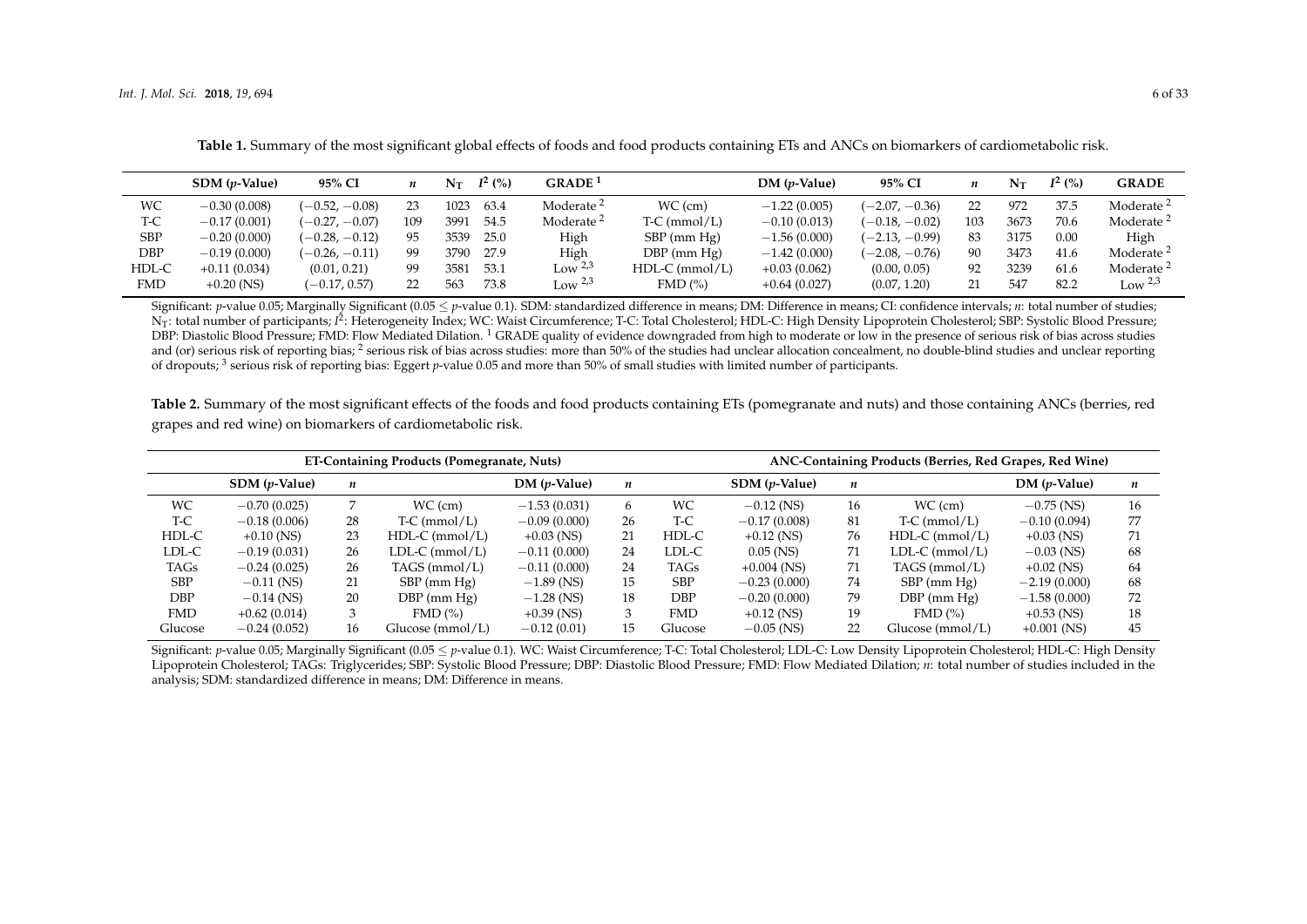Overall, there was a higher number of clinical trials looking at the cardiometabolic regulatory effects of ANC-rich berries, grapes and wine  $(n = 99)$  than studies carried out with pomegranate or nuts (*n* = 30). Regardless of the number of studies per subgroup, stratification into these two types of products did not alter the significant effect on T-C levels. However, the analysis of the separate subgroups highlighted some dissimilarity between the supplementation with the two types of products, with the ET-containing pomegranate and nuts being more effective (i.e., greater effect size and more significant results) than the ANCs subgroup at reducing WC (subgroups comparison (SDM): Q statistic = 6.70, *p*-value = 0.01), LDL-C, TAGs (subgroups comparison (SDM): Q statistic = 4.06, *p*-value = 0.044) and glucose. On the other hand, the ANC-rich products were significantly effective at lowering both SBP and DBP, whereas this was not the case in the ETs subgroup. We cannot ignore, however, that this may be due to the smaller number of studies carried out with the ETs-containing products. Also, probably due to the smaller number of studies per subgroup, the initially observed significant increase in HDL-C (all products together) was not significant in each separate subgroup. In addition, we found a significant increase in FMD (SDM) in the ETs subgroup, though these results should be interpreted cautiously since the number of trials was very small  $(n = 3)$ . Given some of the differences found between the ETs and ANCs subgroups, we next carried out the rest of the stratification analyses in each separate subgroup.

# *2.4. Comparative Analysis of the Potential Factors Influencing Interindividual Variability in the Responses to the Consumption of Foods and Food Products Containing ETs and ANCs*

# 2.4.1. Stratification by the Individuals' Baseline BMI, Sex, Smoking Habits and Background Diet

Stratification by baseline BMI values: <25.0 Kg/m<sup>2</sup> (normal individuals) vs.  $\geq$ 25.0 Kg/m<sup>2</sup> (overweight and obese individuals) (Supplementary Table S5) evidenced a general absence or a small number of studies carried out in normal individuals in the ETs subgroup  $(\leq 3)$  and in the ANCs subgroup (between 5 and 13) for most of the biomarkers investigated. Neither ETs nor ANCs had any effect on the biomarkers investigated in the normoweight subpopulation. The most noteworthy effects of the ETs- and ANCs-containing products in overweight and obese individuals are summarized in Table [3.](#page-7-0)

The reduction of T-C by these two types of products remained significant in the individuals with a baseline BMI  $\geq 25.0 \text{ Kg/m}^2$  although the extent of the reduction appeared to be smaller in the ETs subgroup. The reduction of WC, LDL-C, TAGs and glucose by the ETs-containing pomegranate and nuts in the total population (Table [2\)](#page-5-1) was still seen in the overweight/obese subgroup. For FMD, we found that the 3 studies included in the analysis of the ETs subgroup were all carried out in overweight/obese individuals and thus the results are the same as in Table [2.](#page-5-1) Regarding blood pressure, the ANC-containing products were also effective at lowering SBP and DBP in the overweight/obese people. Of note, the ET-products which did not significantly affect blood pressure in the overall population group (Table [2\)](#page-5-1) became effective and significant at lowering the SBP in the overweight/obese people.

Regarding sex stratification, there were also few studies specifically carried out with either only men (*n* = 1–24) or women (*n* = 1–9) depending on the product and biomarker and thus, the evidence for the effect of sex in the response to ETs or ANCs was limited and most results were not significant (Supplementary Table S6). We found, however, that the reduction of DBP in men by ANCs was still significant (SDM: −0.19, *p*-value = 0.017, *n* = 24; DM: −1.70 mm Hg, *p*-value = 0.012, *n* = 22) whereas in women the results did not reach significance (SDM: −0.19, *p*-value = 0.092, *n* = 8; DM: −1.81 mm Hg, *p*-value = 0.087, *n* = 8), possibly due to the small number of studies in the women subgroup.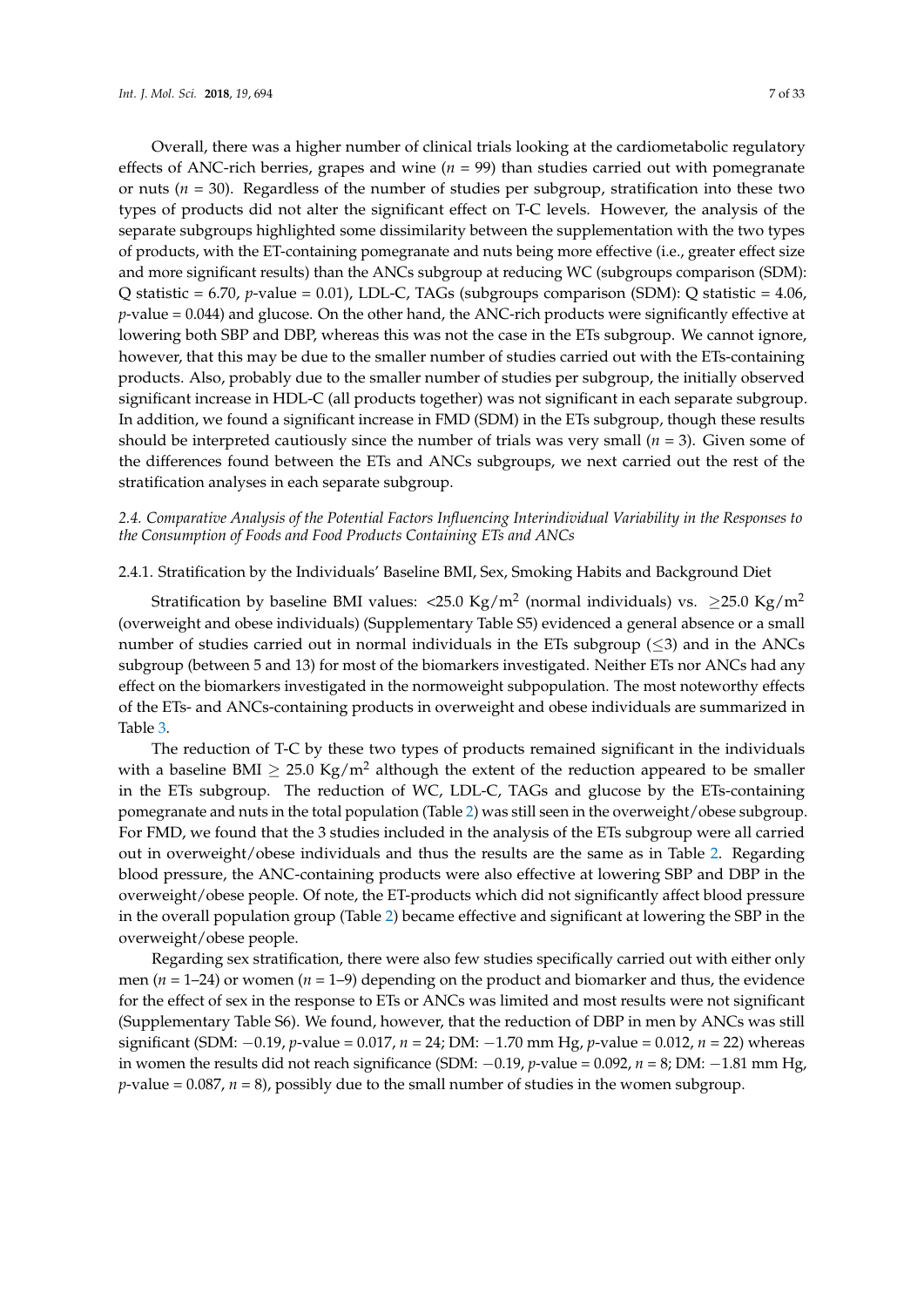| $BMI > 25.0 \text{ kg/m}^2$ |                          |                  | <b>ET-Containing Products (Pomegranate, Nuts)</b> |                  | ANC-Containing Products (Berries, Red Grapes, Red Wine) |            |                |    |                  |                |    |
|-----------------------------|--------------------------|------------------|---------------------------------------------------|------------------|---------------------------------------------------------|------------|----------------|----|------------------|----------------|----|
|                             | $SDM$ ( <i>p</i> -Value) | $\boldsymbol{n}$ |                                                   | $DM(p-Value)$    | $\boldsymbol{n}$                                        |            | $SDM(p-Value)$ | n  |                  | $DM(p-Value)$  | n  |
| <b>WC</b>                   | $-0.70$ (NS)             | 4                | $WC$ (cm)                                         | $-1.71(0.047)$   | 3                                                       | WС         | $-0.11$ (NS)   | 10 | WC (cm)          | $-0.70$ (NS)   | 10 |
| T-C                         | $-0.12$ (NS)             | 20               | $T-C$ (mmol/L)                                    | $-0.08(0.000)$   | 18                                                      | $T-C$      | $-0.34(0.003)$ | 35 | $T-C$ (mmol/L)   | $-0.23(0.009)$ | 35 |
| LDL-C                       | $-0.15$ (NS)             | 20               | $LDL-C$ (mmol/L)                                  | $-0.11, (0.000)$ | 18                                                      | LDL-C      | $-0.13$ (NS)   | 30 | $LDL-C (mmol/L)$ | $-0.11$ (NS)   | 29 |
| TAGs                        | $-0.21$ (NS)             | 19               | $TAGs$ (mmol/L)                                   | $-0.11(0.000)$   | 17                                                      | TAGs       | $-0.05$ (NS)   | 28 | $TAGs$ (mmol/L)  | $-0.05$ (NS)   | 27 |
| <b>SBP</b>                  | $-0.26(0.012)$           | 14               | $SBP$ (mm $Hg$ )                                  | $-3.10(0.033)$   | 11                                                      | <b>SBP</b> | $-0.25(0.000)$ | 43 | $SBP$ (mm $Hg$ ) | $-1.54(0.000)$ | 38 |
| DBP                         | $-0.08$ (NS)             | 15               | $DBP$ (mm $Hg$ )                                  | $-0.55$ (NS)     | 14                                                      | DBP        | $-0.22(0.002)$ | 30 | $DBP$ (mm $Hg$ ) | $-1.62(0.000)$ | 29 |
| <b>FMD</b>                  | $+0.62(0.014)$           |                  | $FMD$ $\left(\% \right)$                          | $+0.39$ (NS)     | 3                                                       | <b>FMD</b> | $-0.20$ (NS)   | 6  | $FMD$ $(\%)$     | $-0.65$ (NS)   |    |
| Glucose                     | $-0.19(0.058)$           | 14               | Glucose (mmol/L)                                  | $-0.18(0.017)$   | 13                                                      | Glucose    | $-0.13$ (NS)   | 22 | Glucose (mmol/L) | $-0.02$ (NS)   | 20 |

**Table 3.** Summary of the most significant effects of the foods and food products containing ETs (pomegranate and nuts) and those containing ANCs (berries, red grapes and red wine) on biomarkers of cardiometabolic risk in overweight and (or) obese individuals (baseline BMI:  $\geq$  25.0 Kg/m<sup>2</sup>).

<span id="page-7-0"></span>Significant: *p*-value 0.05; Marginally Significant (0.05 ≤ *p*-value 0.1). WC: Waist Circumference; T-C: Total Cholesterol; LDL-C: Low Density Lipoprotein Cholesterol; TAGs: Triglycerides; SBP: Systolic Blood Pressure; DBP: Diastolic Blood Pressure; FMD: Flow Mediated Dilation; *n*: total number of studies included in the analysis; SDM: standardized difference in means; DM: Difference in means.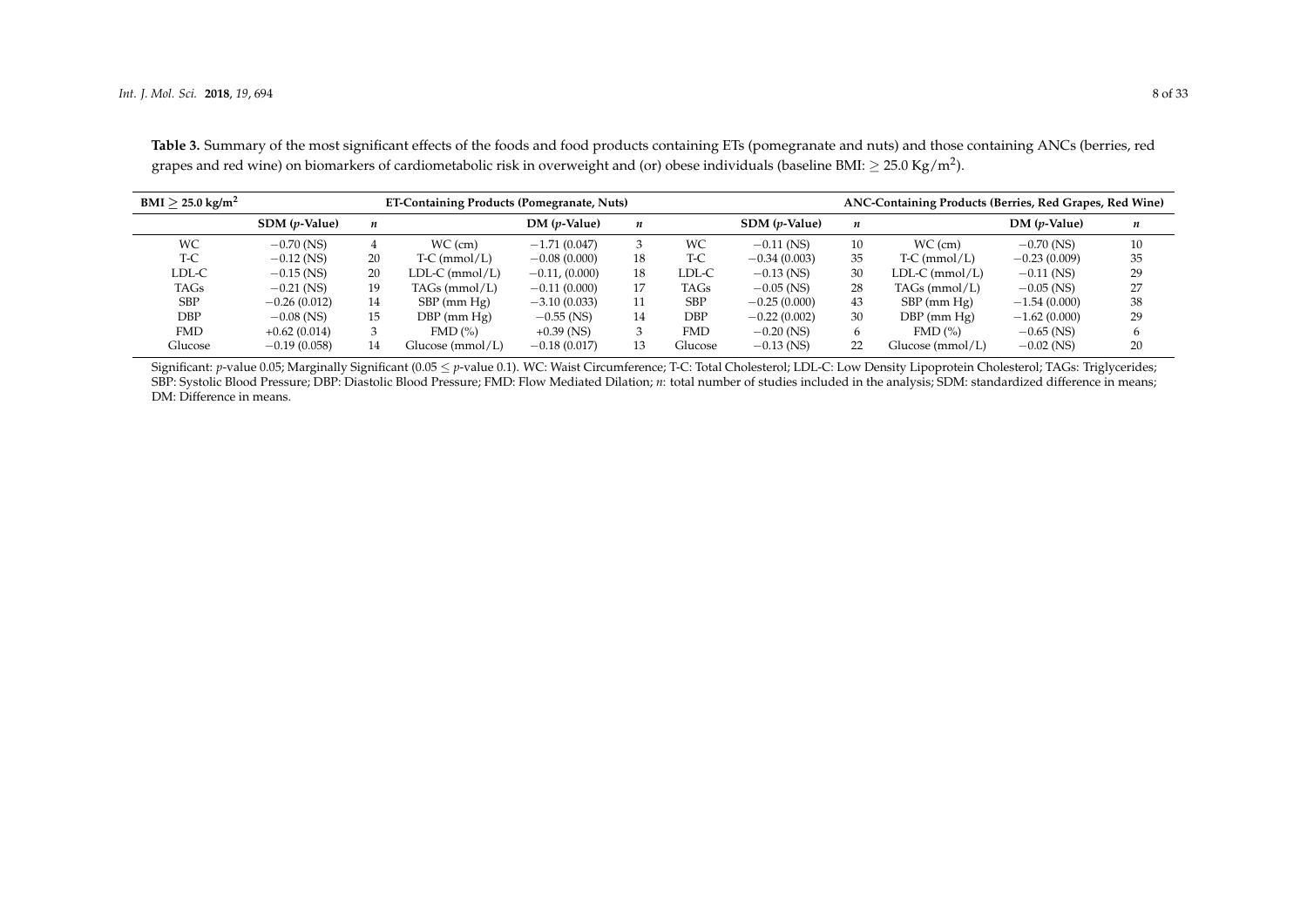We did not find any study carried out specifically with smokers in the ETs subgroup and only very few studies (*n* = 1–3) in the ANCs subgroup (Supplementary Table S7). Most studies were conducted with non-smokers or in a mix population. The ET-containing products reduced WC (DM = −1.72, *p*-value = 0.047, *n* = 3), DBP (SDM: −0.27, *p*-value = 0.035, *n* = 9), and glucose (DM = −0.11, *p*-value = 0.000, *n* = 5) in the non-smokers subgroup. In the ANCs subgroup, the reduction of both SBP and DBP remained significant for non-smoker individuals. FMD was significantly reduced by the ANC-containing products in smokers (SDM = −1.61, *p*-value = 0.000; DM = −3.53%, *p*-value = 0.000). Statistical comparison between smokers vs. non-smokers confirmed the difference in the effect between the two subgroups ((SDM): Q statistic = 5.93, *p*-value = 0.015; (DM): Q statistic = 4.84, *p*-value = 0.028). These results should be interpreted with caution due to the small number of studies included.

Studies were also stratified according to the type of background diet (controlled vs. usual) followed during the supplementation period with the ET- or the ANC-containing products (Supplementary Table S8). In most cases, the results of the analyses were not significant with independence of the type of diet followed during the intervention. The reduction of T-C by the products containing ETs were significant both in trials carried out with the usual diet, as well as those carried out with controlled diet whereas the levels of TAGs and the WC were most significantly reduced only in the subgroup that followed a controlled diet (subgroups comparison (SDM): Q statistic = −4.66,  $p$ -value = 0.031 for TAGs; (SDM): Q statistic = 19.52,  $p$ -value < 0.001 and (DM): Q statistic = 20.32, *p*-value < 0.001 for WC). Additionally, we found some indication of the increase of FMD in studies carried out with the usual diet (SDM:  $+0.62$ ,  $p$ -value = 0.014,  $n = 3$ ) and of the decrease of LDL-C (DM: −0.11 mmol/L, *p*-value = 0.000, *n* = 9) and glucose (DM: −0.15, *p*-value = 0.038, *n* = 8) under a controlled diet.

Regarding supplementation with ANCs, the reduction of SBP and DBP by these compounds was significant both in interventions maintaining the usual diet and in those carried out with controlled diets. We additionally detected a significant decrease in the LDL-C levels but only in the subgroup that followed the usual diet (SDM: −0.31, *p*-value = 0.027; DM: −0.22 mmol/L, *p*-value = 0.016, *n* = 16–17).

# 2.4.2. Stratification by the Health Status of the Participants

As for the previous factors examined, stratification of the studies by reported health status of the participants reduced considerably the number of studies in many of the resulting subgroups, as well as the significance of the results (Supplementary Table S9a,b).

In the subgroup containing studies with healthy participants, the evidence of the effects of the ET-containing pomegranate and nuts was limited to a significant reduction of T-C (SDM: −0.21, *p*-value = 0.021; DM: −0.15 mmol/L, *p*-value = 0.028, *n* = 10) and of glucose (SDM: −0.62, *p*-value = 0.023; DM: −0.23 mmol/L, *p*-value = 0.016, *n* = 5) (Supplementary Table S9a). In those studies carried out with volunteers 'at risk', the ET-containing products reduced LDL-C (SDM: −0.55, *p*-value = 0.030; DM: −0.11 mmol/L, *p*-value = 0.000, *n* = 4) and SBP (SDM: −0.40, *p*-value = 0.004; DM: −1.15 mm Hg, *p*-value = 0.003, *n* = 4). There was also a small reduction in T-C (DM: −0.08 mmol/L, *p*-value = 0.000, *n* = 4) and in TAGs (DM: −0.11 mmol/L, *p*-value = 0.000, *n* = 4) and an increase in HDL-C (SDM: +0.35, *p*-value = 0.030, *n* = 6). In the reported disease subgroup, we only detected a small reduction in WC (SDM: −0.57, *p*-value = 0.065; DM: −0.71 cm, *p*-value = 0.029) and an increase in FMD (SDM: +0.66, *p*-value = 0.037). Subgroups comparison also highlighted that the ET-containing products were more effective at reducing glucose in healthy volunteers than in participants with some disease ((SDM): Q statistic = 5.99,  $p$ -value = 0.014 and (DM): Q statistic = 3.91,  $p$ -value = 0.048). All these results were based on a very small number of studies and should be taken with caution.

Regarding the ANC-containing products, the most clear and consistent evidence was that supplementation with these products significantly reduced blood pressure independent of the health status of the participants and thus, they similarly lowered SBP and DBP in healthy non-medicated individuals, in participants 'at risk' (also non medicated), as well as in those patients with some diagnosed cardiovascular disease and under medication (Supplementary Table S9b). Also, the ANCs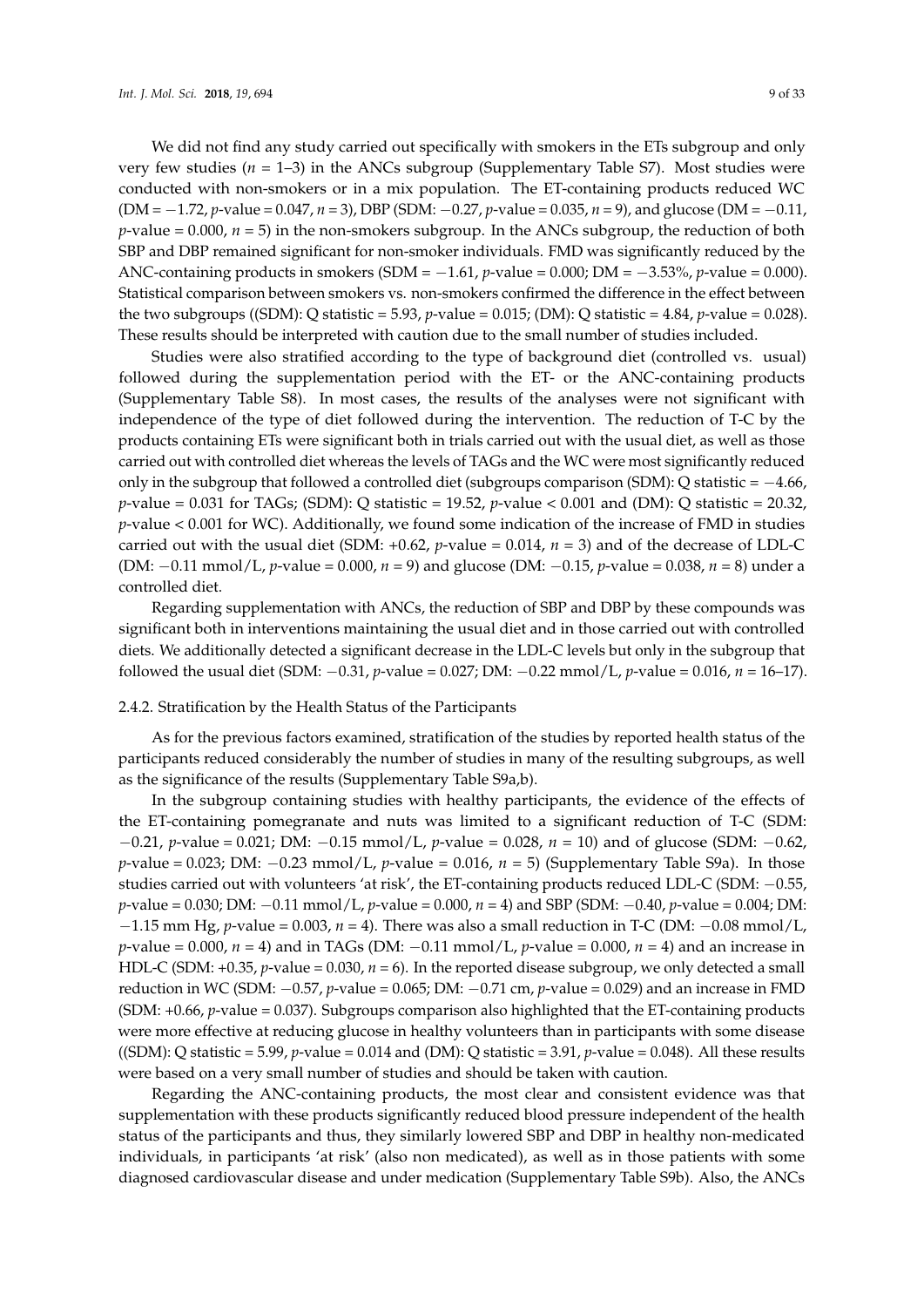$n = 36$ ).

significanlty reduced WC only in the subgroup of 'at risk' participants (SDM: −0.24, *p*-value = 0.017; DM: −1.72 cm, *p*-value = 0.064, *n* = 7) whereas T-C was downregulated in the healthy subgroup (DM: −0.15 mmol/L, *p*-value = 0.003, *n* = 32) and in the disease subgroup (SDM: −0.24, *p*-value = 0.042,

We did not find significant evidence in any particular subgroup (healthy, 'at risk', disease) in which the supplementation with ANC-containing products caused a change in BMI, LDL-C, HDL-C, TAGs, glucose, insulin, and HOMA-IR. Instead, we detected a significant increase in FMD in the healthy subgroup (DM: +0.92%, *p*-value = 0.049, *n* = 10).

### 2.4.3. Stratification by the Country Where the Study Was Carried Out

In the absence of proper characterization of the ethnicity of the participants (most studies did not report this information), we explored the potential influence of the country of recruitment or country where the study was carried out. Once more and despite the reduction of the number of studies per subgroup and the limited significance of most results, we were able to find some significant data with sufficient number of studies for some of the outcomes examined (Supplementary Table S10a–c).

There were very few studies ( $n = 1-4$ ) carried out with ET-containing pomegranate or nuts in East Asian countries. In this subgroup, we only found a significant reduction of T-C (DM: −0.19 mmol/L,  $p$ -value = 0.050,  $n = 4$ ). In the subgroup constituted by all-the-other-countries except the East Asian ones, the reduction of T-C was also significant, as well as that of WC, LDL-C, TAGs and glucose (Supplementary Table S10a). The subgroup of studies carried out in North America (Supplementary Table S10b) also gave some significant evidence of the reduction of WC, T-C, LDL-C, TAGs, and of insulin levels even though the number of studies included was not very big  $(n = 4-11)$ . Subgroup comparions between studies conducted in North America and those carried out in Europe detected a significant difference in the effects of these products on insuline which was increased in the European studies ((DM): Q statistic = 5.79, *p*-value = 0.016). In addition, a small but significant increase in FMD was seen in the North American countries but only with two studies included. Overall, the studies conducted in European countries with ET-containing products show limited evidence of the reduction of T-C, LDL-C, glucose and insulin. Of note, the DBP was reduced by this type of product in European countries (DM: −5.21 mm Hg, *p*-value = 0.048, *n* = 5). Further stratification into Mediterraean or non-Mediterranean European countries (Supplementary Table S10c) reduced the number of studies per subgroup to 1 or 2 for most of the biomarkers investigated and the results were mostly not significant. Nevertheless, in the Non-Mediterranean countries there was a tendency towards the reduction of T-C, LDL-C, DBP, and glucose by the intake of ET-products. Insulin was significantly augmented in this subgroup (DM:  $+3.04$  mIU/mL, *p*-value = 0.027) in the limited studies reported (*n* = 2).

In the all-other-countries-but-not-East-Asian subgroup, the ANC-containing products had no apparent effect on LDL-C, HDL-C or FMD whereas in the studies conducted only in East Asian countries, the ANCs significantly reduced LDL-C (SDM: −0.45, *p*-value = 0.003, DM: −0.30 mmol/L, *p*-value = 0.000, *n* = 6), and increased HDL-C (SDM: +0.57, *p*-value = 0.000, DM: +0.15 mmol/L, *p*-value = 0.000, *n* = 6) and FMD (DM: +2.19%, *p*-value = 0.000, *n* = 2) (Supplementary Table S10a). Subgroup comparisons between studies conducted in East Asian countries and those carried out in the rest of the world confirmed a significant effectiveness in the upregulatory effects of the ANC-containing products in the Asian countries for HDL-C ((SDM): Q statistic = 5.21, *p*-value = 0.022; (DM): Q statistic = 5.51, *p*-value = 0.019) and for FMD ((SDM): Q statistic = 4.09, *p*-value = 0.043; (DM): Q statistic = 4.28, *p*-value = 0.038). For T-C and DBP, the evidence of a reduction by the ANC-containing products was stronger in the all-other-countries subgroup than in the East Asian ones. These results give some preliminary evidence of a potential influence of the East Asian countries associated characteristics on the effect of the ANC-containing products. On the other hand, the effects on SBP remained significant in both subgroups reinforcing a general effectivity of these type of compounds at regulating blood pressure. In support of this statement, when we classified the studies into those carried out in North America and those conducted in Europe (Supplementary Table S10b),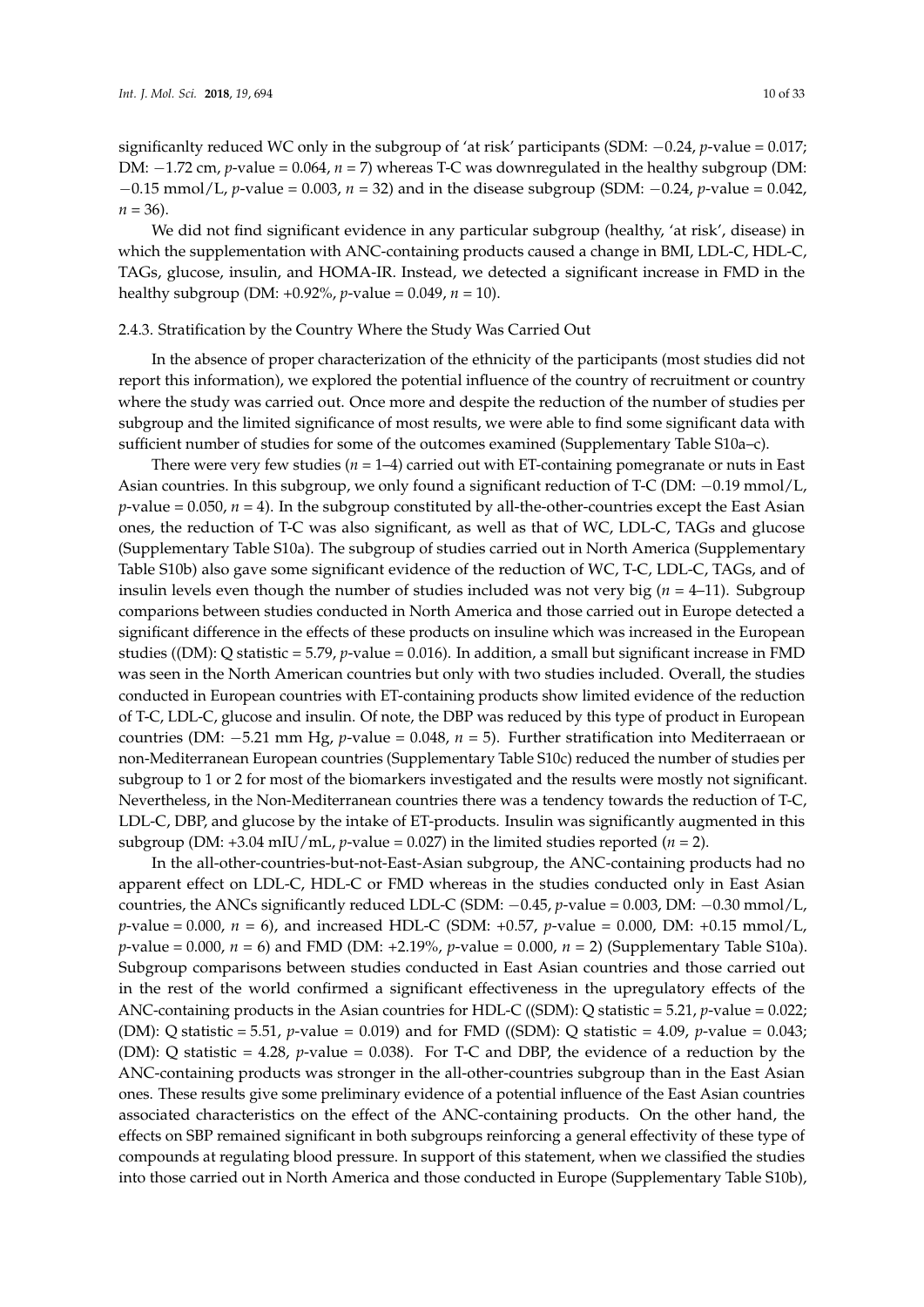the ANCs still significantly reduced SBP and DBP in both subgroups. We additionally detected a significant reduction of T-C only in the European countries (SDM: −0.18, *p*-value = 0.017, *n* = 33; DM: −0.17 mmol/L, *p*-value = 0.000, *n* = 31) and some differences between the two subgroups at regulating the levels of insulin, with an apparent increase in North America studies and a reduction in European studies. Finally, stratification of the European countries into the Mediterranean and the Non-Mediterranean ones also shows some differences between the two areas, i.e., a significant reduction of LDL-C by the ANCs only in the Mediterranean countries (SDM: −0.35, *p*-value = 0.002, *n* = 14; DM: −0.19 mmol/L, *p*-value = 0.003, *n* = 14) or a significant increase in FMD only in the Non-Mediterranean area (SDM: +0.54, *p*-value = 0.006, *n* = 13; DM: +1.21%, *p*-value = 0.002, *n* = 13) (Supplementary Table S10c). SBP and DBP were downregulated in both areas of Europe.

# 2.4.4. Stratification by Specific Sources of ETs and ANCs.

Examination for specific differences between the main sources of compounds was investigated: pomegranate and nuts for ETs, and berries and red grapes/wine for ANCs. The complete results of this analysis can be seen in Supplementary Table S11. A summary with the most significant results and differences are listed in Table [4.](#page-11-0)

Comparison of studies by sources of ETs into pomegranate and nuts (Table [4a](#page-11-0)) demonstrated that nuts reduced significantly WC, T-C, LDL-C and TAGs. They also showed a tendency to reduce glucose levels. Further, nuts had a small but significant increase in HDL-C and a marginally significant increase in FMD. None of these effects were seen in the group of studies carried out with pomegranate. In addition, a very significant difference in the regulation of DBP was detected between these two types of products with studies conducted with pomegranate reporting that DBP was significantly reduced whereas nuts reported a small but significant increase in DBP (subgroups comparison (SDM): Q statistic = 12.95, *p*-value < 0.001; (DM): Q statistic = 17.32, *p*-value < 0.001).

Both sources of ANCs, berries and red wine/grapes, caused a significant reduction in blood pressure (Table [4b](#page-11-0)) but some differences were also detected between the two types of products. The berries reduced T-C and increased FMD whereas grapes and wine did not. In addition, the glycated hemoglobin was significantly reduced by the berries as opposed to the grapes/wine which increased the values of this biomarker (subgroups comparison (SDM): Q statistic = 8.59, *p*-value = 0.003; (DM): Q statistic = 9.41, *p*-value = 0.002).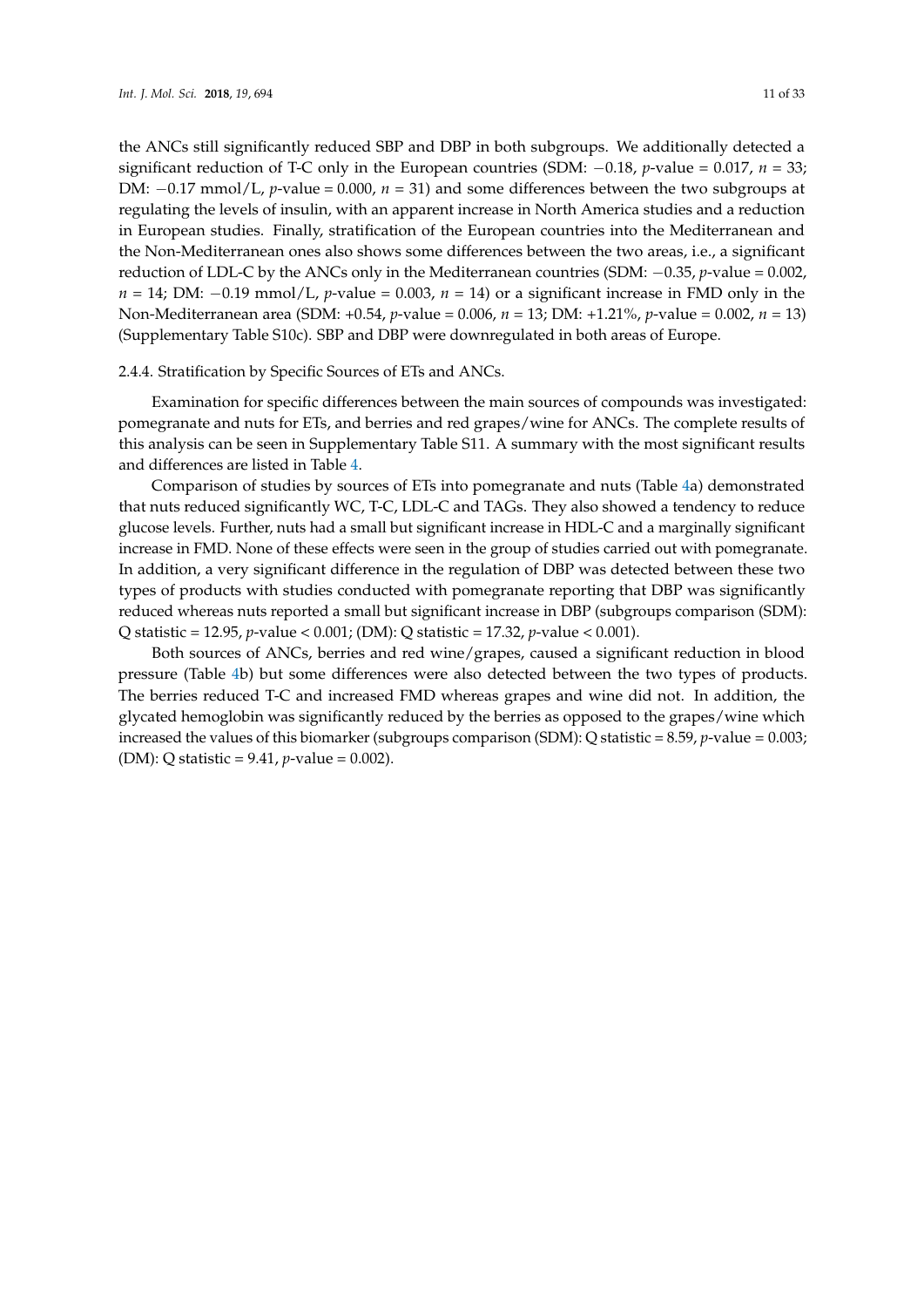**Table 4.** Comparative summary of the most significant effects on biomarkers of cardiometabolic risk of: (**a**) the ET-containing products after separation into the two main sources examined: pomegranate vs. nuts; (**b**) the ANC-containing products after stratification by the source of bioactive compounds: berries vs. red wine and red grapes.

| (a)                              |                     |                  |                      |                  |                          |                  | <b>ET-Containing Products</b>  |                  |                                                     |
|----------------------------------|---------------------|------------------|----------------------|------------------|--------------------------|------------------|--------------------------------|------------------|-----------------------------------------------------|
| Source                           |                     | Pomegranate      |                      |                  |                          | <b>Nuts</b>      |                                |                  |                                                     |
|                                  | $SDM(p-Value)$      | n                | $DM(p\text{-Value})$ | $\boldsymbol{n}$ | $SDM$ ( <i>p</i> -Value) | n                | $DM(p-Value)$                  | $\boldsymbol{n}$ | Comparison between Subgroups (Q Statistic, p-Value) |
| $WC$ (cm)                        | $-0.20$ (NS)        | 1                | $-3.90$ (NS)         | $\mathbf{1}$     | $-0.78(0.027)$           | 6                | $-1.51(0.038)$                 | 5                | SDM: 0.40, NS DM: 0.08, NS                          |
| $T-C$ (mmol/L)                   | $-0.04$ (NS)        | 11               | $-0.02$ (NS)         | 11               | $-0.32(0.000)$           | 17               | $-0.098(0.000)$                | 15               | SDM: 10.83, 0.001 DM: 3.31, 0.069                   |
| $LDL-C$ (mmol/L)                 | $-0.07$ (NS)        | 10               | $-0.05$ (NS)         | 10               | $-0.26(0.047)$           | 16               | $-0.11(0.000)$                 | 14               | SDM: 1.31, NS DM: 0.66, NS                          |
| $HDL-C$ (mmol/L)                 | $+0.11$ (NS)        | 10               | $+0.01$ (NS)         | 10               | $+0.14$ (NS)             | 13               | $+0.03(0.029)$                 | 11               | SDM: 0.09, NS DM: 0.30, NS                          |
| TAGs ( $mmol/L$ )                | $-0.05$ (NS)        | 10               | $-0.01$ (NS)         | 10               | $-0.33(0.031)$           | 16               | $-0.11(0.000)$                 | 14               | SDM: 1.44, NS DM: 1.10, NS                          |
| $SBP$ (mm $Hg$ )                 | $-0.09$ (NS)        | 8                | $-0.26$ (NS)         | 6                | $-0.13$ (NS)             | 13               | $-1.63$ (NS)                   | 9                | SDM: 0.03, NS DM: 0.03, NS                          |
| $DBP$ (mm $Hg$ )                 | $-0.46(0.000)$      | 8                | $-4.31(0.000)$       | 8                | $+0.06$ (NS)             | 12               | $+0.58(0.004)$                 | 10               | SDM: 12.95, 0.000 DM: 17.32, 0.000                  |
| $FMD$ $\left(\frac{9}{6}\right)$ | $+0.71$ (NS)        | $\mathbf{1}$     | $+0.05$ (NS)         | $\mathbf{1}$     | $+0.58(0.058)$           | 2                | $+1.04(0.053)$                 | 2                | SDM: 0.07, NS DM: 3.37, NS                          |
| Glucose $(mmol/L)$               | $-0.10$ (NS)        | 7                | $-0.09$ (NS)         | $\overline{7}$   | $-0.36(0.079)$           | 8                | $-0.14(0.061)$                 | 8                | SDM: 1.17, NS DM: 0.10, NS                          |
| (b)                              |                     |                  |                      |                  |                          |                  | <b>ANC-Containing Products</b> |                  |                                                     |
| Source                           |                     | <b>Berries</b>   |                      |                  |                          |                  |                                |                  | <b>Red Wine/Red Grapes</b>                          |
|                                  | $SDM$ ( $p$ -Value) | $\boldsymbol{n}$ | $DM(p\text{-Value})$ | $\boldsymbol{n}$ | $SDM$ ( <i>p</i> -Value) | $\boldsymbol{n}$ | $DM(p-Value)$                  | $\boldsymbol{n}$ | Comparison between Subgroups (Q Statistic, p-Value) |
| $T-C$ (mmol/L)                   | $-0.21(0.021)$      | 38               | $-0.16(0.093)$       | 35               | $-0.14$ (NS)             | 44               | $-0.06$ (NS)                   | 43               | SDM: 0.30, NS DM: 0.70, NS                          |
| $SBP$ (mm $Hg$ )                 | $-0.25(0.000)$      | 38               | $-2.41(0.000)$       | 34               | $-0.21(0.000)$           | 36               | $-3.31(0.014)$                 | 34               | SDM: 0.11, NS DM: 0.35, NS                          |
| $DBP$ (mm $Hg$ )                 | $-0.25(0.001)$      | 42               | $-1.57(0.002)$       | 37               | $-0.16(0.000)$           | 39               | $-1.50(0.002)$                 | 35               | SDM: 0.80, NS DM: 0.06, NS                          |
| $FMD$ $\left(\frac{9}{6}\right)$ | $+0.46$ (NS)        | 9                | $+1.39(0.011)$       | 8                | $-0.19$ (NS)             | 10               | $-0.73$ (NS)                   | 10               | SDM: 2.89, NS DM: 5.68, NS                          |
| Hb1Ac                            | $-0.63(0.044)$      | $\overline{7}$   | $-0.20(0.040)$       | 6                | $+0.97(0.038)$           | 7                | $+0.26(0.026)$                 | 7                | SDM: 8.59, 0.003 DM: 9.41, 0.002                    |

<span id="page-11-0"></span>WC: Waist Circumference; T-C: Total Cholesterol; LDL-C: Low Density Lipoprotein Cholesterol; HDL-C: High Density Lipoprotein Cholesterol; TAGs: Triglycerides; SBP: Systolic Blood Pressure; DBP: Diastolic Blood Pressure; FMD: Flow Mediated Dilation; Hb1Ac: Glycated Haemoglobin; *n*: total number of studies included in the analysis; SDM: standardized difference in means (relative values); DM: Difference in means (units as indicated per each biomarker).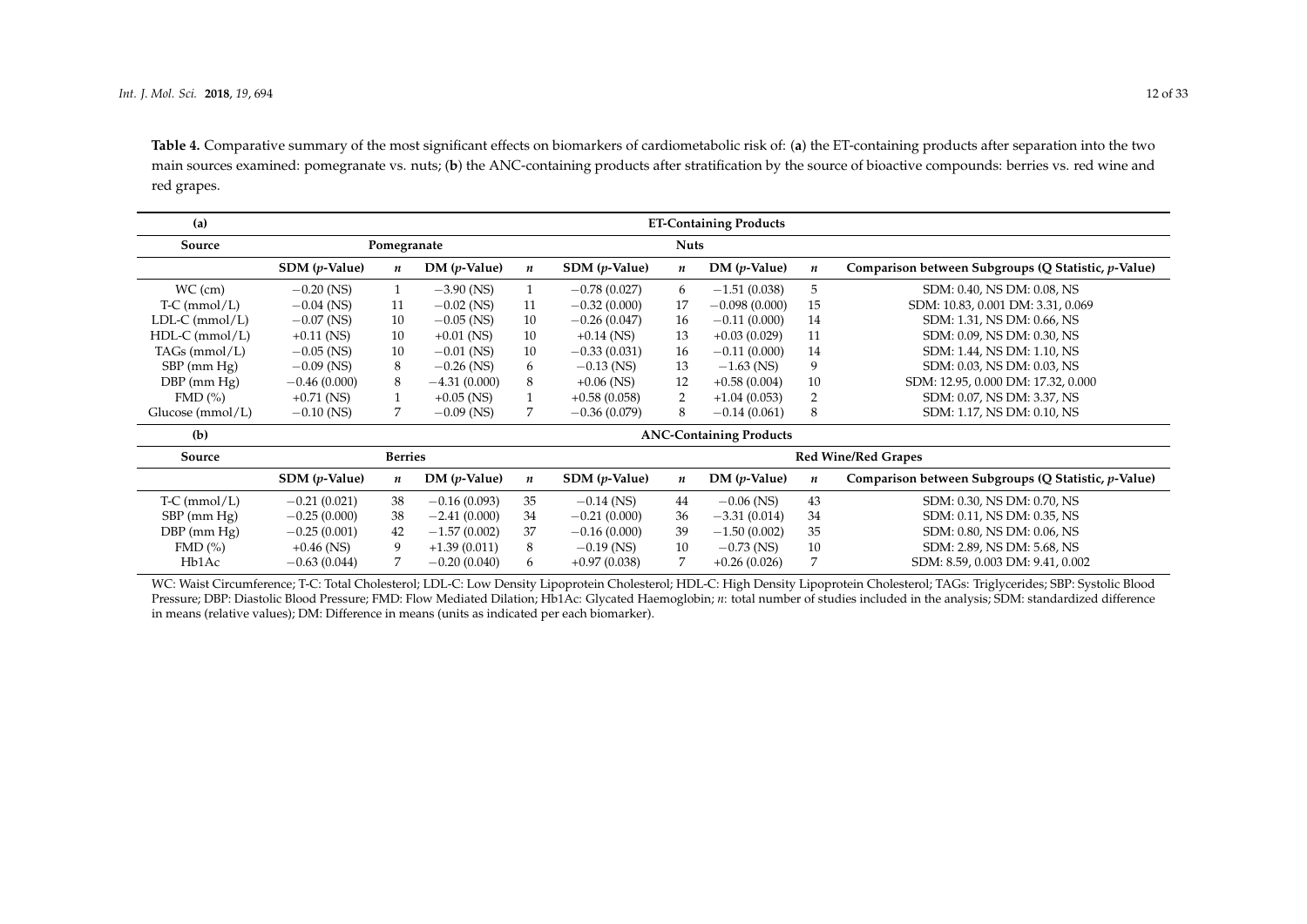#### **3. Discussion**

As far as the authors are aware, this is the largest (128 reported dietary intervention studies involving 5438 participants from countries covering five continents) systematic review and subsequent meta-analysis investigating and comparing the effects of the consumption of plant food products and derived extracts containing substantial quantities of ANCs and (or) ETs, i.e., berries, red grapes and wine, pomegranate and nuts, on a number of well-established risk biomarkers associated with cardiometabolic disease. We have analyzed all these trials in an effort to determine the evidence accumulated so far in relation with their potential cardiometabolic benefits in humans, as well as the factors that cause variability in the results and may influence the response of the individuals to the consumption of these products. In the first part of our analysis, it was pertinent to investigate all these foods and food products together because some of them can contain high concentrations of both types of polyphenols, notably various berries [\[161,](#page-30-1)[162\]](#page-30-2). This approach provides a most significant association between the intake of ANC- and (or) ET-containing products and beneficial changes in WC, T-C, SBP and DBP (reductions compared to control), or HDL-C (increase compared to control). Further, there were modest borderline significant reductions in fasting plasma glucose and TAGs and an increase in FMD. On the other hand, our analyses of data from studies separately investigating the effects of ET-rich foods (pomegranate and nuts) or ANC-rich foods and extracts (berries, red wine, red/black grapes) confirms effective and similar reduction of T-C levels by both types of products but points out differences between the beneficial effects of pomegranate and nuts (more efficacious at reducing WC, LDL-C, TAGs or glucose) and the benefits berries/grapes/wine (significant effective regulators of blood pressure). It is important to acknowledge that the beneficial effects detected by our analysis cannot be exclusively attributed to the ANCs or ETs present in them and that we cannot discard these effects may be also attributed to other components. Nevertheless, these results support the benefits of consuming food products containing ANCs and (or) ETs that, at least partially, may be due to these polyphenols.

With regards to the magnitude of the effects, it has been previously stated that a reduction of 1 mmol/L for non-HDL-C and an increase of 0.3–0.4 mmol/L for HDL-C are associated each with a one third reduction in ischemic heart disease risk [\[163\]](#page-30-3) or a 22% reduction in coronary heart disease risk [\[164\]](#page-30-4). It has also been reported that a reduction of 12 mm Hg for SBP and of 5 mm Hg for DBP are accompanied by significant reductions of major cardiovascular events [\[165\]](#page-30-5). The results of our meta-analysis (expressed as DM values) show that, on average, the intake of ANC- and ET-containing products is associated with approximately 10-fold lower effects, i.e., a reduction of 0.10 mmol/L in T-C, an increase of 0.03 mmol/L in HDL-C and a decrease of 1.5–2.0 mm Hg for blood pressure, both SBP and DBP. These changes constitute between 1% and 3% change of the desirable threshold values for these biomarkers [\[164,](#page-30-4)[166,](#page-30-6)[167\]](#page-30-7) and might be comparatively considered small or very small changes. This is also shown by the SDM values, mostly in the range of 0.1 to 0.2, generally considered as small changes [\[168\]](#page-30-8). Nevertheless, it is recognized that conventional risk factors interact to increase the risk for cardiometabolic diseases [\[169\]](#page-30-9) and that combined treatment may be advantageous for the lowering of cardiometabolic events [\[170\]](#page-30-10). The fact that multiple vascular biomarkers that reflect multiple components of the cardiometabolic system are significantly altered in response to the consumption of ANC- and ET-rich foods and food products may contribute to the reduction of major cardiovascular events. In support of this, a previous meta-analysis of three prospective cohort studies concluded that ANCs intake was inversely associated with the risk of cardiovascular disease comparing the highest and lowest categories of intake [\[171\]](#page-30-11). Together, all these data suggest that foods and food products containing ANCs and ETs may act via the regulation of multiple biomarkers, including lipids, blood pressure and glucose homeostasis/insulin resistance.

The second aim of this systematic review and meta-analysis was to investigate the potential associations between some participant variables (baseline BMI, age, gender, smoking, geographical location where the study was carried out, health status and nature of the diet followed during the intervention) and the effects of the intervention with the food products containing ETs and (or) ANCs.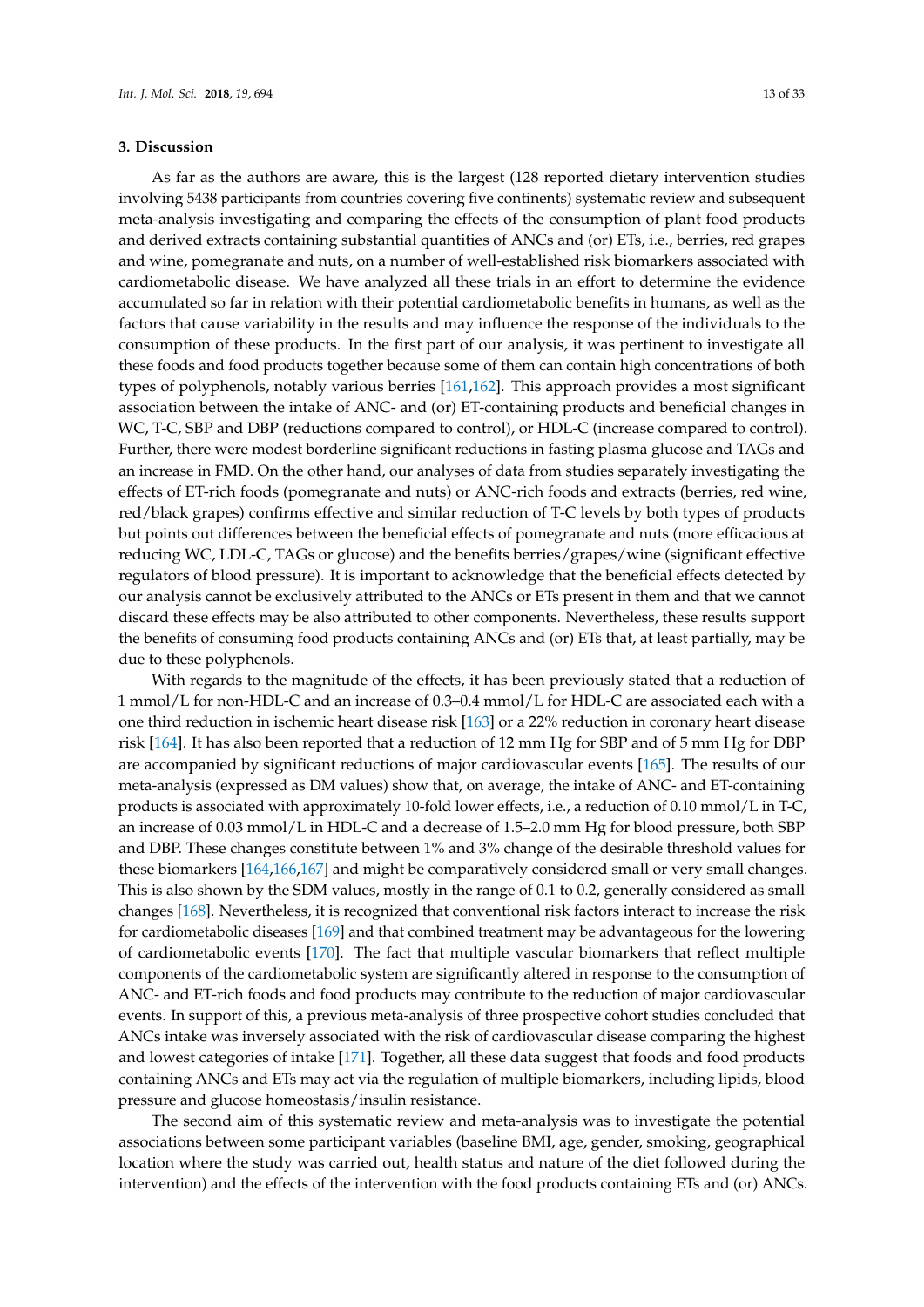We show, for first time, that the significant effects of ET-rich products on T-C, LDL, TAGS and DBP and of ANC-rich food products on T-C, DBP and SBP were consistently observed in participants with BMIs  $\geq$  25 kg/m $^2$  (overweight/obese). Similar results were found in a previous meta-analysis, looking at the effects of flavanol-containing products in T-C [\[29\]](#page-22-3). Together, these results suggest that supplementation with polyphenol-rich products may have a beneficial impact on some cardiometabolic risk factors in overweight and/or obese people. In addition, significant effects of ET-rich products on SBP were observed in overweight/obese subjects but no significant effects on SBP were observed in the global study population, again supporting the need for population stratification, within such intervention studies, in order to discern effective regulation of biomarkers by the intake of bioactive compounds or products. It should be noted, however, that we found limited or non-evidence in normoweight participants since the number of studies reported was very small (*n* = 3). Thus, further investigation of the effects of ANC- and ET-products, and of other bioactive compounds, in individuals with BMI <  $25 \text{ kg/m}^2$  are needed. With regard to the influence of participant sex, smoking habits, health status and habitual diet, there were, in general, a very small number of trials that provided this information in a useable form, limiting our ability to investigate how these host factors might affect the responses to intervention with foods and food products containing ANCs and/or ETs. Nevertheless, in the subsequent paragraphs we discuss some of the most relevant effects found in this meta-analysis for some of these factors.

Different responses were observed depending on the biomarkers analyzed and the health status of the participants. Accordingly, the beneficial effects of ANC-rich foods and extracts on blood pressure appeared to be independent of the participant health status, whereas we found some differences between healthy, 'at risk' and diseased participants in the effects of these foods on WC and T-C. On the other hand, supplementation with the ET-containing products modified WC, T-C and DBP only in healthy people, but affected FMD, LDL and TAGs in the 'at risk' and disease subpopulations. Previous reviews and meta-analyses had already indicated differences in the response to the intake of these and other bioactive compounds depending on the health status of the sample population. For example, systematic reviews of the effects of interventions with ANCs on lipid biomarkers have reported that only ANCs cause significant reductions in LDL-C in participants with hypercholesterolemia (4 out of 4 studies), but not in participants who had normal cholesterol (zero out of 8 studies) [\[172\]](#page-30-12). It was also reported that ANCs supplementation significantly decreased T-C, TAGs, LDL-C and increased HDL-C in dyslipidemic patients (6 studies including 586 subjects [\[173\]](#page-30-13). Similarly, it has been reported that high-dose quercetin supplementation caused a significant reduction in blood pressure in stage 1 hypertensive participants but was not affected in pre-hypertensive participants [\[174\]](#page-30-14). Also, the consumption of green tea [\[175](#page-30-15)[,176\]](#page-30-16), black tea [\[177\]](#page-30-17), and flavanol-containing tea, cocoa and apple products [\[29\]](#page-22-3) had beneficial effects on blood lipids both in healthy subjects and in patients with hyperlipidaemia or in individuals with cardiovascular risk and/or diagnosed diseases. On the contrary, meta-analyses conducted with flavonols [\[28\]](#page-22-2), cocoa products [\[178\]](#page-31-0), and soy products [\[179\]](#page-31-1) reported beneficial effects in LDL-C, HDL-C and TAGs in participants with cardiovascular risk and/or diagnosed diseases, but no effect on healthy participants. Overall, these results show some evidence of the influence of the health status on the cardiometabolic response to the intake of bioactive compounds but this interaction is complex and far from understood. It is essential to continue the research to clarify the impact of the health/disease baseline conditions of the participants on the response to bioactive compounds intake.

Previous studies have indicated that the country or area of the world where the clinical study was conducted appears to have some influence on the results of these types of interventions with plant bioactive polyphenols. For example, specific differences between East Asian and Non-Asian countries or between Mediterranean and Non-Mediterranean countries for some lipid biomarkers in response to the intake of flavonol-containing products [\[28\]](#page-22-2) or flavanol-containing products [\[29\]](#page-22-3) have been reported. In the current meta-analysis, we have also identified a few differences in the effects of the ET- and ANC-containing foods for some of the biomarkers examined between specific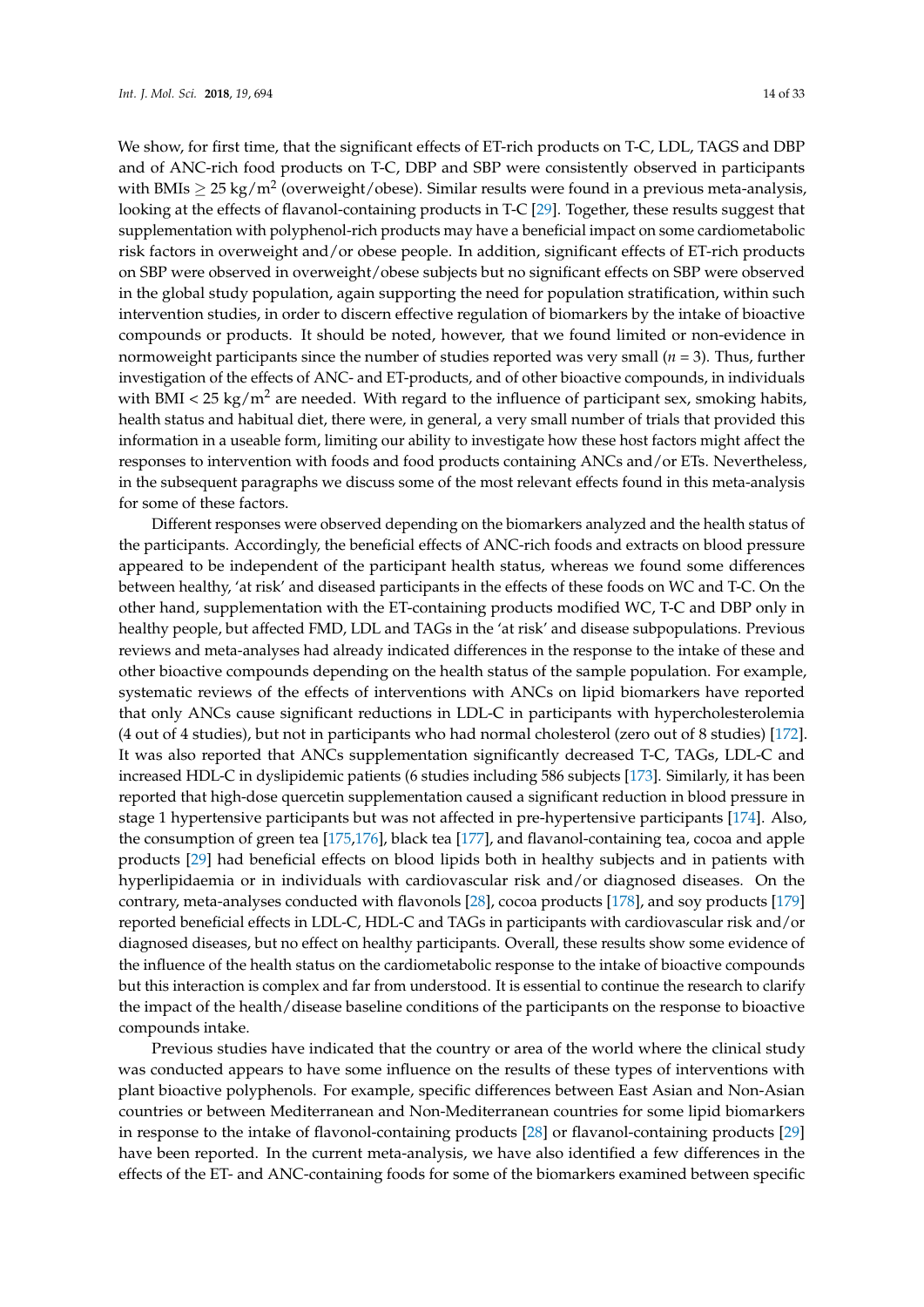countries or geographical locations. In the case of products with ANCs, a significant reduction of LDL-C was seen only in East-Asian countries, but not in the rest of other countries; whereas the products containing ETs were efficient at reducing LDL-C in the subgroup of all the countries, but not in the East-Asian ones. The rationale for these potential differences and as to why a particular country or world area population may benefit best from the intake of these or other bioactive compounds is not yet known. In addition to the fact that the number of studies per subgroup of countries remains low and the results are very unstable, important country-associated features, such as the ethnicity of the participants, which may influence greatly the results have not been clearly indicated in most of the revised publications included in this meta-analysis and in previous ones [\[28](#page-22-2)[,29\]](#page-22-3). Future studies should better describe these country-related characteristics of the participants.

Although the source of bioactive compounds cannot be categorized as a host determinant of interindividual variability, it has been already shown that it can significantly affect the response to the intake of these compounds [\[33\]](#page-22-7). In our meta-analysis we also stratifiyed the results taking into account the main categories of foods investigated, i.e., pomegranate, nuts, berries and red grape/wine. Our results highlighted differences in the effects between pomegranate and nuts. The pomegranate products significantly reduced DBP, but had no apparent effect on SBP, whereas nuts were found to cause a small but significant increase in DBP and had no significant effect on the SBP either. Also, nuts were associated with significant reductions in WC, T-C, LDL-C and TAGs, as well as a borderline increase in FMD, but these effects were not observed for the pomegranate. In comparison with our results, we found both agreement and disagreement with previous meta-analyses. For example, Sahebkar and colleagues reported significant reductions in SBP and DBP caused by the consumption of pomegranate products [\[24\]](#page-21-12), but no significant effects on plasma lipids/lipoproteins [\[25\]](#page-21-13). Mohammadifard et al. [\[22\]](#page-21-10) saw significant reductions in SBP only in participants without diabetes and significant reductions in DBP (but not SBP) in response to all nut supplementation and suggested that this was largely due to pistachios. Also, the effects of tree nuts were shown to reduce T-C, LDL-Cand TAGs [\[23\]](#page-21-11). Regarding the ANC-containing products, a previous meta-analysis looking at the supplementation with blueberries and their effect on blood pressure concluded that the results were not convincing and that more RCTs were needed [\[19\]](#page-21-14). In the current meta-analysis, ANC-containing products have come out as quite consistent regulators of SBP and DBP. Separation between studies conducted with berries and those carried out with red grapes/wine confirmed that both sources of ANCs significantly lowered SBP and DBP and supported that this type of bioactive compounds might have an impact on blood pressure regulation. We additionally found that the berries but not the grapes/wine significantly reduced T-C and increased FMD. In agreement with this last result, a recent meta-analysis on 24 RCTs showed that both acute and chronic supplementation with ANC-rich foods or extracts significantly improved FMD and improved wave velocity after acute consumption [\[21\]](#page-21-9).

Various factors might be implicated in the differences found between the different types of food investigated. Most of the studies gathered in our meta-analysis, as well as in previous ones, have been conducted with various whole foods or derived extracts which are complex mixtures of compounds and thus, we cannot discard that the differences observed may be caused by differences in the types and doses of ETs or ANCs provided by these products and (or) by differences in the presence of other bioactive components with a beneficial effect. For example, there is a substantial literature describing the beneficial effects of nuts on biomarkers of cardiovascular health and on cardiovascular events see reviews by Schwingschackl et al., 2017 [\[180\]](#page-31-2) and by Mayhew et al., 2016 [\[181\]](#page-31-3), but it is not yet known whether these benefits may be due to the fatty acids/lipids, the polyphenols (which are mainly in the skins) or a combination of the two. Additional evidence from further well-designed trials are required before we can unequivocally attribute the benefits to the specific ETs or ANCs present in these products.

In addition to the factors examined in this meta-analysis, other important factors that may play a critical role in the inter-individual variability and can contribute to explain the lack of consistent evidence in humans of the beneficial cardiometabolic effects of the ANC- and ET-containing food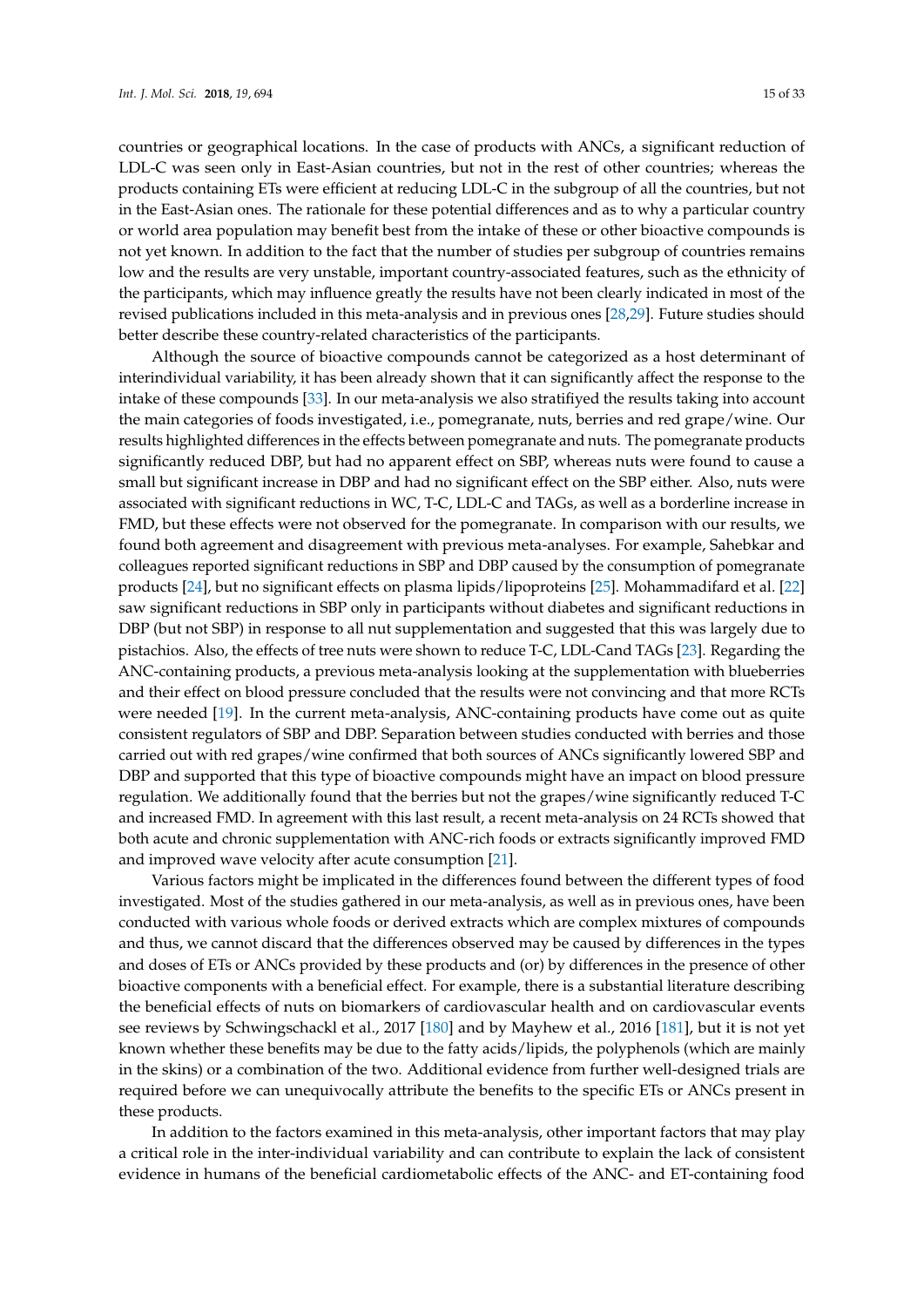products (as well as of other polyphenol-containing foods and extracts) are: bioavailability of all these compounds and their derived metabolites [\[182](#page-31-4)[,183\]](#page-31-5), individuals enterotypes and functional stratification of the gut microbiome profile (i.e., metabotypes) [\[31,](#page-22-5)[184](#page-31-6)[,185\]](#page-31-7), and the (epi)genetic characteristics of the host individual.

Regarding microbiota enterotypes, it is important to note that ETs are hydrolyzed into ellagic acid (EA) and further broken down into urolithin metabolites by the gut bacteria. Urolithins are much better absorbed and reach significant concentrations in plasma that can persist for hours in the human body after the intake of ETs-containing products suggesting that these urolithins may be the actual bioactive molecules [\[186\]](#page-31-8). Recently, it was reported that three urolithin metabotypes, based on the qualitative and quantitative proportions of urolithins produced, were consistently observed across multiple intervention studies and appeared to be independent of the ET food source and age or health status of participants [\[184\]](#page-31-6). These observations create a new paradigm where the urolithin metabotype of the participants should be determined and included as a covariate in future studies investigating the effects of consuming ET-rich products such as pomegranate and nuts. Along these lines, a recent RCT has shown that intervention with a purified pomegranate extract containing mainly ETs significantly improved lipid/lipoprotein profiles only in participants who produced a particular type of urolithins (around 30% of the total sample population), whereas no significant effects were detected when all participants were included in the analysis [\[31\]](#page-22-5). Therefore, since the urolithin metabotype of participants has not been reported or used to stratify participants for the vast majority of studies investigating the effects of ET-rich foods that were included in the current meta-analysis, it is not surprising that the meta-analysis failed to detect significant effects of ETs on lipoprotein profiles. Similar cases have been reported for the conversion of the soy isoflavone daidzein into equol, where volunteers can be categorized into equol producers and non-producers and this stratification might explain the discrepancy of the soy/isoflavones effects on human health, mainly cardiovascular. Thus, obesity has been correlated with the non equol-producer phenotype [\[187\]](#page-31-9). In addition, a positive correlation has been observed in the cardiovascular risk profiles and the equol-producer phenotype in pre-hypertensive postmenopausal women [\[188\]](#page-31-10).

On the other hand, the relevance of the genotype-dependent response to dietary constituents is recognized as an additional key variability factor [\[189\]](#page-31-11). In this regard, an increasing number of genetic variants has been identified and related to obesity and diet-interaction and, the studied population has been segregated into groups of responders and non-responders in association with the specific genetic variations [\[190\]](#page-31-12). A number of studies have now also looked at the role of specific host genetic variants in response to the consumption of polyphenols or polyphenol-containing products, including genetic polymorphisms involved in: (i) the metabolism and transport of polyphenols such as Catechol-*O*-methyl transferase [\[191\]](#page-31-13) or phase II enzymes UGT1A1 [\[192\]](#page-31-14) and (ii) the cardiometabolic responses such as the lipid and blood pressure variation associated with the apolipoprotein e genotype in response to quercetin in overweight people [\[193\]](#page-31-15) or the interaction between the *IL-6*-174 G/C polymorphism and the reduction of body fat following the intake of a polyphenol-rich apple juice [\[194\]](#page-31-16). More genes and polymorphisms involved in the response to polyphenols need to be identified and more RCTs need to be performed reporting and associating the presence of those relevant genetic polymorphisms, as well the microbiota composition and microbiota-derived metabolic phenotype with the differences in the response of the individuals to the consumption plant food bioactive compounds. These studies will contribute to better understanding of the effectiveness of these compounds in different subpopulations.

Some of the limitations of our meta-analysis are those inherent to this type of analysis. Given the heterogeneity of the RCTs included, the size of the sub-groups and the effect size detected for the variables investigated, some of the results presented here should be regarded with caution, even if some *p*-values resulted significant. A critical issue to consider would be the level of statistical significance accepted for the meta-analysis. We have accepted *p*-value < 0.05 as significant and indicated also some results that were marginally significant (0.1> *p*-value > 0.05) since we thought that they could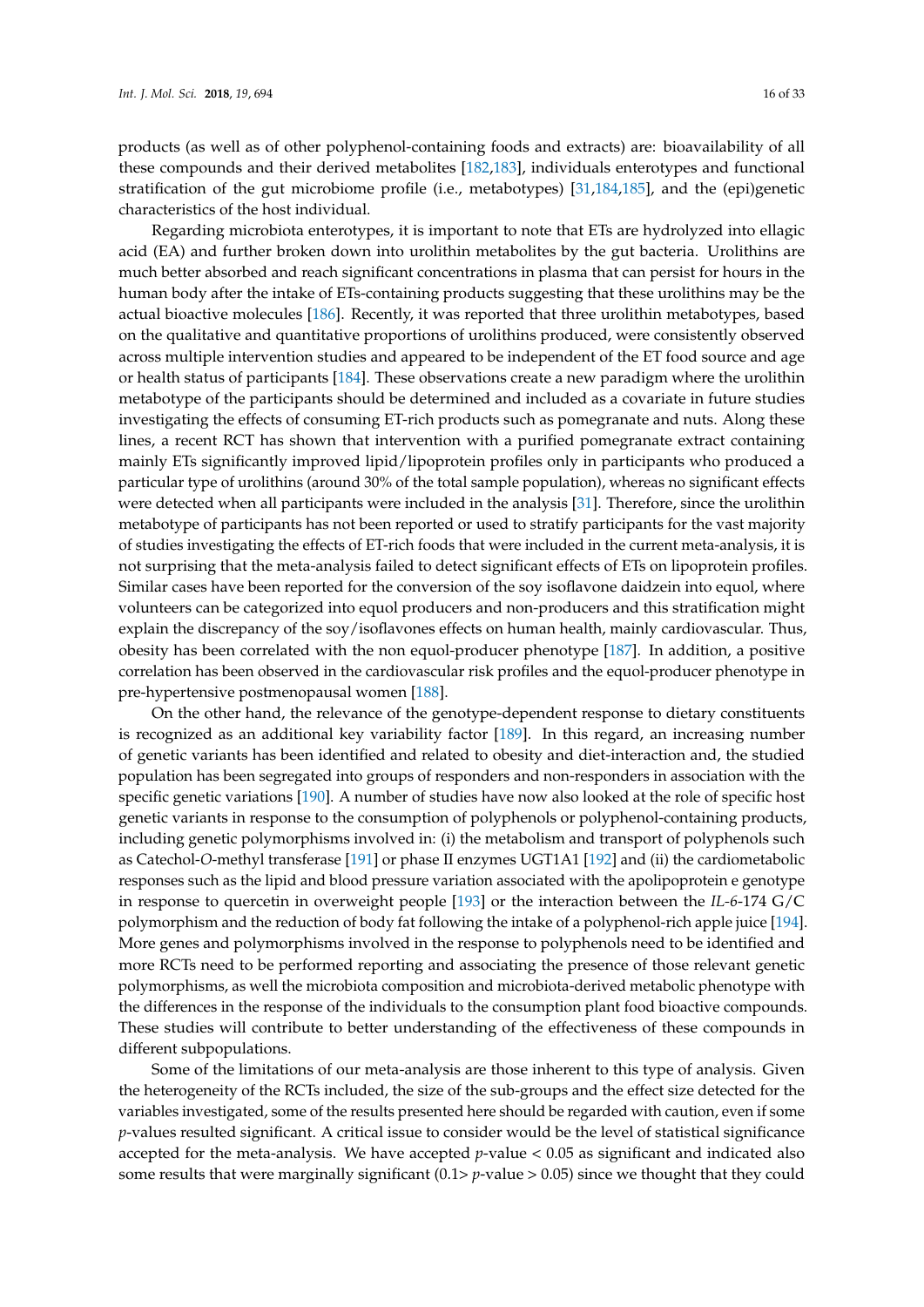be indicative of an effect (that, of course, would need future confirmation). Some researchers may believe that more restrictive *p*-values <0.01 or <0.001 should be applied [\[195\]](#page-31-17) whereas, more recently, estimation based on effect size and confidence intervals is recommended [\[196\]](#page-31-18). In any case, the interpretation of the results of the meta-analysis may vary, especially for those most unstable results. Equally important is to address and understand the clinical relevance of the effects. We have addressed this in our discussion and suggested that, in general, the size of the effects of the dietary interventions with foods and (or) food products containing ANCs or ETs (or other polyphenols) may be considered small. Future RCTs should be sufficiently powered to validate these small changes. We additionally detected some publication bias for some of the variables investigated in this review. It is important that future publications of this kind of interventions also report the less favourable or negative results.

In conclusion, and despite these limitations, this is one of the largest meta-analysis performed in the area of the beneficial effects of the consumption of plant polyphenols in humans, and provides a good summary of the available information on the cardiometabolic effects of the intake of foods and food products containing ANCs and ETs. Overall, these foods and products appear to promote small but beneficial regulatory changes on a combination of risk factors and may contribute to prevent cardiometabolic diseases. Nevertheless, from a nutritional practice point of view, it is not yet possible to establish specific intake recommendations for these foods and (or) for the ANCs and ETs present in them since there are still some important challenges to solve. One of those is that there are still very few trials conducted with specific doses of purified ANCs or ETs compared with nutritionally matched placebos to demonstrate unequivocally the effects of these compounds and the doses needed. More RCTs designed for this purpose should be done in the future. Another important issue is that responses to polyphenol dietary interventions can be significantly dependent on different host factors and that within a study population there are subgroups of participants that respond strongly to a polyphenol intervention while other participants respond weakly or not at all. Our meta-analysis has explored some of the factors that might affect the response to the intake of ANC- or ET-containing products (baseline BMI, health status or food source) but our results were not sufficient to draw definitive conclusions in the subgroup analyses. Research to establish the determinants that cause inter-individual variability of the responses to the consumption of these and other bioactive compounds is a high current priority [\[33\]](#page-22-7). Ideally, better study design providing detailed descriptions, particularly around the choice and numbers of participants, should be addressed so that significant and clinically relevant effects on a primary outcome can be established for each subpopulation investigated with the ultimate goal of developing personalized nutrition strategies for human health and disease prevention. Such studies are still rare, and it is instead typical that stratifying of participants is done as an afterthought and was not considered in setting the participants' numbers at the stage calculating study power. An alternative approach would be to use data reported from completed and future trials to determine what factors affect responses to polyphenols. The ideal scenario would be the reporting of individual level data, notwithstanding the complex ethical and regulatory issues that this would raise. If all outcome responses were available for each participant along with pertinent participant characteristics such as age, gender, BMI, ethnicity, health status, habitual diet, smoking habit, baseline values for a series of risk biomarkers, relevant host genetic makeup and metabolic phenotype, this would allow studies to determine relationships between participant characteristics and their propensity to respond to polyphenols to advance rapidly. One could envisage an online repository for such information being of tremendous value and supporting high quality research that would relatively rapidly allow individual characteristics that determine responses to be identified. However, the ethical and regulatory issues are not trivial, and are not even consistent between territories, and such a data repository is not currently available.

#### **4. Materials and Methods**

A meta-analysis was performed to explore the potential regulatory effects of foods and (or) products containing ellagitannins (ETs) and/or anthocyanins (ACNs). We used the preferred reporting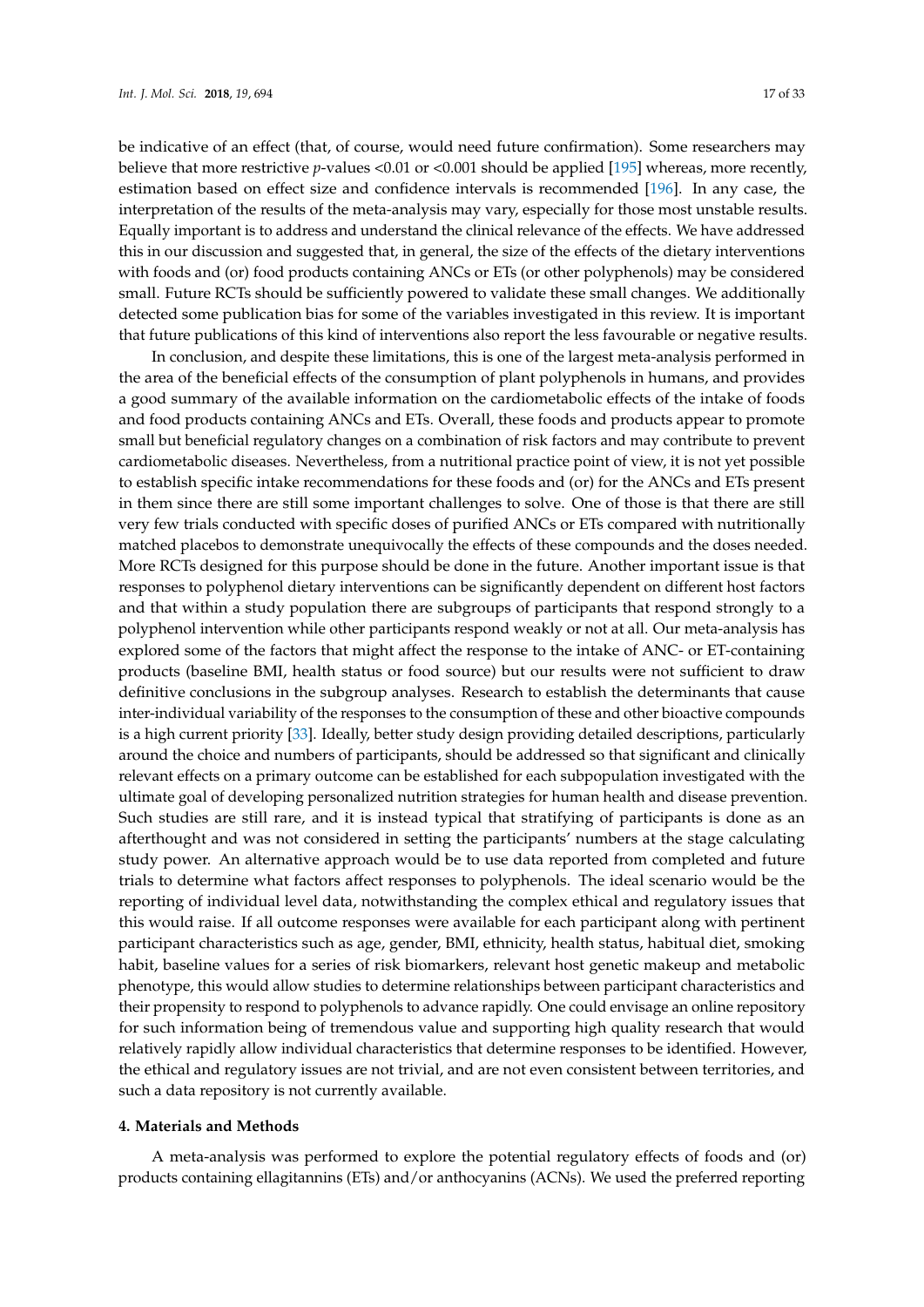items and statement guidelines for systematic review and meta-analysis protocols (PRISMA, Preferred Reporting Items for Systematic Reviews and Meta-Analyses) [\[197\]](#page-32-0), the Cochrane Handbook for Systematic Reviews of Interventions [\[198\]](#page-32-1), and the Centre for Reviews and Dissemination's guidance for undertaking reviews in health care [\[199\]](#page-32-2). The protocol for this review was registered on the International Prospective Register of Systematic Reviews (PROSPERO) [\[200\]](#page-32-3) with the registration number CRD42016037539.

### *4.1. Search Strategy and Study Selection*

A comprehensive search on Medline [\[201\]](#page-32-4) and on the Web of Knowledge [\[202\]](#page-32-5) databases was conducted between April and June 2016. The search strategy included a combination of the following search terms: #1 AND #2 AND #3 AND #4 AND #5 (#1 polyphenol\* OR ellagitannin\* OR urolithin\* OR hydrolizable tannin OR "ellagic acid" OR punicalagin OR peduncalagin OR sanguiin OR anthocyanin\* OR anthocyanidin\* OR pelargonidin OR delphinidin OR cyanidin OR petunidin OR peonidin OR malvidin; #2 berry OR berries OR "black currant" OR nuts OR walnut\* OR "black carrot" OR "purple corn" OR pomegranate OR aronia OR wine OR grape\*; #3 trial OR experiment OR study OR studies OR intervention; #4 human\* OR subject\* OR men OR male OR women OR female OR patient\* OR volunteer\* OR participant\*; #5 FMD OR "flow-mediated dilation" OR "flow-mediated vasodilation" OR "flow-mediated vasodilatation" OR "endothelial function" OR "endothelial dysfunction" OR "blood pressure" OR hypertens\* OR "arterial pressure" OR "pulse pressure" OR cholesterol OR LDL OR HDL OR BMI OR "body mass index" OR waist\* OR HOMA-IR OR HOMA2 OR "homeostatic model assessment" OR insulin\* OR QUICKI OR "impaired sensitivity" OR "Syndrome X" OR "Metabolic Syndrome X" OR glucose OR "blood glucose" OR glycemia OR "glycemic control" OR HbA1c OR "glycosylated haemoglobin" OR "glycated haemoglobin" or "haemoglobin A1c" OR "hemoglobin A, glycosylated" OR "euglycemic clamp" OR dyslipidemia\* OR hyperlipidemia\* OR hypertriglyceridemia\* OR triglyceride\* OR triacylglycer\*).

The search terms were queried using the "topic" field in the WOS database; whereas for PubMed search we used the corresponding Mesh Terms, when available, and the presence of the keywords in the title or abstract of the papers using the tag [TIAB].

Two authors independently assessed all papers and a third author double-checked data selection to reach a consensus with the final selected studies. Studies included in the meta-analysis were limited to human RCTs testing the effect of ET- or ANC-containing foods or products, which had a control group receiving a placebo (group of participants who were exposed to a similar test product but without the ETs or ANCs) and measured one or more of the defined outcomes. Additional exclusion criteria were: case series, case reports, cohort studies, case-control studies, co-intervention, and cross-sectional studies, studies with multifactorial interventions (dietary or physical activity co-intervention), studies written in a non-European language and duplications.

#### *4.2. Data Extraction*

Data extraction was performed in duplicate by two authors, independently, and cross-checked by a third author using a standardized data extraction form. Extracted data included: (i) publication details (year of publication, name of first author, name and e-mail of corresponding author, clinical trial registration number (when available), country where the study was carried out); (ii) participants' characteristics (gender, age, ethnicity, health status, menopausal status, smoking habits, baseline BMI, use of medication); (iii) study setting (total number of participants included in the study and in the analysis, design (cross-over or parallel), washout duration, treatment duration, number of arms and description, number of participants located in each arm and completing the study, composition of test and placebo, dose and mode of administration); and (iv) information on reported outcomes (type of sample, changes in the outcome, values before and after intervention, *p*-value when available, dropouts). Before analysis, outcomes on blood lipid levels and glucose levels were converted to mmol/L if reported in a different unit.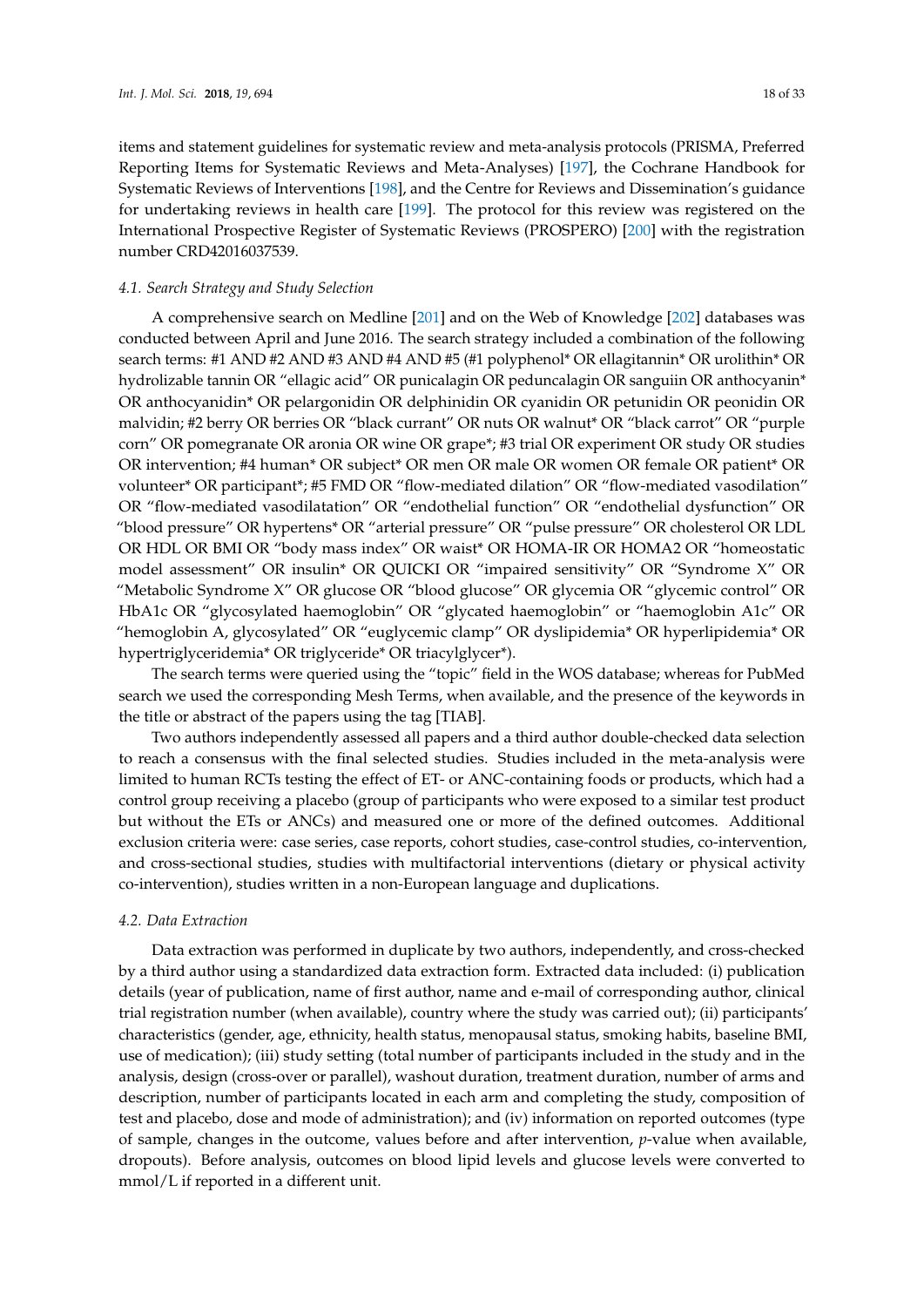# *4.3. Assessment of the Risk of Bias*

A systematic assessment of the risk of bias for each of the included studies was based on the Cochrane Collaboration measurement with some modifications [\[198\]](#page-32-1). The specific items used for the assessments of each study are those used in a previous meta-analysis [\[28\]](#page-22-2): (1) selection bias—random sequence generation, allocation concealment (in each item, yes = 1; no = 0, unclear = 0); (2) performance bias—blinding (yes = 1 for each participants, researchers and statisticians, no = 0, unclear = 0), measurement of compliance (1 for biomarker measure, 0.5 if compliance information was collected by counting non used capsules or recipients, or by self-reporting, 0 if no measurement of compliance was done or the information is insufficient); (3) attrition bias – flow of participants (1 if flow of participants is explained in detail, including number of withdrawals and reasons, 0 if there is no information or insufficient information); (4) other bias—baseline comparability between test and control groups  $(yes = 1, no = 0, unclear = 0), data report (1 if pre and post data or change is reported in table with$ central measure and spread for placebo and treatment groups, and number per group, 0 if anything is missing), industry funding (0 if any commercial source provided some or all monetary funding for the trial, if a company carried out a study "in house", if any of the authors was employed by a relevant industry or if it was unclear that there was any kind of industry funding, 1 if there was no funding from industry or if the only involvement of a company was to provide any ingredient for the intervention). Studies were rated as low risk of bias when total score was ≥8 and ≤10, moderate risk of bias when total score was  $\geq$ 5 and <8 and high risk of bias when total score was below 5.

#### *4.4. Data Analysis*

Data for each outcome were analyzed using the Comprehensive Meta-Analysis Software, version 3.0 (Biostat, Englewood, NJ, USA) [\[203\]](#page-32-6). Standardized difference in means (SDM), standard error (SE) and the 95% confidence intervals (CI) were calculated and pooled using random effects models to determine test/placebo differences across studies. We additionally determined absolute difference in means (DM) to estimate effect size. The heterogeneity of studies was assessed using the Cochran's Q statistic, the between-studies variance  $(T^2)$  and  $I^2$  (the proportion of total variation contributed by between-study variability) where *I* <sup>2</sup> values equal to 25%, 50% and 75% were considered as low, moderate and high heterogeneity, respectively [\[204\]](#page-32-7). Publication bias was assessed visually with funnel plots and statistically by applying the Egger's regression test [\[205\]](#page-32-8). Further assessment of the possible associations between the overall effects of the ETs and/or ANCs supplementation and the duration of the intervention was examined using random-effects meta-regression analysis.

Quality of evidence was assessed based on the GRADE system [\[198\]](#page-32-1). Level of evidence was downgraded from high to moderate in the presence of serious risk of bias across studies or serious risk of reporting bias, and downgraded to low if both were present.

Subgroup analyses were conducted to explore potential factors that may introduce heterogeneity into the studies and influence the inter-individual variability in the response to supplementation with the ET- and/or ANC-containing products. We selected those factors that were investigated previously [\[28,](#page-22-2)[29\]](#page-22-3) and were most clearly reported in the selected articles (Table [5\)](#page-19-0). Briefly, we included factors that might be attributed to some of the individuals' characteristics, such as baseline BMI, sex, smoking habits and medication/health status. Age or ethnicity could not be assessed due to unclear reporting. We also included stratification by the country in which the study was carried out, the source and form of administration of the ETs and/or ANCs, as well as the type of diet reported to be followed during the intervention. For each subgroup, the pooled effects (SDM and DM) and the significance of these values were estimated. Statistical comparisons between subgroups were performed by applying a random-effects analysis and calculation of the between-categories Q statistic and the corresponding *p*-values. A *p*-value <0.05 was statistically significant. Differences with a *p*-value <0.1 and  $\geq$ 0.05 were reported as marginal.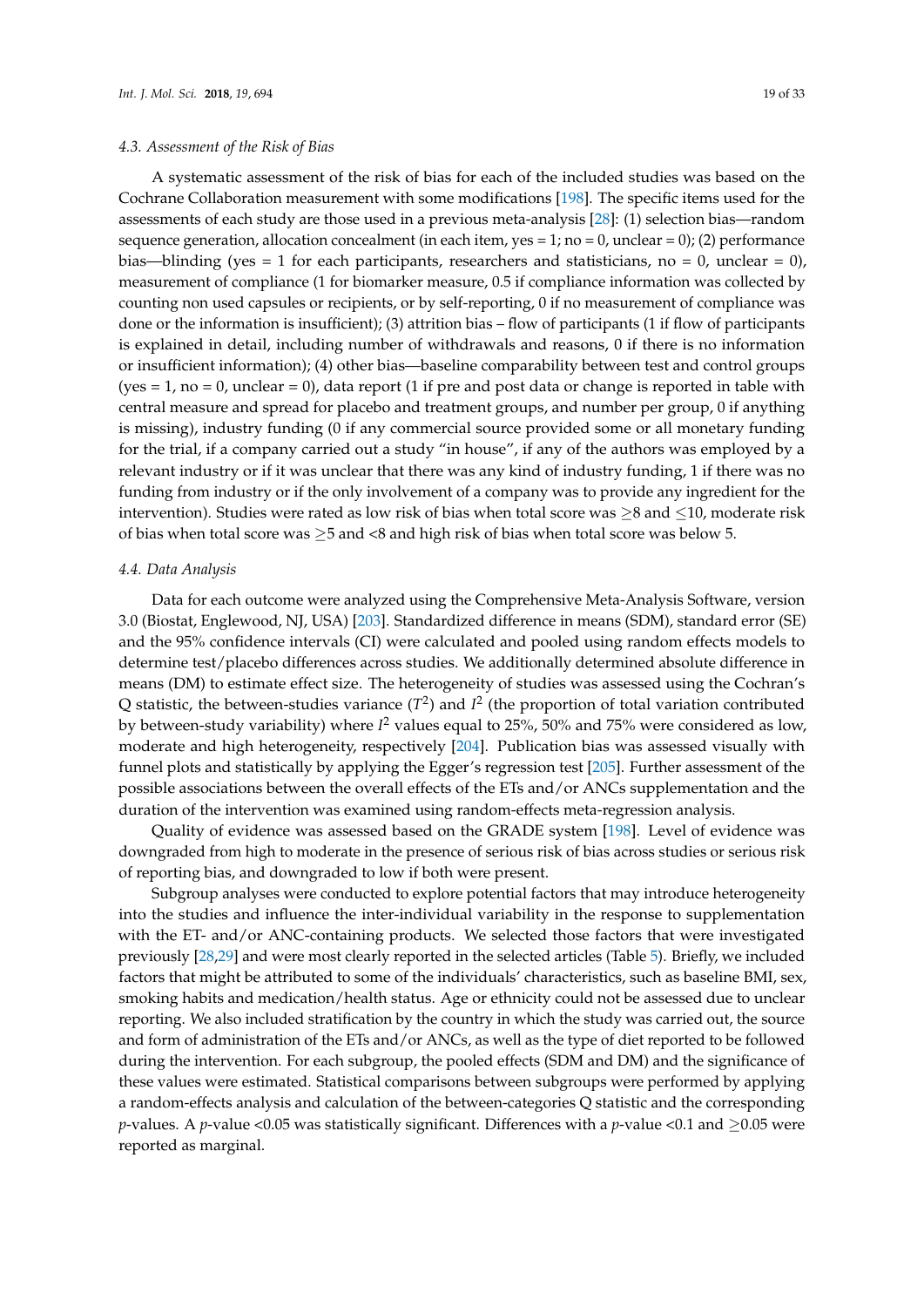**Table 5.** Potential factors influencing the heterogeneity in the responses to the supplementation with ellagitannins and/or anthocyanins-containing products investigated in this meta-analysis.

| Factors                                  |                                                 |                                                                                                                |                                                 |                                                                                                                                         |                                                   |  |  |
|------------------------------------------|-------------------------------------------------|----------------------------------------------------------------------------------------------------------------|-------------------------------------------------|-----------------------------------------------------------------------------------------------------------------------------------------|---------------------------------------------------|--|--|
| <b>Baseline BMI</b>                      | 25.0 <sup>a</sup> (normal and (or) underweight) |                                                                                                                | $\geq$ 25.0 (overweight and (or) obese)         |                                                                                                                                         |                                                   |  |  |
| Sex                                      | Women                                           |                                                                                                                | Men                                             |                                                                                                                                         |                                                   |  |  |
| Smoking                                  | Non-smokers                                     |                                                                                                                | Smokers                                         |                                                                                                                                         |                                                   |  |  |
|                                          |                                                 |                                                                                                                |                                                 | European countries                                                                                                                      |                                                   |  |  |
| Country where the study<br>was conducted | East Asian countries<br>(Japan, Korea, China)   | All-other-<br>countries-but-not-East Asian                                                                     | North America (USA, Canada)                     | Non-Mediterranean countries<br>(Denmark, Norway, Finland, The<br>Netherlands, Germany, Poland, UK,<br>Scotland, France, Czech Republic) | Mediterranean countries<br>(Italy, Spain, Greece) |  |  |
| Medication                               | Yes                                             |                                                                                                                |                                                 | No                                                                                                                                      |                                                   |  |  |
| Health status                            | Healthy individuals b                           |                                                                                                                | Individuals 'at a risk' of disease <sup>c</sup> |                                                                                                                                         | Individuals with a reported disease d             |  |  |
| Main source of compounds                 | Ellagitannins                                   |                                                                                                                |                                                 | Anthocyannins                                                                                                                           |                                                   |  |  |
|                                          | Pomegranate                                     |                                                                                                                | <b>Nuts</b>                                     | Berries                                                                                                                                 | Red wine and red grapes                           |  |  |
| Diet during intervention                 |                                                 | Controlled diet (specifically indicated to have restriction for the consumption of polyphenols or plant foods) |                                                 | Usual diet (no changes in the usual diet of the participants or NR)                                                                     |                                                   |  |  |

<span id="page-19-0"></span><sup>a</sup> BMI cut-off values as established by the WHO; <sup>b</sup> Includes individuals specifically reported as healthy and not medicated (in some cases medication was not reported, NR); <sup>c</sup> Includes individuals not medicated that were overweight and (or) obese, or specifically indicated to be borderline, mild condition or 'at risk' of a disease; <sup>d</sup> Includes individuals with one or more than one of the following disorders: dyslipidemia, glucose disorders or type-2 diabetes, blood pressure disorders (hypertension), medicated obesity, metabolic syndrome (most cases were also medicated but in some cases medication was NR).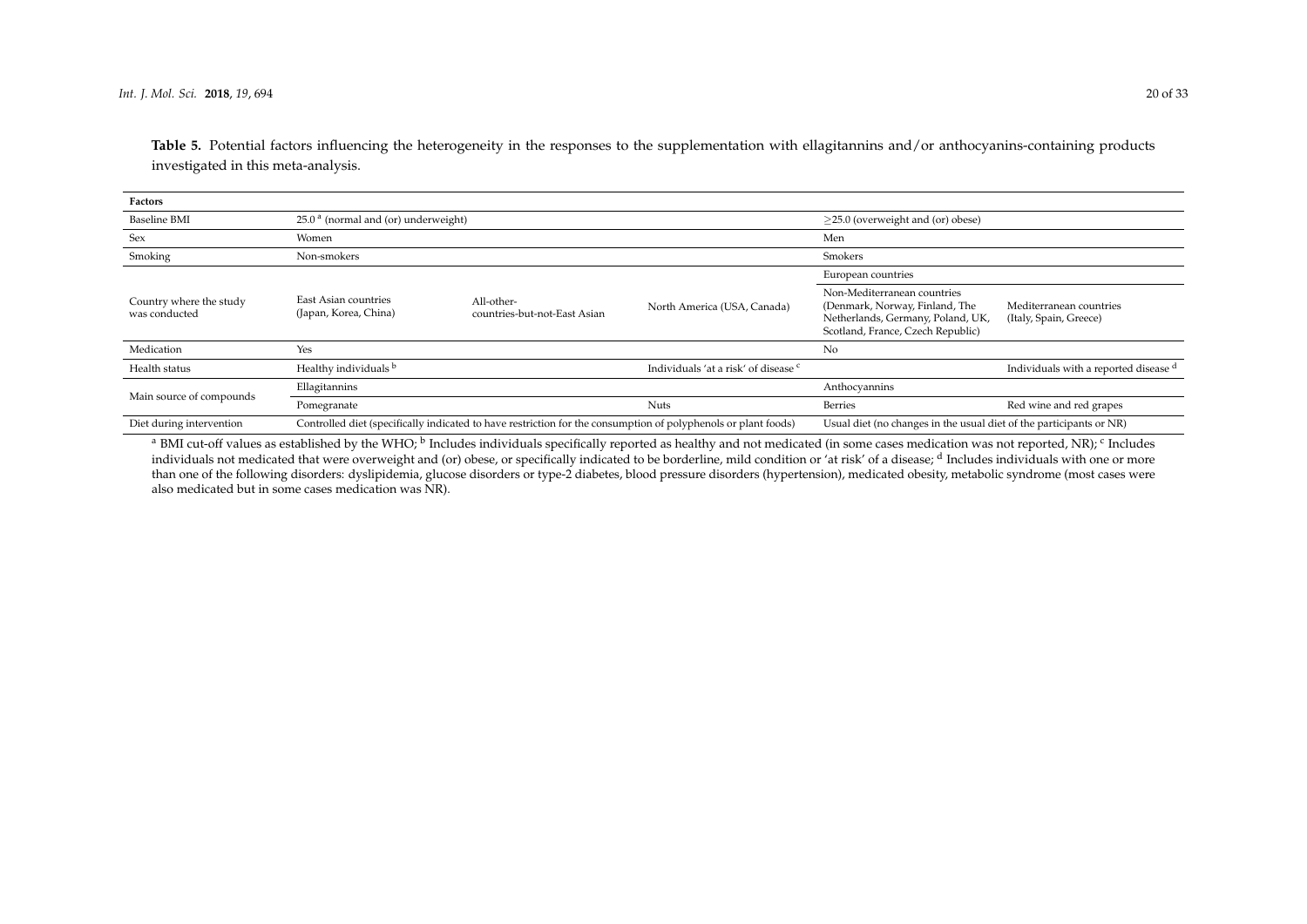**Supplementary Materials:** The following are available online at [www.mdpi.com/xxx/s1.](www.mdpi.com/xxx/s1)

**Acknowledgments:** This article is based upon work from COST Action FA1403—POSITIVe "Interindividual variation in response to consumption of plant food bioactives and determinants involved" supported by COST (European Cooperation in Science and Technology, [http://www.cost.eu/\)](http://www.cost.eu/). The authors thank the financial support of the COST Action FA1403 "POSITIVe" to conduct a short-term scientific mission to K.C. at CEBAS-CSIC (A.G.-S. and M.T.G.-C.) during which the data analysis was performed.

**Author Contributions:** Antonio González-Sarrías, Ana Rodríguez-Mateos, Emilie Combet, Christine Morand and María-Teresa García-Conesa conceived and designed the study; all authors performed the data extraction; Antonio González-Sarrías, Karen Chambers and María-Teresa García-Conesa analyzed the data; all authors contributed to the discussions and preparation of the manuscript; Antonio González-Sarrías and María-Teresa García-Conesa wrote the article.

**Conflicts of Interest:** The authors declare no conflict of interest.

#### **Abbreviations**

| LDL-C          | Low density lipoprotein cholesterol                               |
|----------------|-------------------------------------------------------------------|
| HDL-C          | High density lipoprotein cholesterol                              |
| ANCs           | Anthocyanins                                                      |
| <b>ETs</b>     | Ellagitannins                                                     |
| FW             | Fresh weight                                                      |
| <b>RCTs</b>    | Randomized-controlled trials                                      |
| BMI            | Body mass index                                                   |
| <b>SDM</b>     | Standardized difference in means                                  |
| DM             | Difference in means                                               |
| WС             | Waist circumference                                               |
| T-C            | Total cholesterol                                                 |
| <b>SBP</b>     | Systolic blood pressure                                           |
| <b>DBP</b>     | Diastolic blood pressure                                          |
| <b>FMD</b>     | Flow mediated dilation                                            |
| TAGs           | <b>Triglycerides</b>                                              |
| HbA1c          | Glycated hemoglobin                                               |
| <b>HOMA-IR</b> | Homeostatic Model Assessment of Insulin Resistance                |
| <b>WHO</b>     | World health organization                                         |
| NR.            | Not reported                                                      |
| <b>GRADE</b>   | Grading of Recommendations Assessment, Development and Evaluation |
|                |                                                                   |

# **References**

- <span id="page-20-0"></span>1. Papakonstantinou, E.; Lambadiari, V.; Dimitriadis, G.; Zampelas, A. Metabolic syndrome and cardiometabolic risk factors. *Curr. Vasc. Pharmacol.* **2013**, *11*, 858–879. [\[CrossRef\]](http://dx.doi.org/10.2174/15701611113116660176) [\[PubMed\]](http://www.ncbi.nlm.nih.gov/pubmed/24484465)
- <span id="page-20-1"></span>2. Ezzati, M.; Riboli, E. Global health behavioral and dietary risk factors for non-communicable diseases. *N. Engl. J. Med.* **2013**, *369*, 954–964. [\[CrossRef\]](http://dx.doi.org/10.1056/NEJMra1203528) [\[PubMed\]](http://www.ncbi.nlm.nih.gov/pubmed/24004122)
- <span id="page-20-2"></span>3. Zhan, J.; Liu, Y.J.; Cai, L.B.; Xu, F.R.; Xie, T.; He, Q.Q. Fruit and vegetable consumption and risk of cardiovascular disease: A meta-analysis of prospective cohort studies. *Crit. Rev. Food Sci. Nutr.* **2017**, *57*, 1650–1663. [\[CrossRef\]](http://dx.doi.org/10.1080/10408398.2015.1008980) [\[PubMed\]](http://www.ncbi.nlm.nih.gov/pubmed/26114864)
- <span id="page-20-3"></span>4. Dinu, M.; Pagliai, G.; Sofi, F. A heart-healthy diet: Recent insights and practical recommendations. *Curr. Cardiol. Rep.* **2017**, *19*, 97. [\[CrossRef\]](http://dx.doi.org/10.1007/s11886-017-0908-0) [\[PubMed\]](http://www.ncbi.nlm.nih.gov/pubmed/28840462)
- <span id="page-20-4"></span>5. Lecour, S.; Lamont, K.T. Natural polyphenols and cardioprotection. *Mini-Rev. Med. Chem.* **2011**, *11*, 1191–1199. [\[PubMed\]](http://www.ncbi.nlm.nih.gov/pubmed/22070680)
- <span id="page-20-5"></span>6. Pinasseau, L.; Vallverdu-Queralt, A.; Verbaere, A.; Roques, M.; Meudec, E.; Le Cunff, L.; Peros, J.P.; Ageorges, A.; Sommerer, N.; Boulet, J.C.; et al. Cultivar diversity of grape skin polyphenol composition and changes in response to drought investigated by LC-MS based metabolomics. *Front. Plant Sci.* **2017**, *8*, 24. [\[CrossRef\]](http://dx.doi.org/10.3389/fpls.2017.01826) [\[PubMed\]](http://www.ncbi.nlm.nih.gov/pubmed/29163566)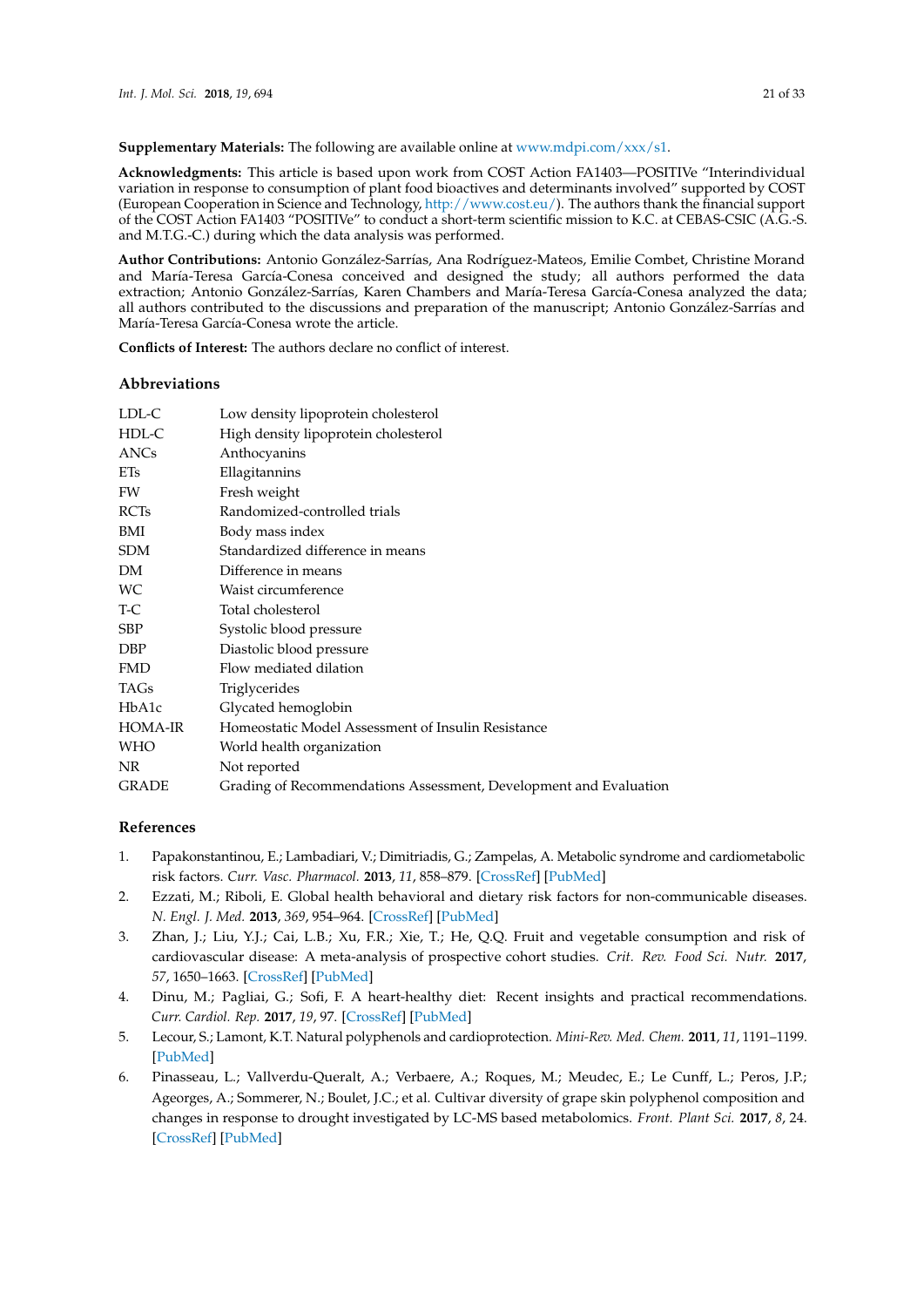- <span id="page-21-0"></span>7. Quaglieri, C.; Prieto-Perea, N.; Berrueta, L.A.; Gallo, B.; Rasines-Perea, Z.; Jourdes, M.; Teissedre, P.L. Comparison of Aquitaine and rioja red wines: Characterization of their phenolic composition and evolution from 2000 to 2013. *Molecules* **2017**, *22*, 192. [\[CrossRef\]](http://dx.doi.org/10.3390/molecules22020192) [\[PubMed\]](http://www.ncbi.nlm.nih.gov/pubmed/28125043)
- <span id="page-21-1"></span>8. De Pascual-Teresa, S.; Moreno, D.A.; Garcia-Viguera, C. Flavanols and anthocyanins in cardiovascular health: A review of current evidence. *Int. J. Mol. Sci.* **2010**, *11*, 1679–1703. [\[CrossRef\]](http://dx.doi.org/10.3390/ijms11041679) [\[PubMed\]](http://www.ncbi.nlm.nih.gov/pubmed/20480037)
- <span id="page-21-2"></span>9. Cassidy, A. Berry anthocyanin intake and cardiovascular health. *Mol. Asp. Med.* **2017**. [\[CrossRef\]](http://dx.doi.org/10.1016/j.mam.2017.05.002) [\[PubMed\]](http://www.ncbi.nlm.nih.gov/pubmed/28483533)
- <span id="page-21-3"></span>10. Rothwell, J.A.; Perez-Jimenez, J.; Neveu, V.; Medina-Remon, A.; M'Hiri, N.; Garcia-Lobato, P.; Manach, C.; Knox, C.; Eisner, R.; Wishart, D.S.; et al. Phenol-explorer 3.0: A major update of the phenol-explorer database to incorporate data on the effects of food processing on polyphenol content. *Database J. Biol. Databases Curation* **2013**. [\[CrossRef\]](http://dx.doi.org/10.1093/database/bat070) [\[PubMed\]](http://www.ncbi.nlm.nih.gov/pubmed/24103452)
- <span id="page-21-4"></span>11. Cassidy, A.; O'Reilly, E.J.; Kay, C.; Sampson, L.; Franz, M.; Forman, J.P.; Curhan, G.; Rimm, E.B. Habitual intake of flavonoid subclasses and incident hypertension in adults. *Am. J. Clin. Nutr.* **2011**, *93*, 338–347. [\[CrossRef\]](http://dx.doi.org/10.3945/ajcn.110.006783) [\[PubMed\]](http://www.ncbi.nlm.nih.gov/pubmed/21106916)
- <span id="page-21-5"></span>12. Bakkalbaşi, E.; Menteş, O.; Artik, N. Food ellagitannins-occurrence, effects of processing and storage. *Crit. Rev. Food Sci. Nutr.* **2009**, *49*, 283–298.
- 13. Cerda, B.; Soto, C.; Albaladejo, M.D.; Martinez, P.; Sanchez-Gascon, F.; Tomas-Barberan, F.; Espin, J.C. Pomegranate juice supplementation in chronic obstructive pulmonary disease: A 5-week randomized, double-blind, placebo-controlled trial. *Eur. J. Clin. Nutr.* **2006**, *60*, 245–253. [\[CrossRef\]](http://dx.doi.org/10.1038/sj.ejcn.1602309) [\[PubMed\]](http://www.ncbi.nlm.nih.gov/pubmed/16278692)
- <span id="page-21-6"></span>14. Anderson, K.J.; Teuber, S.S.; Gobeille, A.; Cremin, P.; Waterhouse, A.L.; Steinberg, F.M. Walnut polyphenolics inhibit in vitro human plasma and LDL oxidation. *J. Nutr.* **2001**, *131*, 2837–2842. [\[CrossRef\]](http://dx.doi.org/10.1093/jn/131.11.2837) [\[PubMed\]](http://www.ncbi.nlm.nih.gov/pubmed/11694605)
- <span id="page-21-7"></span>15. Larrosa, M.; Garcia-Conesa, M.T.; Espin, J.C.; Tomas-Barberan, F.A. Ellagitannins, ellagic acid and vascular health. *Mol. Asp. Med.* **2010**, *31*, 513–539. [\[CrossRef\]](http://dx.doi.org/10.1016/j.mam.2010.09.005) [\[PubMed\]](http://www.ncbi.nlm.nih.gov/pubmed/20837052)
- <span id="page-21-8"></span>16. Espin, J.C.; Larrosa, M.; Garcia-Conesa, M.T.; Tomas-Barberan, F. Biological significance of urolithins, the gut microbial ellagic acid-derived metabolites: The evidence so far. *Evid.-Based Complement. Altern. Med.* **2013**, 15. [\[CrossRef\]](http://dx.doi.org/10.1155/2013/270418) [\[PubMed\]](http://www.ncbi.nlm.nih.gov/pubmed/23781257)
- 17. Zhu, Y.T.; Miao, Y.; Meng, Z.Y.; Zhong, Y. Effects of vaccinium berries on serum lipids: A meta-analysis of randomized controlled trials. *Evid.-Based Complement. Altern. Med.* **2015**, 11. [\[CrossRef\]](http://dx.doi.org/10.1155/2015/790329)
- 18. Huang, H.H.; Chen, G.Z.; Liao, D.; Zhu, Y.K.; Xue, X.Y. Effects of berries consumption on cardiovascular risk factors: A meta-analysis with trial sequential analysis of randomized controlled trials. *Sci. Rep.* **2016**, *6*. [\[CrossRef\]](http://dx.doi.org/10.1038/srep23625) [\[PubMed\]](http://www.ncbi.nlm.nih.gov/pubmed/27006201)
- <span id="page-21-14"></span>19. Zhu, Y.J.; Bo, Y.C.; Wang, X.; Lu, W.J.; Wang, X.L.; Han, Z.Y.; Qiu, C.G. The effect of anthocyanins on blood pressure a PRISMA-compliant meta-analysis of randomized clinical trials. *Medicine* **2016**, *95*, e3380. [\[CrossRef\]](http://dx.doi.org/10.1097/MD.0000000000003380) [\[PubMed\]](http://www.ncbi.nlm.nih.gov/pubmed/27082604)
- 20. Zhu, Y.; Sun, J.; Lu, W.; Wang, X.; Han, Z.; Qiu, C. Effects of blueberry supplementation on blood pressure: A systematic review and meta-analysis of randomized clinical trials. *J. Hum. Hypertens.* **2017**, *31*, 165–171. [\[CrossRef\]](http://dx.doi.org/10.1038/jhh.2016.70) [\[PubMed\]](http://www.ncbi.nlm.nih.gov/pubmed/27654329)
- <span id="page-21-9"></span>21. Yang, L.P.; Ling, W.H.; Du, Z.C.; Chen, Y.M.; Li, D.; Deng, S.Z.; Liu, Z.M.; Yang, L.L. Effects of anthocyanins on cardiometabolic health: A systematic review and meta-analysis of randomized controlled trials. *Adv. Nutr.* **2017**, *8*, 684–693. [\[CrossRef\]](http://dx.doi.org/10.3945/an.116.014852) [\[PubMed\]](http://www.ncbi.nlm.nih.gov/pubmed/28916569)
- <span id="page-21-10"></span>22. Fairlie-Jones, L.; Davison, K.; Fromentin, E.; Hill, A.M. The effect of anthocyanin-rich foods or extracts on vascular function in adults: A systematic review and meta-analysis of randomized controlled trials. *Nutrients* **2017**, *9*, 908. [\[CrossRef\]](http://dx.doi.org/10.3390/nu9080908) [\[PubMed\]](http://www.ncbi.nlm.nih.gov/pubmed/28825651)
- <span id="page-21-11"></span>23. Mohammadifard, N.; Salehi-Abargouei, A.; Salas-Salvado, J.; Guasch-Ferre, M.; Humphries, K.; Sarrafzadegan, N. The effect of tree nut, peanut, and soy nut consumption on blood pressure: A systematic review and meta-analysis of randomized controlled clinical trials. *Am. J. Clin. Nutr.* **2015**, *101*, 966–982. [\[CrossRef\]](http://dx.doi.org/10.3945/ajcn.114.091595) [\[PubMed\]](http://www.ncbi.nlm.nih.gov/pubmed/25809855)
- <span id="page-21-12"></span>24. Del Gobbo, L.C.; Falk, M.C.; Feldman, R.; Lewis, K.; Mozaffarian, D. Effects of tree nuts on blood lipids, apolipoproteins, and blood pressure: Systematic review, meta-analysis, and dose-response of 61 controlled intervention trials. *Am. J. Clin. Nutr.* **2015**, *102*, 1347–1356. [\[CrossRef\]](http://dx.doi.org/10.3945/ajcn.115.110965) [\[PubMed\]](http://www.ncbi.nlm.nih.gov/pubmed/26561616)
- <span id="page-21-13"></span>25. Sahebkar, A.; Ferri, C.; Giorgini, P.; Bo, S.; Nachtigal, P.; Grassi, D. Effects of pomegranate juice on blood pressure: A systematic review and meta-analysis of randomized controlled trials. *Pharmacol. Res.* **2017**, *115*, 149–161. [\[CrossRef\]](http://dx.doi.org/10.1016/j.phrs.2016.11.018) [\[PubMed\]](http://www.ncbi.nlm.nih.gov/pubmed/27888156)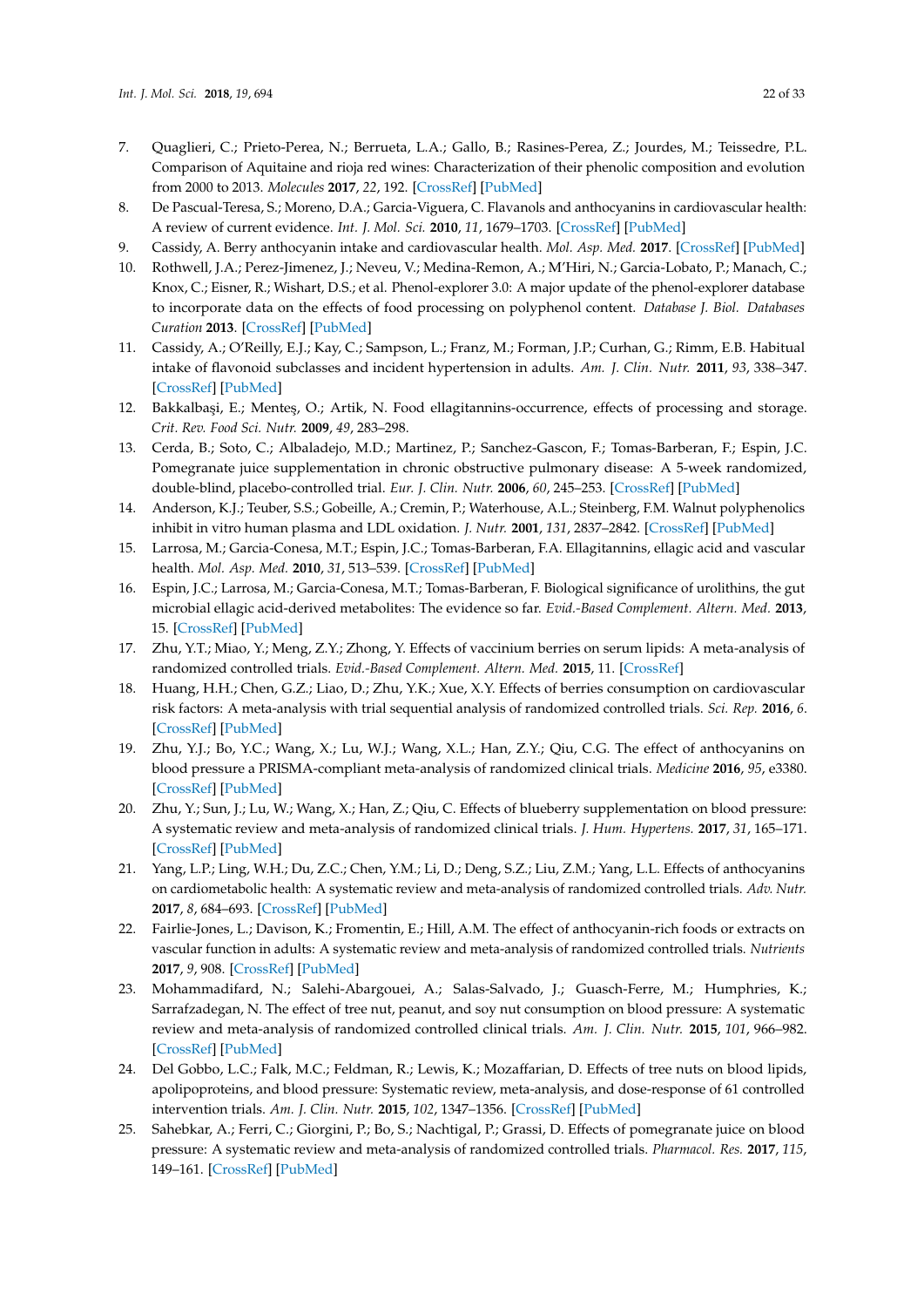- <span id="page-22-0"></span>26. Sahebkar, A.; Simental-Mendia, L.E.; Giorgini, P.; Ferri, C.; Grassi, D. Lipid profile changes after pomegranate consumption: A systematic review and meta-analysis of randomized controlled trials. *Phytomedicine* **2016**, *23*, 1103–1112. [\[CrossRef\]](http://dx.doi.org/10.1016/j.phymed.2015.12.014) [\[PubMed\]](http://www.ncbi.nlm.nih.gov/pubmed/26857863)
- <span id="page-22-1"></span>27. Haili, Z.; Shuang, L.; Lan, L.; Shisong, L.; Shuqi, L.; Jia, M.; Geng, T. The impact of grape seed extract treatment on blood pressure changes. *Medicine (Baltimore)* **2016**, *95*, e4247.
- <span id="page-22-2"></span>28. Li, S.-H.; Zhao, P.; Tian, H.-B.; Chen, L.-H.; Cui, L.-Q. Effect of grape polyphenols on blood pressure: A meta-analysis of randomized controlled trials. *PLoS ONE* **2015**, *10*, e0137665.
- <span id="page-22-3"></span>29. Menezes, R.; Rodriguez-Mateos, A.; Kaltsatou, A.; González-Sarrías, A.; Greyling, A.; Giannaki, C.; Andres-Lacueva, C.; Milenkovic, D.; Gibney, E.; Dumont, J.; et al. Impact of flavonols on cardiometabolic biomarkers: A meta-analysis of randomized controlled human trials to explore the role of inter-individual variability. *Nutrients* **2017**, *9*, 117. [\[CrossRef\]](http://dx.doi.org/10.3390/nu9020117) [\[PubMed\]](http://www.ncbi.nlm.nih.gov/pubmed/28208791)
- <span id="page-22-4"></span>30. González-Sarrías, A.; Combet, E.; Pinto, P.; Mena, P.; Dall'Asta, M.; Garcia-Aloy, M.; Rodríguez-Mateos, A.; Gibney, E.R.; Dumont, J.; Massaro, M.; et al. A systematic review and meta-analysis of the effects of flavanol-containing tea, cocoa and apple products on body composition and blood lipids: Exploring the factors responsible for variability in their efficacy. *Nutrients* **2017**, *9*, 746. [\[CrossRef\]](http://dx.doi.org/10.3390/nu9070746)
- <span id="page-22-5"></span>31. Rodriguez-Mateos, A.; Del Pino-Garcia, R.; George, T.W.; Vidal-Diez, A.; Heiss, C.; Spencer, J.P.E. Impact of processing on the bioavailability and vascular effects of blueberry (poly)phenols. *Mol. Nutr. Food Res.* **2014**, *58*, 1952–1961. [\[CrossRef\]](http://dx.doi.org/10.1002/mnfr.201400231) [\[PubMed\]](http://www.ncbi.nlm.nih.gov/pubmed/25044909)
- <span id="page-22-6"></span>32. Gonzalez-Sarrias, A.; Garcia-Villalba, R.; Romo-Vaquero, M.; Alasalvar, C.; Orem, A.; Zafrilla, P.; Tomas-Barberan, F.A.; Selma, M.V.; Carlos Espin, J. Clustering according to urolithin metabotype explains the interindividual variability in the improvement of cardiovascular risk biomarkers in overweight-obese individuals consuming pomegranate: A randomized clinical trial. *Mol. Nutr. Food Res.* **2017**, *61*. [\[CrossRef\]](http://dx.doi.org/10.1002/mnfr.201600830) [\[PubMed\]](http://www.ncbi.nlm.nih.gov/pubmed/27879044)
- <span id="page-22-7"></span>33. Kerimi, A.; Nyambe-Silavwe, H.; Gauer, J.S.; Tomás-Barberán, F.A.; Williamson, G. Pomegranate juice, but not an extract, confers a lower glycemic response on a high-glycemic index food: Randomized, crossover, controlled trials in healthy subjects. *Am. J. Clin. Nutr.* **2017**, *106*, 1384–1393. [\[CrossRef\]](http://dx.doi.org/10.3945/ajcn.117.161968) [\[PubMed\]](http://www.ncbi.nlm.nih.gov/pubmed/29021286)
- <span id="page-22-8"></span>34. Manach, C.; Milenkovic, D.; Van de Wiele, T.; Rodriguez-Mateos, A.; de Roos, B.; Garcia-Conesa, M.T.; Landberg, R.; Gibney, E.R.; Heinonen, M.; Tomas-Barberan, F.; et al. Addressing the inter-individual variation in response to consumption of plant food bioactives: Towards a better understanding of their role in healthy aging and cardiometabolic risk reduction. *Mol. Nutr. Food Res.* **2017**, *61*, 16. [\[CrossRef\]](http://dx.doi.org/10.1002/mnfr.201600557) [\[PubMed\]](http://www.ncbi.nlm.nih.gov/pubmed/27687784)
- 35. Abu-Amsha Caccetta, R.; Burke, V.; Mori, T.A.; Beilin, L.J.; Puddey, I.B.; Croft, K.D. Red wine polyphenols, in the absence of alcohol, reduce lipid peroxidative stress in smoking subjects. *Free Radic. Biol. Med.* **2001**, *30*, 636–642. [\[CrossRef\]](http://dx.doi.org/10.1016/S0891-5849(00)00497-4)
- 36. Asgary, S.; Kelishadi, R.; Rafieian-Kopaei, M.; Najafi, S.; Najafi, M.; Sahebkar, A. Investigation of the lipid-modifying and antiinflammatory effects of *Cornus mas* L. Supplementation on dyslipidemic children and adolescents. *Pediatr. Cardiol.* **2013**, *34*, 1729–1735. [\[CrossRef\]](http://dx.doi.org/10.1007/s00246-013-0693-5) [\[PubMed\]](http://www.ncbi.nlm.nih.gov/pubmed/23625305)
- 37. Asgary, S.; Sahebkar, A.; Afshani, M.R.; Keshvari, M.; Haghjooyjavanmard, S.; Rafieian-Kopaei, M. Clinical evaluation of blood pressure lowering, endothelial function improving, hypolipidemic and anti-inflammatory effects of pomegranate juice in hypertensive subjects. *Phytother. Res.* **2014**, *28*, 193–199. [\[CrossRef\]](http://dx.doi.org/10.1002/ptr.4977) [\[PubMed\]](http://www.ncbi.nlm.nih.gov/pubmed/23519910)
- 38. Banini, A.E.; Boyd, L.C.; Allen, J.C.; Allen, H.G.; Sauls, D.L. Muscadine grape products intake, diet and blood constituents of non-diabetic and type 2 diabetic subjects. *Nutrition* **2006**, *22*, 1137–1145. [\[CrossRef\]](http://dx.doi.org/10.1016/j.nut.2006.08.012) [\[PubMed\]](http://www.ncbi.nlm.nih.gov/pubmed/17030113)
- 39. Basu, A.; Betts, N.M.; Nguyen, A.; Newman, E.D.; Fu, D.; Lyons, T.J. Freeze-dried strawberries lower serum cholesterol and lipid peroxidation in adults with abdominal adiposity and elevated serum lipids. *J. Nutr.* **2014**, *144*, 830–837. [\[CrossRef\]](http://dx.doi.org/10.3945/jn.113.188169) [\[PubMed\]](http://www.ncbi.nlm.nih.gov/pubmed/24670970)
- 40. Basu, A.; Betts, N.M.; Ortiz, J.; Simmons, B.; Wu, M.; Lyons, T.J. Low-energy cranberry juice decreases lipid oxidation and increases plasma antioxidant capacity in women with metabolic syndrome. *Nutr. Res.* **2011**, *31*, 190–196. [\[CrossRef\]](http://dx.doi.org/10.1016/j.nutres.2011.02.003) [\[PubMed\]](http://www.ncbi.nlm.nih.gov/pubmed/21481712)
- 41. Basu, A.; Du, M.; Leyva, M.J.; Sanchez, K.; Betts, N.M.; Wu, M.; Aston, C.E.; Lyons, T.J. Blueberries decrease cardiovascular risk factors in obese men and women with metabolic syndrome. *J. Nutr.* **2010**, *140*, 1582–1587. [\[CrossRef\]](http://dx.doi.org/10.3945/jn.110.124701) [\[PubMed\]](http://www.ncbi.nlm.nih.gov/pubmed/20660279)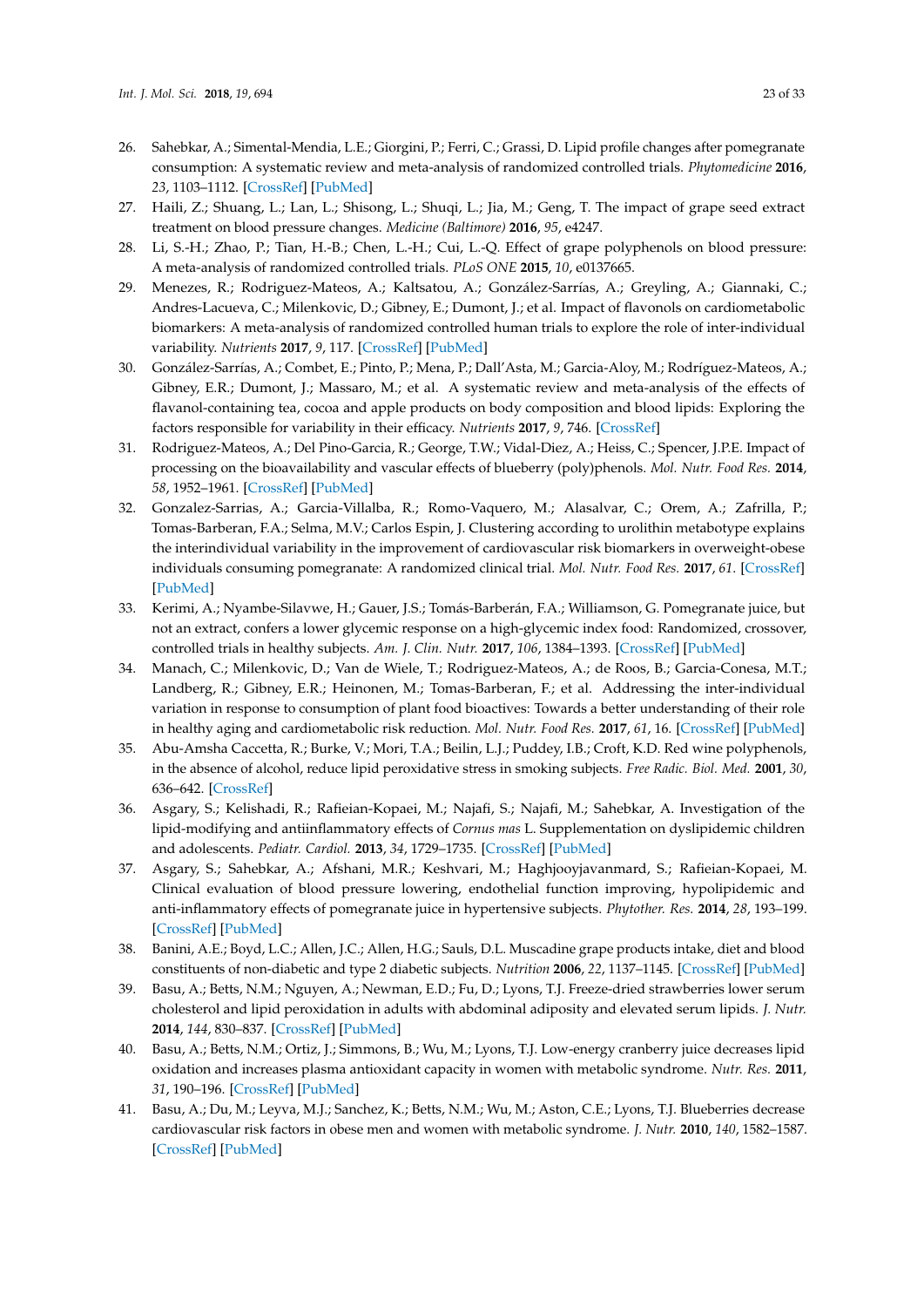- 42. Basu, A.; Fu, D.X.; Wilkinson, M.; Simmons, B.; Wu, M.; Betts, N.M.; Du, M.; Lyons, T.J. Strawberries decrease atherosclerotic markers in subjects with metabolic syndrome. *Nutr. Res.* **2010**, *30*, 462–469. [\[CrossRef\]](http://dx.doi.org/10.1016/j.nutres.2010.06.016) [\[PubMed\]](http://www.ncbi.nlm.nih.gov/pubmed/20797478)
- 43. Bommannan Santhakumar, A.; Reddy Kundur, A.; Sabapathy, S.; Stanley, R.; Singh, I. The potential of anthocyanin-rich Queen Garnet plum juice supplementation in alleviating thrombotic risk under induced oxidative stress conditions. *J. Funct. Foods* **2015**, *14*, 747–757. [\[CrossRef\]](http://dx.doi.org/10.1016/j.jff.2015.03.003)
- 44. Botden, I.P.; Draijer, R.; Westerhof, B.E.; Rutten, J.H.; Langendonk, J.G.; Sijbrands, E.J.; Danser, A.H.; Zock, P.L.; van den Meiracker, A.H. Red wine polyphenols do not lower peripheral or central blood pressure in high normal blood pressure and hypertension. *Am. J. Hypertens.* **2012**, *25*, 718–723. [\[CrossRef\]](http://dx.doi.org/10.1038/ajh.2012.25) [\[PubMed\]](http://www.ncbi.nlm.nih.gov/pubmed/22421906)
- 45. Brennan, A.M.; Sweeney, L.L.; Liu, X.; Mantzoros, C.S. Walnut consumption increases satiation but has no effect on insulin resistance or the metabolic profile over a 4-day period. *Obesity (Silver Spring)* **2010**, *18*, 1176–1182. [\[CrossRef\]](http://dx.doi.org/10.1038/oby.2009.409) [\[PubMed\]](http://www.ncbi.nlm.nih.gov/pubmed/19910942)
- 46. Burton-Freeman, B.; Linares, A.; Hyson, D.; Kappagoda, T. Strawberry modulates LDL oxidation and postprandial lipemia in response to high-fat meal in overweight hyperlipidemic men and women. *J. Am. Coll. Nutr.* **2010**, *29*, 46–54. [\[CrossRef\]](http://dx.doi.org/10.1080/07315724.2010.10719816) [\[PubMed\]](http://www.ncbi.nlm.nih.gov/pubmed/20595645)
- 47. Caldu, P.; Hurtado, I.; Ramon, J.M.; Antoli, R.; Gonzalo, A.; Minguez, S.; Fiol, C. Changes in low density lipoprotein susceptibility to oxidation after wine ingestion. *Medicina Clínica (Barcelona)* **1998**, *111*, 451–455. [\[PubMed\]](http://www.ncbi.nlm.nih.gov/pubmed/10026035)
- 48. Castilla, P.; Davalos, A.; Teruel, J.L.; Cerrato, F.; Fernandez-Lucas, M.; Merino, J.L.; Sanchez-Martin, C.C.; Ortuno, J.; Lasuncion, M.A. Comparative effects of dietary supplementation with red grape juice and vitamin e on production of superoxide by circulating neutrophil NADPH oxidase in hemodialysis patients. *Am. J. Clin. Nutr.* **2008**, *87*, 1053–1061. [\[CrossRef\]](http://dx.doi.org/10.1093/ajcn/87.4.1053) [\[PubMed\]](http://www.ncbi.nlm.nih.gov/pubmed/18400731)
- 49. Castilla, P.; Echarri, R.; Davalos, A.; Cerrato, F.; Ortega, H.; Teruel, J.L.; Lucas, M.F.; Gomez-Coronado, D.; Ortuno, J.; Lasuncion, M.A. Concentrated red grape juice exerts antioxidant, hypolipidemic, and antiinflammatory effects in both hemodialysis patients and healthy subjects. *Am. J. Clin. Nutr.* **2006**, *84*, 252–262. [\[CrossRef\]](http://dx.doi.org/10.1093/ajcn/84.1.252) [\[PubMed\]](http://www.ncbi.nlm.nih.gov/pubmed/16825703)
- 50. Chiva-Blanch, G.; Urpi-Sarda, M.; Ros, E.; Arranz, S.; Valderas-Martinez, P.; Casas, R.; Sacanella, E.; Llorach, R.; Lamuela-Raventos, R.M.; Andres-Lacueva, C.; et al. Dealcoholized red wine decreases systolic and diastolic blood pressure and increases plasma nitric oxide: Short communication. *Circ. Res.* **2012**, *111*, 1065–1068. [\[CrossRef\]](http://dx.doi.org/10.1161/CIRCRESAHA.112.275636) [\[PubMed\]](http://www.ncbi.nlm.nih.gov/pubmed/22955728)
- 51. Clifton, P.M. Effect of grape seed extract and quercetin on cardiovascular and endothelial parameters in high-risk subjects. *J. Biomed. Biotechnol.* **2004**, *2004*, 272–278. [\[CrossRef\]](http://dx.doi.org/10.1155/S1110724304403088) [\[PubMed\]](http://www.ncbi.nlm.nih.gov/pubmed/15577189)
- 52. Cook, M.D.; Myers, S.D.; Blacker, S.D.; Willems, M.E. New Zealand blackcurrant extract improves cycling performance and fat oxidation in cyclists. *Eur. J. Appl. Physiol.* **2015**, *115*, 2357–2365. [\[CrossRef\]](http://dx.doi.org/10.1007/s00421-015-3215-8) [\[PubMed\]](http://www.ncbi.nlm.nih.gov/pubmed/26175097)
- 53. Cuevas, A.M.; Guasch, V.; Castillo, O.; Irribarra, V.; Mizon, C.; San Martin, A.; Strobel, P.; Perez, D.; Germain, A.M.; Leighton, F. A high-fat diet induces and red wine counteracts endothelial dysfunction in human volunteers. *Lipids* **2000**, *35*, 143–148. [\[CrossRef\]](http://dx.doi.org/10.1007/BF02664763) [\[PubMed\]](http://www.ncbi.nlm.nih.gov/pubmed/10757544)
- 54. Curtis, P.J.; Kroon, P.A.; Hollands, W.J.; Walls, R.; Jenkins, G.; Kay, C.D.; Cassidy, A. Cardiovascular disease risk biomarkers and liver and kidney function are not altered in postmenopausal women after ingesting an elderberry extract rich in anthocyanins for 12 weeks. *J. Nutr.* **2009**, *139*, 2266–2271. [\[CrossRef\]](http://dx.doi.org/10.3945/jn.109.113126) [\[PubMed\]](http://www.ncbi.nlm.nih.gov/pubmed/19793846)
- 55. Davinelli, S.; Bertoglio, J.C.; Zarrelli, A.; Pina, R.; Scapagnini, G. A randomized clinical trial evaluating the efficacy of an anthocyanin-maqui berry extract (Delphinol®) on oxidative stress biomarkers. *J. Am. Coll. Nutr.* **2015**, *34*, 28–33. [\[CrossRef\]](http://dx.doi.org/10.1080/07315724.2015.1080108) [\[PubMed\]](http://www.ncbi.nlm.nih.gov/pubmed/26400431)
- 56. Del Bo, C.; Porrini, M.; Fracassetti, D.; Campolo, J.; Klimis-Zacas, D.; Riso, P. A single serving of blueberry (*V. corymbosum*) modulates peripheral arterial dysfunction induced by acute cigarette smoking in young volunteers: A randomized-controlled trial. *Food Funct.* **2014**, *5*, 3107–3116. [\[CrossRef\]](http://dx.doi.org/10.1039/C4FO00570H) [\[PubMed\]](http://www.ncbi.nlm.nih.gov/pubmed/25263326)
- 57. Del Bo, C.; Riso, P.; Campolo, J.; Moller, P.; Loft, S.; Klimis-Zacas, D.; Brambilla, A.; Rizzolo, A.; Porrini, M. A single portion of blueberry (*Vaccinium corymbosum* L) improves protection against DNA damage but not vascular function in healthy male volunteers. *Nutr. Res.* **2013**, *33*, 220–227. [\[CrossRef\]](http://dx.doi.org/10.1016/j.nutres.2012.12.009) [\[PubMed\]](http://www.ncbi.nlm.nih.gov/pubmed/23507228)
- 58. Din, J.N.; Aftab, S.M.; Jubb, A.W.; Carnegy, F.H.; Lyall, K.; Sarma, J.; Newby, D.E.; Flapan, A.D. Effect of moderate walnut consumption on lipid profile, arterial stiffness and platelet activation in humans. *Eur. J. Clin. Nutr.* **2011**, *65*, 234–239. [\[CrossRef\]](http://dx.doi.org/10.1038/ejcn.2010.233) [\[PubMed\]](http://www.ncbi.nlm.nih.gov/pubmed/21048773)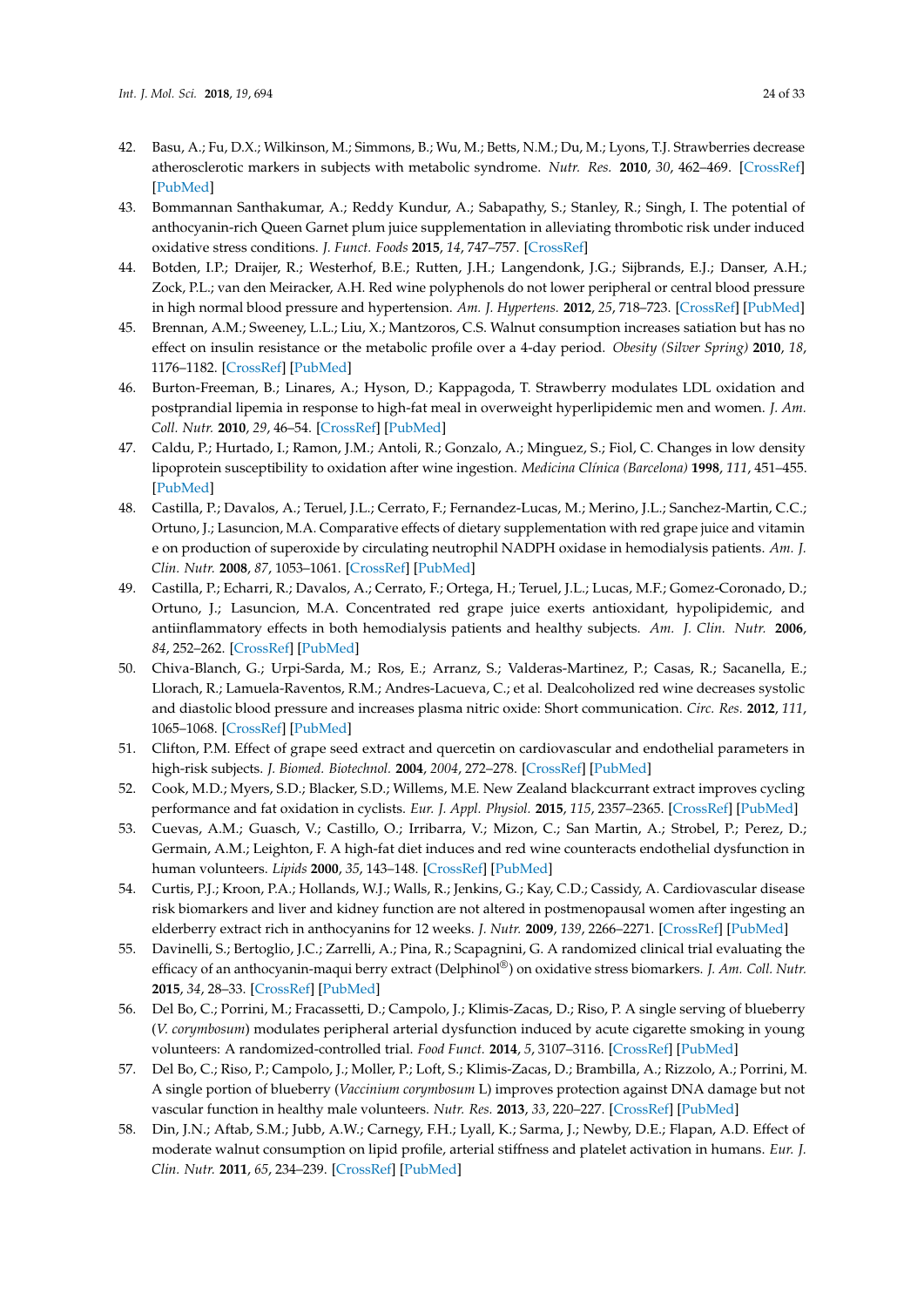- 59. Dohadwala, M.M.; Holbrook, M.; Hamburg, N.M.; Shenouda, S.M.; Chung, W.B.; Titas, M.; Kluge, M.A.; Wang, N.; Palmisano, J.; Milbury, P.E.; et al. Effects of cranberry juice consumption on vascular function in patients with coronary artery disease. *Am. J. Clin. Nutr.* **2011**, *93*, 934–940. [\[CrossRef\]](http://dx.doi.org/10.3945/ajcn.110.004242) [\[PubMed\]](http://www.ncbi.nlm.nih.gov/pubmed/21411615)
- 60. Draijer, R.; de Graaf, Y.; Slettenaar, M.; de Groot, E.; Wright, C.I. Consumption of a polyphenol-rich grape-wine extract lowers ambulatory blood pressure in mildly hypertensive subjects. *Nutrients* **2015**, *7*, 3138–3153. [\[CrossRef\]](http://dx.doi.org/10.3390/nu7053138) [\[PubMed\]](http://www.ncbi.nlm.nih.gov/pubmed/25942487)
- 61. Duthie, S.J.; Jenkinson, A.M.; Crozier, A.; Mullen, W.; Pirie, L.; Kyle, J.; Yap, L.S.; Christen, P.; Duthie, G.G. The effects of cranberry juice consumption on antioxidant status and biomarkers relating to heart disease and cancer in healthy human volunteers. *Eur. J. Nutr.* **2006**, *45*, 113–122. [\[CrossRef\]](http://dx.doi.org/10.1007/s00394-005-0572-9) [\[PubMed\]](http://www.ncbi.nlm.nih.gov/pubmed/16032375)
- 62. Edirisinghe, I.; Banaszewski, K.; Cappozzo, J.; Sandhya, K.; Ellis, C.L.; Tadapaneni, R.; Kappagoda, C.T.; Burton-Freeman, B.M. Strawberry anthocyanin and its association with postprandial inflammation and insulin. *Br. J. Nutr.* **2011**, *106*, 913–922. [\[CrossRef\]](http://dx.doi.org/10.1017/S0007114511001176) [\[PubMed\]](http://www.ncbi.nlm.nih.gov/pubmed/21736853)
- 63. Ellis, C.L.; Edirisinghe, I.; Kappagoda, T.; Burton-Freeman, B. Attenuation of meal-induced inflammatory and thrombotic responses in overweight men and women after 6-week daily strawberry (Fragaria) intake. A randomized placebo-controlled trial. *J. Atheroscler. Thromb.* **2011**, *18*, 318–327. [\[CrossRef\]](http://dx.doi.org/10.5551/jat.6114) [\[PubMed\]](http://www.ncbi.nlm.nih.gov/pubmed/21242652)
- 64. Erlund, I.; Koli, R.; Alfthan, G.; Marniemi, J.; Puukka, P.; Mustonen, P.; Mattila, P.; Jula, A. Favorable effects of berry consumption on platelet function, blood pressure, and HDL cholesterol. *Am. J. Clin. Nutr.* **2008**, *87*, 323–331. [\[CrossRef\]](http://dx.doi.org/10.1093/ajcn/87.2.323) [\[PubMed\]](http://www.ncbi.nlm.nih.gov/pubmed/18258621)
- 65. Estruch, R.; Sacanella, E.; Mota, F.; Chiva-Blanch, G.; Antunez, E.; Casals, E.; Deulofeu, R.; Rotilio, D.; Andres-Lacueva, C.; Lamuela-Raventos, R.M.; et al. Moderate consumption of red wine, but not gin, decreases erythrocyte superoxide dismutase activity: A randomised cross-over trial. *Nutr. Metab. Cardiovas. Dis.* **2011**, *21*, 46–53. [\[CrossRef\]](http://dx.doi.org/10.1016/j.numecd.2009.07.006) [\[PubMed\]](http://www.ncbi.nlm.nih.gov/pubmed/19819677)
- 66. Flammer, A.J.; Martin, E.A.; Gossl, M.; Widmer, R.J.; Lennon, R.J.; Sexton, J.A.; Loeffler, D.; Khosla, S.; Lerman, L.O.; Lerman, A. Polyphenol-rich cranberry juice has a neutral effect on endothelial function but decreases the fraction of osteocalcin-expressing endothelial progenitor cells. *Eur. J. Nutr.* **2013**, *52*, 289–296. [\[CrossRef\]](http://dx.doi.org/10.1007/s00394-012-0334-4) [\[PubMed\]](http://www.ncbi.nlm.nih.gov/pubmed/22382203)
- 67. Foster, G.D.; Shantz, K.L.; Vander Veur, S.S.; Oliver, T.L.; Lent, M.R.; Virus, A.; Szapary, P.O.; Rader, D.J.; Zemel, B.S.; Gilden-Tsai, A. A randomized trial of the effects of an almond-enriched, hypocaloric diet in the treatment of obesity. *Am. J. Clin. Nutr.* **2012**, *96*, 249–254. [\[CrossRef\]](http://dx.doi.org/10.3945/ajcn.112.037895) [\[PubMed\]](http://www.ncbi.nlm.nih.gov/pubmed/22743313)
- 68. Fuhrman, B.; Lavy, A.; Aviram, M. Consumption of red wine with meals reduces the susceptibility of human plasma and low-density lipoprotein to lipid peroxidation. *Am. J. Clin. Nutr.* **1995**, *61*, 549–554. [\[CrossRef\]](http://dx.doi.org/10.1093/ajcn/61.3.549) [\[PubMed\]](http://www.ncbi.nlm.nih.gov/pubmed/7872219)
- 69. Goldberg, D.M.; Garovic-Kocic, V.; Diamandis, E.P.; Pace-Asciak, C.R. Wine: Does the color count? *Clin. Chim. Acta* **1996**, *246*, 183–193. [\[CrossRef\]](http://dx.doi.org/10.1016/0009-8981(96)06229-8)
- 70. Gorinstein, S.; Caspi, A.; Libman, I.; Lerner, H.T.; Huang, D.; Leontowicz, H.; Leontowicz, M.; Tashma, Z.; Katrich, E.; Feng, S.; et al. Red grapefruit positively influences serum triglyceride level in patients suffering from coronary atherosclerosis: Studies *in vitro* and in humans. *J. Agric. Food Chem.* **2006**, *54*, 1887–1892. [\[CrossRef\]](http://dx.doi.org/10.1021/jf058171g) [\[PubMed\]](http://www.ncbi.nlm.nih.gov/pubmed/16506849)
- 71. Gulati, S.; Misra, A.; Pandey, R.M.; Bhatt, S.P.; Saluja, S. Effects of pistachio nuts on body composition, metabolic, inflammatory and oxidative stress parameters in Asian Indians with metabolic syndrome: A 24-wk, randomized control trial. *Nutrition* **2014**, *30*, 192–197. [\[CrossRef\]](http://dx.doi.org/10.1016/j.nut.2013.08.005) [\[PubMed\]](http://www.ncbi.nlm.nih.gov/pubmed/24377454)
- 72. Guo, H.; Zhong, R.; Liu, Y.; Jiang, X.; Tang, X.; Li, Z.; Xia, M.; Ling, W. Effects of bayberry juice on inflammatory and apoptotic markers in young adults with features of non-alcoholic fatty liver disease. *Nutrition* **2014**, *30*, 198–203. [\[CrossRef\]](http://dx.doi.org/10.1016/j.nut.2013.07.023) [\[PubMed\]](http://www.ncbi.nlm.nih.gov/pubmed/24377455)
- 73. Haddad, E.H.; Gaban-Chong, N.; Oda, K.; Sabaté, J. Effect of a walnut meal on postprandial oxidative stress and antioxidants in healthy individuals. *Nutr. J.* **2014**, *13*, 4. [\[CrossRef\]](http://dx.doi.org/10.1186/1475-2891-13-4) [\[PubMed\]](http://www.ncbi.nlm.nih.gov/pubmed/24410903)
- 74. Hansen, A.S.; Marckmann, P.; Dragsted, L.O.; Finne Nielsen, I.L.; Nielsen, S.E.; Gronbaek, M. Effect of red wine and red grape extract on blood lipids, hemostatic factors, and other risk factors for cardiovascular disease. *Eur. J. Clin. Nutr.* **2005**, *59*, 449–455. [\[CrossRef\]](http://dx.doi.org/10.1038/sj.ejcn.1602107) [\[PubMed\]](http://www.ncbi.nlm.nih.gov/pubmed/15674304)
- 75. Hassellund, S.S.; Flaa, A.; Kjeldsen, S.E.; Seljeflot, I.; Karlsen, A.; Erlund, I.; Rostrup, M. Effects of anthocyanins on cardiovascular risk factors and inflammation in pre-hypertensive men: A double-blind randomized placebo-controlled crossover study. *J. Hum. Hypertens.* **2013**, *27*, 100–106. [\[CrossRef\]](http://dx.doi.org/10.1038/jhh.2012.4) [\[PubMed\]](http://www.ncbi.nlm.nih.gov/pubmed/22336903)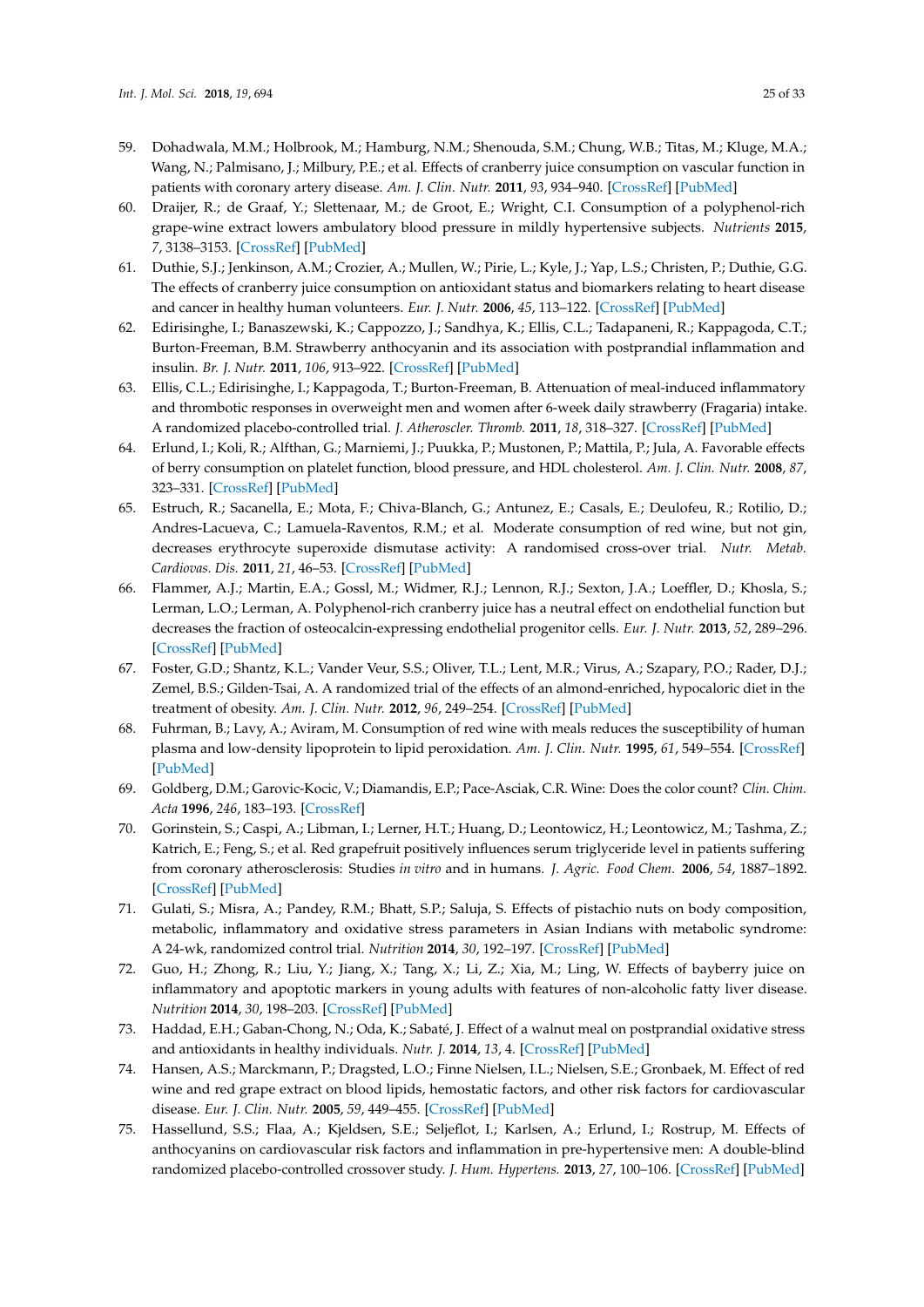- 76. Heber, D.; Seeram, N.P.; Wyatt, H.; Henning, S.M.; Zhang, Y.; Ogden, L.G.; Dreher, M.; Hill, J.O. Safety and antioxidant activity of a pomegranate ellagitannin-enriched polyphenol dietary supplement in overweight individuals with increased waist size. *J. Agric. Food Chem.* **2007**, *55*, 10050–10054. [\[CrossRef\]](http://dx.doi.org/10.1021/jf071689v) [\[PubMed\]](http://www.ncbi.nlm.nih.gov/pubmed/17966977)
- 77. Hijmering, M.L.; de Lange, D.W.; Lorsheyd, A.; Kraaijenhagen, R.J.; van de Wiel, A. Binge drinking causes endothelial dysfunction, which is not prevented by wine polyphenols: A small trial in healthy volunteers. *Neth. J. Med.* **2007**, *65*, 29–35. [\[PubMed\]](http://www.ncbi.nlm.nih.gov/pubmed/17293637)
- 78. Hoggard, N.; Cruickshank, M.; Moar, K.M.; Bestwick, C.; Holst, J.J.; Russell, W.; Horgan, G. A single supplement of a standardised bilberry (*Vaccinium myrtillus* L.) extract (36% wet weight anthocyanins) modifies glycemic response in individuals with type 2 diabetes controlled by diet and lifestyle. *J. Nutr. Sci.* **2013**, *2*, e22. [\[CrossRef\]](http://dx.doi.org/10.1017/jns.2013.16) [\[PubMed\]](http://www.ncbi.nlm.nih.gov/pubmed/25191571)
- 79. Hokayem, M.; Blond, E.; Vidal, H.; Lambert, K.; Meugnier, E.; Feillet-Coudray, C.; Coudray, C.; Pesenti, S.; Luyton, C.; Lambert-Porcheron, S.; et al. Grape polyphenols prevent fructose-induced oxidative stress and insulin resistance in first-degree relatives of type 2 diabetic patients. *Diabetes Care* **2013**, *36*, 1454–1461. [\[CrossRef\]](http://dx.doi.org/10.2337/dc12-1652) [\[PubMed\]](http://www.ncbi.nlm.nih.gov/pubmed/23275372)
- 80. Hollis, J.H.; Houchins, J.A.; Blumberg, J.B.; Mattes, R.D. Effects of concord grape juice on appetite, diet, body weight, lipid profile, and antioxidant status of adults. *J. Am. Coll. Nutr.* **2009**, *28*, 574–582. [\[CrossRef\]](http://dx.doi.org/10.1080/07315724.2009.10719789) [\[PubMed\]](http://www.ncbi.nlm.nih.gov/pubmed/20439553)
- 81. Hosseini, B.; Saedisomeolia, A.; Wood, L.G.; Yaseri, M.; Tavasoli, S. Effects of pomegranate extract supplementation on inflammation in overweight and obese individuals: A randomized controlled clinical trial. *Complement. Ther. Clin. Pract.* **2016**, *22*, 44–50. [\[CrossRef\]](http://dx.doi.org/10.1016/j.ctcp.2015.12.003) [\[PubMed\]](http://www.ncbi.nlm.nih.gov/pubmed/26850805)
- 82. Huebbe, P.; Giller, K.; de Pascual-Teresa, S.; Arkenau, A.; Adolphi, B.; Portius, S.; Arkenau, C.N.; Rimbach, G. Effects of blackcurrant-based juice on atherosclerosis-related biomarkers in cultured macrophages and in human subjects after consumption of a high-energy meal. *Br. J. Nutr.* **2012**, *108*, 234–244. [\[CrossRef\]](http://dx.doi.org/10.1017/S0007114511005642) [\[PubMed\]](http://www.ncbi.nlm.nih.gov/pubmed/22011640)
- 83. Jenkins, D.J.; Nguyen, T.H.; Kendall, C.W.; Faulkner, D.A.; Bashyam, B.; Kim, I.J.; Ireland, C.; Patel, D.; Vidgen, E.; Josse, A.R.; et al. The effect of strawberries in a cholesterol-lowering dietary portfolio. *Metabolism* **2008**, *57*, 1636–1644. [\[CrossRef\]](http://dx.doi.org/10.1016/j.metabol.2008.07.018) [\[PubMed\]](http://www.ncbi.nlm.nih.gov/pubmed/19013285)
- 84. Jimenez, J.P.; Serrano, J.; Tabernero, M.; Arranz, S.; Diaz-Rubio, M.E.; Garcia-Diz, L.; Goni, I.; Saura-Calixto, F. Effects of grape antioxidant dietary fiber in cardiovascular disease risk factors. *Nutrition* **2008**, *24*, 646–653. [\[CrossRef\]](http://dx.doi.org/10.1016/j.nut.2008.03.012) [\[PubMed\]](http://www.ncbi.nlm.nih.gov/pubmed/18485668)
- 85. Jin, Y.; Alimbetov, D.; George, T.; Gordon, M.H.; Lovegrove, J.A. A randomized trial to investigate the effects of acute consumption of a blackcurrant juice drink on markers of vascular reactivity and bioavailability of anthocyanins in human subjects. *Eur. J. Nutr.* **2011**, *65*, 849–856. [\[CrossRef\]](http://dx.doi.org/10.1038/ejcn.2011.55) [\[PubMed\]](http://www.ncbi.nlm.nih.gov/pubmed/21540876)
- 86. Johnson, S.A.; Figueroa, A.; Navaei, N.; Wong, A.; Kalfon, R.; Ormsbee, L.T.; Feresin, R.G.; Elam, M.L.; Hooshmand, S.; Payton, M.E.; et al. Daily blueberry consumption improves blood pressure and arterial stiffness in postmenopausal women with pre- and stage 1-hypertension: A randomized, double-blind, placebo-controlled clinical trial. *J. Acad. Nutr. Diet.* **2015**, *115*, 369–377. [\[CrossRef\]](http://dx.doi.org/10.1016/j.jand.2014.11.001) [\[PubMed\]](http://www.ncbi.nlm.nih.gov/pubmed/25578927)
- 87. Johnston, C.S.; Trier, C.M.; Fleming, K.R. The effect of peanut and grain bar preloads on post-meal satiety, glycaemia, and weight loss in healthy individuals: An acute and a chronic randomized intervention trial. *Nutr. J.* **2013**, *12*, 35. [\[CrossRef\]](http://dx.doi.org/10.1186/1475-2891-12-35) [\[PubMed\]](http://www.ncbi.nlm.nih.gov/pubmed/23537225)
- 88. Karatzi, K.; Papamichael, C.; Aznaouridis, K.; Karatzis, E.; Lekakis, J.; Matsouka, C.; Boskou, G.; Chiou, A.; Sitara, M.; Feliou, G.; et al. Constituents of red wine other than alcohol improve endothelial function in patients with coronary artery disease. *Coron. Artery Dis.* **2004**, *15*, 485–490. [\[CrossRef\]](http://dx.doi.org/10.1097/00019501-200412000-00005) [\[PubMed\]](http://www.ncbi.nlm.nih.gov/pubmed/15585989)
- 89. Karlsen, A.; Paur, I.; Bøhn, S.K.; Sakhi, A.K.; Borge, G.I.; Serafini, M.; Erlund, I.; Laake, P.; Tonstad, S.; Blomhoff, R. Bilberry juice modulates plasma concentration of NF-κB related inflammatory markers in subjects at increased risk of CVD. *Eur. J. Nutr.* **2010**, *49*, 345–355. [\[CrossRef\]](http://dx.doi.org/10.1007/s00394-010-0092-0) [\[PubMed\]](http://www.ncbi.nlm.nih.gov/pubmed/20119859)
- 90. Katz, D.L.; Davidhi, A.; Ma, Y.; Kavak, Y.; Bifulco, L.; Njike, V.Y. Effects of walnuts on endothelial function in overweight adults with visceral obesity: A randomized, controlled, crossover trial. *J. Am. Coll. Nutr.* **2012**, *31*, 415–423. [\[CrossRef\]](http://dx.doi.org/10.1080/07315724.2012.10720468) [\[PubMed\]](http://www.ncbi.nlm.nih.gov/pubmed/23756586)
- 91. Kay, C.D.; Holub, B.J. The effect of wild blueberry (*Vaccinium angustifolium*) consumption on postprandial serum antioxidant status in human subjects. *Br. J. Nutr.* **2002**, *88*, 389–398. [\[CrossRef\]](http://dx.doi.org/10.1079/BJN2002665) [\[PubMed\]](http://www.ncbi.nlm.nih.gov/pubmed/12323088)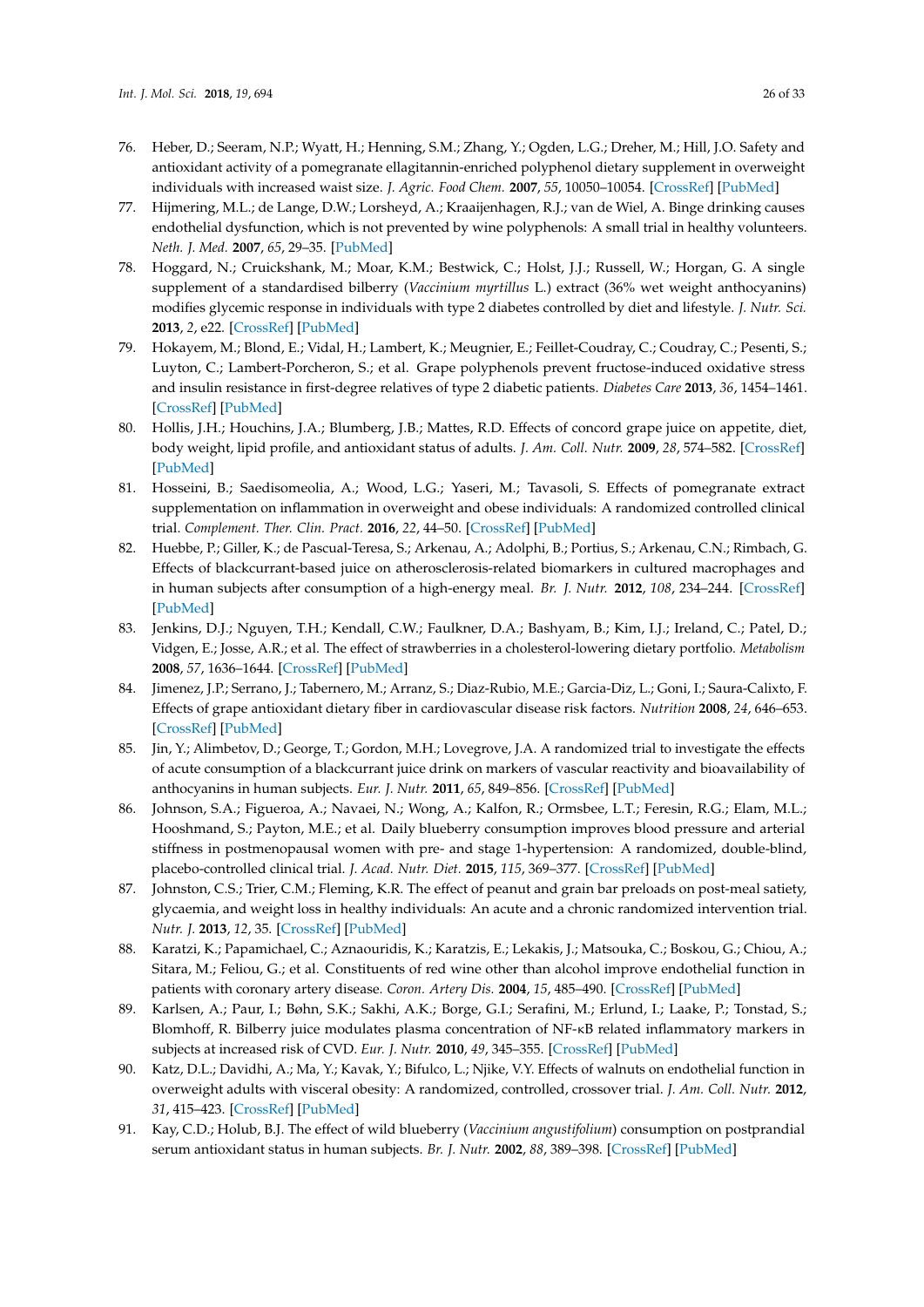- 92. Khan, F.; Ray, S.; Craigie, A.M.; Kennedy, G.; Hill, A.; Barton, K.L.; Broughton, J.; Belch, J.J. Lowering of oxidative stress improves endothelial function in healthy subjects with habitually low intake of fruit and vegetables: A randomized controlled trial of antioxidant- and polyphenol-rich blackcurrant juice. *Free Radic. Biol. Med.* **2014**, *72*, 232–237. [\[CrossRef\]](http://dx.doi.org/10.1016/j.freeradbiomed.2014.04.006) [\[PubMed\]](http://www.ncbi.nlm.nih.gov/pubmed/24742818)
- 93. Kianbakht, S.; Abasi, B.; Dabaghian, F.H. Anti-hyperglycemic effect of *Vaccinium arctostaphylos* in type 2 diabetic patients: A randomized controlled trial. *Forsch. Komplement.* **2013**, *20*, 17–22. [\[CrossRef\]](http://dx.doi.org/10.1159/000346607) [\[PubMed\]](http://www.ncbi.nlm.nih.gov/pubmed/23727759)
- 94. Kolehmainen, M.; Mykkanen, O.; Kirjavainen, P.V.; Leppanen, T.; Moilanen, E.; Adriaens, M.; Laaksonen, D.E.; Hallikainen, M.; Puupponen-Pimia, R.; Pulkkinen, L.; et al. Bilberries reduce low-grade inflammation in individuals with features of metabolic syndrome. *Mol. Nutr. Food Res.* **2012**, *56*, 1501–1510. [\[CrossRef\]](http://dx.doi.org/10.1002/mnfr.201200195) [\[PubMed\]](http://www.ncbi.nlm.nih.gov/pubmed/22961907)
- 95. Krikorian, R.; Boespflug, E.L.; Fleck, D.E.; Stein, A.L.; Wightman, J.D.; Shidler, M.D.; Sadat-Hossieny, S. Concord grape juice supplementation and neurocognitive function in human aging. *J. Agric. Food Chem.* **2012**, *60*, 5736–5742. [\[CrossRef\]](http://dx.doi.org/10.1021/jf300277g) [\[PubMed\]](http://www.ncbi.nlm.nih.gov/pubmed/22468945)
- 96. Krikorian, R.; Shidler, M.D.; Nash, T.A.; Kalt, W.; Vinqvist-Tymchuk, M.R.; Shukitt-Hale, B.; Joseph, J.A. Blueberry supplementation improves memory in older adults. *J. Agric. Food Chem.* **2010**, *58*, 3996–4000. [\[CrossRef\]](http://dx.doi.org/10.1021/jf9029332) [\[PubMed\]](http://www.ncbi.nlm.nih.gov/pubmed/20047325)
- 97. Lamport, D.J.; Lawton, C.L.; Merat, N.; Jamson, H.; Myrissa, K.; Hofman, D.; Chadwick, H.K.; Quadt, F.; Wightman, J.D.; Dye, L. Concord grape juice, cognitive function, and driving performance: A 12-wk, placebo-controlled, randomized crossover trial in mothers of preteen children. *Am. J. Clin. Nutr.* **2016**, *103*, 775–783. [\[CrossRef\]](http://dx.doi.org/10.3945/ajcn.115.114553) [\[PubMed\]](http://www.ncbi.nlm.nih.gov/pubmed/26864371)
- 98. Lee, Y.J.; Nam, G.E.; Seo, J.A.; Yoon, T.; Seo, I.; Lee, J.H.; Im, D.; Bahn, K.N.; Jeong, S.A.; Kang, T.S.; et al. Nut consumption has favorable effects on lipid profiles of Korean women with metabolic syndrome. *Nutr. Res.* **2014**, *34*, 814–820. [\[CrossRef\]](http://dx.doi.org/10.1016/j.nutres.2014.08.011) [\[PubMed\]](http://www.ncbi.nlm.nih.gov/pubmed/25238912)
- 99. Lekakis, J.; Rallidis, L.S.; Andreadou, I.; Vamvakou, G.; Kazantzoglou, G.; Magiatis, P.; Skaltsounis, A.L.; Kremastinos, D.T. Polyphenolic compounds from red grapes acutely improve endothelial function in patients with coronary heart disease. *Eur. J. Cardiovasc. Prev. Rehabilit.* **2005**, *12*, 596–600. [\[CrossRef\]](http://dx.doi.org/10.1097/00149831-200512000-00013)
- 100. Li, Z.; Song, R.; Nguyen, C.; Zerlin, A.; Karp, H.; Naowamondhol, K.; Thames, G.; Gao, K.; Li, L.; Tseng, C.H.; et al. Pistachio nuts reduce triglycerides and body weight by comparison to refined carbohydrate snack in obese subjects on a 12-week weight loss program. *J. Am. Coll. Nutr.* **2010**, *29*, 198–203. [\[CrossRef\]](http://dx.doi.org/10.1080/07315724.2010.10719834) [\[PubMed\]](http://www.ncbi.nlm.nih.gov/pubmed/20833992)
- 101. Lopez-Uriarte, P.; Nogues, R.; Saez, G.; Bullo, M.; Romeu, M.; Masana, L.; Tormos, C.; Casas-Agustench, P.; Salas-Salvado, J. Effect of nut consumption on oxidative stress and the endothelial function in metabolic syndrome. *Clin. Nutr.* **2010**, *29*, 373–380. [\[CrossRef\]](http://dx.doi.org/10.1016/j.clnu.2009.12.008) [\[PubMed\]](http://www.ncbi.nlm.nih.gov/pubmed/20064680)
- 102. Lynn, A.; Hamadeh, H.; Leung, W.C.; Russell, J.M.; Barker, M.E. Effects of pomegranate juice supplementation on pulse wave velocity and blood pressure in healthy young and middle-aged men and women. *Plant Foods Hum. Nutr.* **2012**, *67*, 309–314. [\[CrossRef\]](http://dx.doi.org/10.1007/s11130-012-0295-z) [\[PubMed\]](http://www.ncbi.nlm.nih.gov/pubmed/22648092)
- 103. Lynn, A.; Mathew, S.; Moore, C.T.; Russell, J.; Robinson, E.; Soumpasi, V.; Barker, M.E. Effect of a tart cherry juice supplement on arterial stiffness and inflammation in healthy adults: A randomized controlled trial. *Plant Foods Hum. Nutr.* **2014**, *69*, 122–127. [\[CrossRef\]](http://dx.doi.org/10.1007/s11130-014-0409-x) [\[PubMed\]](http://www.ncbi.nlm.nih.gov/pubmed/24570273)
- 104. Ma, Y.; Njike, V.Y.; Millet, J.; Dutta, S.; Doughty, K.; Treu, J.A.; Katz, D.L. Effects of walnut consumption on endothelial function in type 2 diabetic subjects: A randomized controlled crossover trial. *Diabetes Care* **2010**, *33*, 227–232. [\[CrossRef\]](http://dx.doi.org/10.2337/dc09-1156) [\[PubMed\]](http://www.ncbi.nlm.nih.gov/pubmed/19880586)
- 105. Mathew, A.S.; Capel-Williams, G.M.; Berry, S.E.E.; Hall, W.L. Acute effects of pomegranate extract on postprandial lipemia, vascular function and blood pressure. *Plant Foods Hum. Nutr.* **2012**, *67*, 351–357. [\[CrossRef\]](http://dx.doi.org/10.1007/s11130-012-0318-9) [\[PubMed\]](http://www.ncbi.nlm.nih.gov/pubmed/23093401)
- 106. McAnulty, L.S.; Collier, S.R.; Landram, M.J.; Whittaker, D.S.; Isaacs, S.E.; Klemka, J.M.; Cheek, S.L.; Arms, J.C.; McAnulty, S.R. Six weeks daily ingestion of whole blueberry powder increases natural killer cell counts and reduces arterial stiffness in sedentary males and females. *Nutr. Res.* **2014**, *34*, 577–584. [\[CrossRef\]](http://dx.doi.org/10.1016/j.nutres.2014.07.002) [\[PubMed\]](http://www.ncbi.nlm.nih.gov/pubmed/25150116)
- 107. McAnulty, S.R.; McAnulty, L.S.; Morrow, J.D.; Khardouni, D.; Shooter, L.; Monk, J.; Gross, S.; Brown, V. Effect of daily fruit ingestion on angiotensin converting enzyme activity, blood pressure, and oxidative stress in chronic smokers. *Free Radic. Res.* **2005**, *39*, 1241–1248. [\[CrossRef\]](http://dx.doi.org/10.1080/10715760500306836) [\[PubMed\]](http://www.ncbi.nlm.nih.gov/pubmed/16298751)
- 108. McKay, D.L.; Chen, C.Y.; Saltzman, E.; Blumberg, J.B. Hibiscus sabdariffa l. Tea (tisane) lowers blood pressure in prehypertensive and mildly hypertensive adults. *J. Nutr.* **2010**, *140*, 298–303. [\[CrossRef\]](http://dx.doi.org/10.3945/jn.109.115097) [\[PubMed\]](http://www.ncbi.nlm.nih.gov/pubmed/20018807)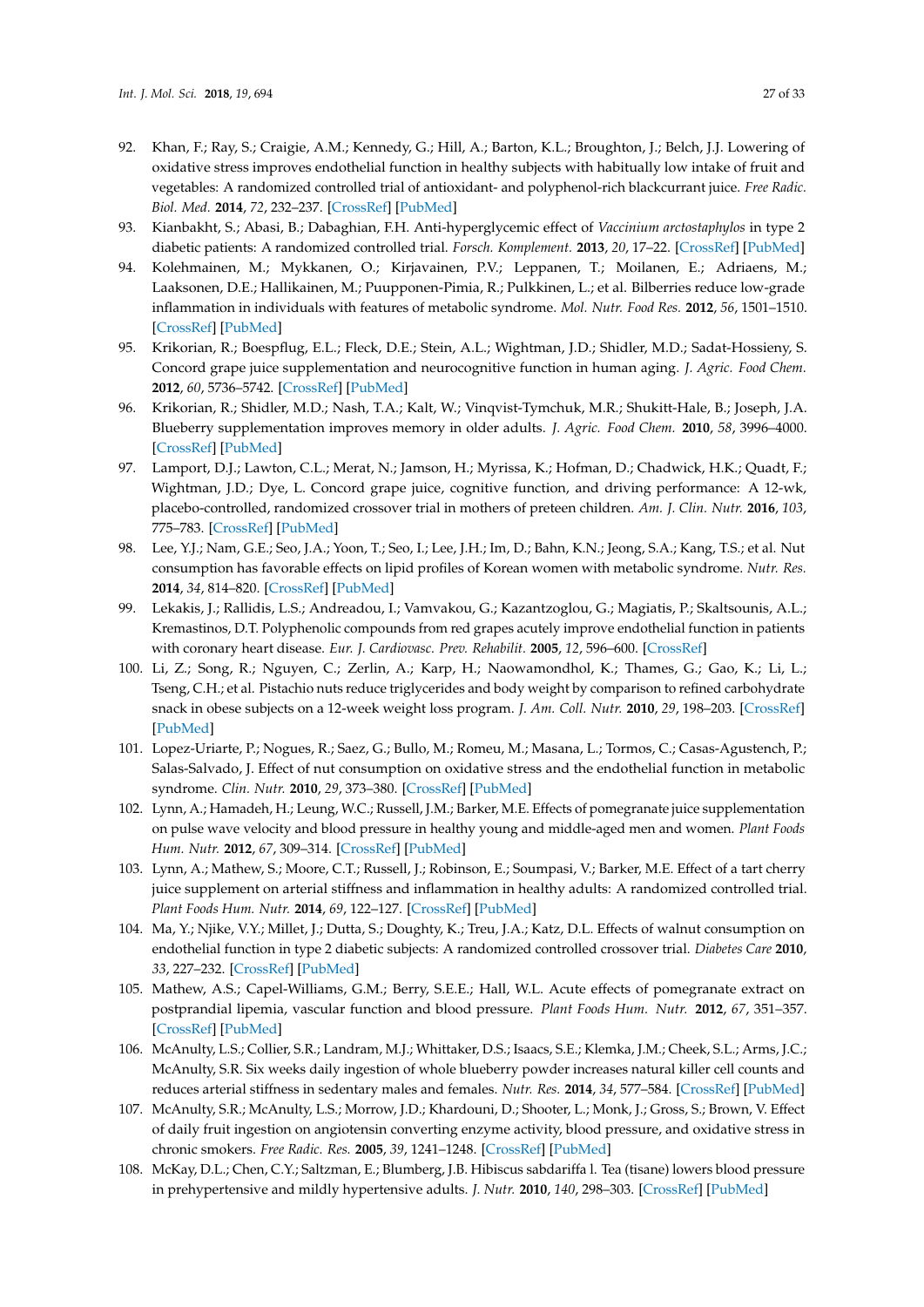- 109. Moazen, S.; Amani, R.; Homayouni Rad, A.; Shahbazian, H.; Ahmadi, K.; Taha Jalali, M. Effects of freeze-dried strawberry supplementation on metabolic biomarkers of atherosclerosis in subjects with type 2 diabetes: A randomized double-blind controlled trial. *Ann. Nutr. Metab.* **2013**, *63*, 256–264. [\[CrossRef\]](http://dx.doi.org/10.1159/000356053) [\[PubMed\]](http://www.ncbi.nlm.nih.gov/pubmed/24334868)
- 110. Mukuddem-Petersen, J.; Stonehouse Oosthuizen, W.; Jerling, J.C.; Hanekom, S.M.; White, Z. Effects of a high walnut and high cashew nut diet on selected markers of the metabolic syndrome: A controlled feeding trial. *Br. J. Nutr.* **2007**, *97*, 1144–1153. [\[CrossRef\]](http://dx.doi.org/10.1017/S0007114507682944) [\[PubMed\]](http://www.ncbi.nlm.nih.gov/pubmed/17381974)
- 111. Naissides, M.; Mamo, J.C.; James, A.P.; Pal, S. The effect of acute red wine polyphenol consumption on postprandial lipemia in postmenopausal women. *Atherosclerosis* **2004**, *177*, 401–408. [\[CrossRef\]](http://dx.doi.org/10.1016/j.atherosclerosis.2004.07.025) [\[PubMed\]](http://www.ncbi.nlm.nih.gov/pubmed/15530916)
- 112. Naissides, M.; Mamo, J.C.; James, A.P.; Pal, S. The effect of chronic consumption of red wine on cardiovascular disease risk factors in postmenopausal women. *Atherosclerosis* **2006**, *185*, 438–445. [\[CrossRef\]](http://dx.doi.org/10.1016/j.atherosclerosis.2005.06.027) [\[PubMed\]](http://www.ncbi.nlm.nih.gov/pubmed/16095600)
- 113. Natella, F.; Macone, A.; Ramberti, A.; Forte, M.; Mattivi, F.; Matarese, R.M.; Scaccini, C. Red wine prevents the postprandial increase in plasma cholesterol oxidation products: A pilot study. *Br. J. Nutr.* **2011**, *105*, 1718–1723. [\[CrossRef\]](http://dx.doi.org/10.1017/S0007114510005544) [\[PubMed\]](http://www.ncbi.nlm.nih.gov/pubmed/21294933)
- 114. Nigdikar, S.V.; Williams, N.R.; Griffin, B.A.; Howard, A.N. Consumption of red wine polyphenols reduces the susceptibility of low-density lipoproteins to oxidation in vivo. *Am. J. Clin. Nutr.* **1998**, *68*, 258–265. [\[CrossRef\]](http://dx.doi.org/10.1093/ajcn/68.2.258) [\[PubMed\]](http://www.ncbi.nlm.nih.gov/pubmed/9701181)
- 115. Novotny, J.A.; Baer, D.J.; Khoo, C.; Gebauer, S.K.; Charron, C.S. Cranberry juice consumption lowers markers of cardiometabolic risk, including blood pressure and circulating c-reactive protein, triglyceride, and glucose concentrations in adults. *J. Nutr.* **2015**, *145*, 1185–1193. [\[CrossRef\]](http://dx.doi.org/10.3945/jn.114.203190) [\[PubMed\]](http://www.ncbi.nlm.nih.gov/pubmed/25904733)
- 116. Ohguro, H.; Ohguro, I.; Katai, M.; Tanaka, S. Two-year randomized, placebo-controlled study of black currant anthocyanins on visual field in glaucoma. *Ophthalmologica* **2012**, *228*, 26–35. [\[CrossRef\]](http://dx.doi.org/10.1159/000335961) [\[PubMed\]](http://www.ncbi.nlm.nih.gov/pubmed/22377796)
- 117. Olmedilla-Alonso, B.; Granado-Lorencio, F.; Herrero-Barbudo, C.; Blanco-Navarro, I.; Blazquez-Garcia, S.; Perez-Sacristan, B. Consumption of restructured meat products with added walnuts has a cholesterol-lowering effect in subjects at high cardiovascular risk: A randomized, crossover, placebo-controlled study. *J. Am. Coll. Nutr.* **2008**, *27*, 342–348. [\[CrossRef\]](http://dx.doi.org/10.1080/07315724.2008.10719710) [\[PubMed\]](http://www.ncbi.nlm.nih.gov/pubmed/18689569)
- 118. Parham, M.; Heidari, S.; Khorramirad, A.; Hozoori, M.; Hosseinzadeh, F.; Bakhtyari, L.; Vafaeimanesh, J. Effects of pistachio nut supplementation on blood glucose in patients with type 2 diabetes: A randomized crossover trial. *Rev. Diabet. Stud.* **2014**, *11*, 190–196. [\[CrossRef\]](http://dx.doi.org/10.1900/RDS.2014.11.190) [\[PubMed\]](http://www.ncbi.nlm.nih.gov/pubmed/25396407)
- 119. Park, J.E.; Kim, J.Y.; Kim, J.; Kim, Y.J.; Kim, M.J.; Kwon, S.W.; Kwon, O. Pomegranate vinegar beverage reduces visceral fat accumulation in association with AMPK activation in overweight women: A double-blind, randomized, and placebo-controlled trial. *J. Funct. Foods* **2014**, *8*, 274–281. [\[CrossRef\]](http://dx.doi.org/10.1016/j.jff.2014.03.028)
- 120. Park, Y.K.; Kim, J.S.; Kang, M.H. Concord grape juice supplementation reduces blood pressure in Korean hypertensive men: Double-blind, placebo controlled intervention trial. *BioFactors* **2004**, *22*, 145–147. [\[CrossRef\]](http://dx.doi.org/10.1002/biof.5520220128) [\[PubMed\]](http://www.ncbi.nlm.nih.gov/pubmed/15630270)
- 121. Preuss, H.G.; Wallerstedt, D.; Talpur, N.; Tutuncuoglu, S.O.; Echard, B.; Myers, A.; Bui, M.; Bagchi, D. Effects of niacin-bound chromium and grape seed proanthocyanidin extract on the lipid profile of hypercholesterolemic subjects: A pilot study. *J. Med.* **2000**, *31*, 227–246. [\[PubMed\]](http://www.ncbi.nlm.nih.gov/pubmed/11508317)
- 122. Puupponen-Pimiä, R.; Seppänen-Laakso, T.; Kankainen, M.; Maukonen, J.; Törrönen, R.; Kolehmainen, M.; Leppänen, T.; Moilanen, E.; Nohynek, L.; Aura, A.-M.; et al. Effects of ellagitannin-rich berries on blood lipids, gut microbiota, and urolithin production in human subjects with symptoms of metabolic syndrome. *Mol. Nutr. Food Res.* **2013**, *57*, 2258–2263. [\[CrossRef\]](http://dx.doi.org/10.1002/mnfr.201300280) [\[PubMed\]](http://www.ncbi.nlm.nih.gov/pubmed/23934737)
- 123. Qin, Y.; Xia, M.; Ma, J.; Hao, Y.; Liu, J.; Mou, H.; Cao, L.; Ling, W. Anthocyanin supplementation improves serum LDL- and HDL-cholesterol concentrations associated with the inhibition of cholesteryl ester transfer protein in dyslipidemic subjects. *Am. J. Clin. Nutr.* **2009**, *90*, 485–492. [\[CrossRef\]](http://dx.doi.org/10.3945/ajcn.2009.27814) [\[PubMed\]](http://www.ncbi.nlm.nih.gov/pubmed/19640950)
- 124. Queipo-Ortuño, M.I.; Boto-Ordóñez, M.; Murri, M.; Gomez-Zumaquero, J.M.; Clemente-Postigo, M.; Estruch, R.; Cardona Diaz, F.; Andrés-Lacueva, C.; Tinahones, F.J. Influence of red wine polyphenols and ethanol on the gut microbiota ecology and biochemical biomarkers. *Am. J. Clin. Nutr.* **2012**, *95*, 1323–1334. [\[CrossRef\]](http://dx.doi.org/10.3945/ajcn.111.027847) [\[PubMed\]](http://www.ncbi.nlm.nih.gov/pubmed/22552027)
- 125. Rahbar, A.R.; Mahmoudabadi, M.M.; Islam, M.S. Comparative effects of red and white grapes on oxidative markers and lipidemic parameters in adult hypercholesterolemic humans. *Food Funct.* **2015**, *6*, 1992–1998. [\[CrossRef\]](http://dx.doi.org/10.1039/C5FO00100E) [\[PubMed\]](http://www.ncbi.nlm.nih.gov/pubmed/26007320)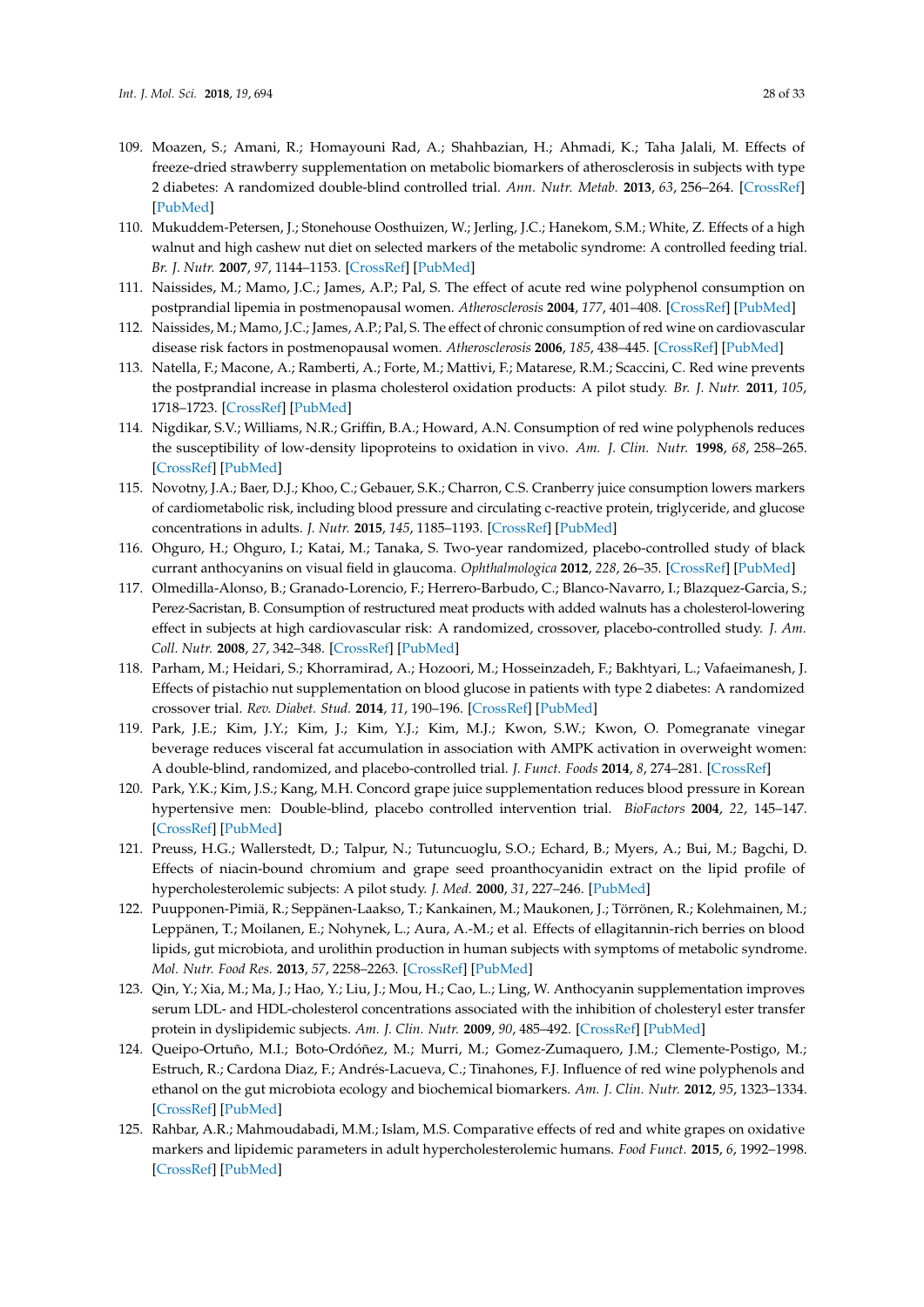- 126. Ras, R.T.; Zock, P.L.; Zebregs, Y.E.; Johnston, N.R.; Webb, D.J.; Draijer, R. Effect of polyphenol-rich grape seed extract on ambulatory blood pressure in subjects with pre- and stage I hypertension. *Br. J. Nutr.* **2013**, *110*, 2234–2241. [\[CrossRef\]](http://dx.doi.org/10.1017/S000711451300161X) [\[PubMed\]](http://www.ncbi.nlm.nih.gov/pubmed/23702253)
- 127. Razavi, S.M.; Gholamin, S.; Eskandari, A.; Mohsenian, N.; Ghorbanihaghjo, A.; Delazar, A.; Rashtchizadeh, N.; Keshtkar-Jahromi, M.; Argani, H. Red grape seed extract improves lipid profiles and decreases oxidized low-density lipoprotein in patients with mild hyperlipidemia. *J. Med. Food* **2013**, *16*, 255–258. [\[CrossRef\]](http://dx.doi.org/10.1089/jmf.2012.2408) [\[PubMed\]](http://www.ncbi.nlm.nih.gov/pubmed/23437789)
- 128. Riso, P.; Klimis-Zacas, D.; Del Bo, C.; Martini, D.; Campolo, J.; Vendrame, S.; Møller, P.; Loft, S.; De Maria, R.; Porrini, M. Effect of a wild blueberry (*Vaccinium angustifolium*) drink intervention on markers of oxidative stress, inflammation and endothelial function in humans with cardiovascular risk factors. *Eur. J. Nutr.* **2013**, *52*, 949–961. [\[CrossRef\]](http://dx.doi.org/10.1007/s00394-012-0402-9) [\[PubMed\]](http://www.ncbi.nlm.nih.gov/pubmed/22733001)
- 129. Rodriguez-Mateos, A.; Rendeiro, C.; Bergillos-Meca, T.; Tabatabaee, S.; George, T.W.; Heiss, C.; Spencer, J.P.E. Intake and time dependence of blueberry flavonoid-induced improvements in vascular function: A randomized, controlled, double-blind, crossover intervention study with mechanistic insights into biological activity. *Am. J. Clin. Nutr.* **2013**, *98*, 1179–1191. [\[CrossRef\]](http://dx.doi.org/10.3945/ajcn.113.066639) [\[PubMed\]](http://www.ncbi.nlm.nih.gov/pubmed/24004888)
- 130. Ruel, G.; Lapointe, A.; Pomerleau, S.; Couture, P.; Lemieux, S.; Lamarche, B.; Couillard, C. Evidence that cranberry juice may improve augmentation index in overweight men. *Nutr. Res.* **2013**, *33*, 41–49. [\[CrossRef\]](http://dx.doi.org/10.1016/j.nutres.2012.11.002) [\[PubMed\]](http://www.ncbi.nlm.nih.gov/pubmed/23351409)
- 131. Shema-Didi, L.; Kristal, B.; Sela, S.; Geron, R.; Ore, L. Does pomegranate intake attenuate cardiovascular risk factors in hemodialysis patients? *Nutr. J.* **2014**, *13*, 18. [\[CrossRef\]](http://dx.doi.org/10.1186/1475-2891-13-18) [\[PubMed\]](http://www.ncbi.nlm.nih.gov/pubmed/24593225)
- 132. Sivaprakasapillai, B.; Edirisinghe, I.; Randolph, J.; Steinberg, F.; Kappagoda, T. Effect of grape seed extract on blood pressure in subjects with the metabolic syndrome. *Metabolism* **2009**, *58*, 1743–1746. [\[CrossRef\]](http://dx.doi.org/10.1016/j.metabol.2009.05.030) [\[PubMed\]](http://www.ncbi.nlm.nih.gov/pubmed/19608210)
- 133. Spaak, J.; Merlocco, A.C.; Soleas, G.J.; Tomlinson, G.; Morris, B.L.; Picton, P.; Notarius, C.F.; Chan, C.T.; Floras, J.S. Dose-related effects of red wine and alcohol on hemodynamics, sympathetic nerve activity, and arterial diameter. *Am. J. Physiol. Heart Circ. Physiol.* **2008**, *294*, H605–H612. [\[CrossRef\]](http://dx.doi.org/10.1152/ajpheart.01162.2007) [\[PubMed\]](http://www.ncbi.nlm.nih.gov/pubmed/18055508)
- 134. Spaccarotella, K.J.; Kris-Etherton, P.M.; Stone, W.L.; Bagshaw, D.M.; Fishell, V.K.; West, S.G.; Lawrence, F.R.; Hartman, T.J. The effect of walnut intake on factors related to prostate and vascular health in older men. *Nutr. J.* **2008**, *7*, 13. [\[CrossRef\]](http://dx.doi.org/10.1186/1475-2891-7-13) [\[PubMed\]](http://www.ncbi.nlm.nih.gov/pubmed/18454862)
- 135. Stull, A.J.; Cash, K.C.; Johnson, W.D.; Champagne, C.M.; Cefalu, W.T. Bioactives in blueberries improve insulin sensitivity in obese, insulin-resistant men and women. *J. Nutr.* **2010**, *140*, 1764–1768. [\[CrossRef\]](http://dx.doi.org/10.3945/jn.110.125336) [\[PubMed\]](http://www.ncbi.nlm.nih.gov/pubmed/20724487)
- 136. Sumner, M.D.; Elliott-Eller, M.; Weidner, G.; Daubenmier, J.J.; Chew, M.H.; Marlin, R.; Raisin, C.J.; Ornish, D. Effects of pomegranate juice consumption on myocardial perfusion in patients with coronary heart disease. *Am. J. Cardiol.* **2005**, *96*, 810–814. [\[CrossRef\]](http://dx.doi.org/10.1016/j.amjcard.2005.05.026) [\[PubMed\]](http://www.ncbi.nlm.nih.gov/pubmed/16169367)
- 137. Terauchi, M.; Horiguchi, N.; Kajiyama, A.; Akiyoshi, M.; Owa, Y.; Kato, K.; Kubota, T. Effects of grape seed proanthocyanidin extract on menopausal symptoms, body composition, and cardiovascular parameters in middle-aged women: A randomized, double-blind, placebo-controlled pilot study. *Menopause* **2014**, *21*, 990–996. [\[CrossRef\]](http://dx.doi.org/10.1097/GME.0000000000000200) [\[PubMed\]](http://www.ncbi.nlm.nih.gov/pubmed/24518152)
- 138. Tey, S.L.; Gray, R.A.; Chisholm, W.A.; Delahunty, M.C.; Brown, C.R. The dose of hazelnuts influences acceptance and diet quality but not inflammatory markers and body composition in overweight and obese individuals. *J. Nutr.* **2013**, *143*, 1254–1262. [\[CrossRef\]](http://dx.doi.org/10.3945/jn.113.174714) [\[PubMed\]](http://www.ncbi.nlm.nih.gov/pubmed/23761651)
- 139. Tome-Carneiro, J.; Gonzalvez, M.; Larrosa, M.; Garcia-Almagro, F.J.; Aviles-Plaza, F.; Parra, S.; Yanez-Gascon, M.J.; Ruiz-Ros, J.A.; Garcia-Conesa, M.T.; Tomas-Barberan, F.A.; et al. Consumption of a grape extract supplement containing resveratrol decreases oxidized LDL and APOB in patients undergoing primary prevention of cardiovascular disease: A triple-blind, 6-month follow-up, placebo-controlled, randomized trial. *Mol. Nutr. Food Res.* **2012**, *56*, 810–821. [\[CrossRef\]](http://dx.doi.org/10.1002/mnfr.201100673) [\[PubMed\]](http://www.ncbi.nlm.nih.gov/pubmed/22648627)
- 140. Tome-Carneiro, J.; Larrosa, M.; Yanez-Gascon, M.J.; Davalos, A.; Gil-Zamorano, J.; Gonzalvez, M.; Garcia-Almagro, F.J.; Ruiz Ros, J.A.; Tomas-Barberan, F.A.; Espin, J.C.; et al. One-year supplementation with a grape extract containing resveratrol modulates inflammatory-related microRNAs and cytokines expression in peripheral blood mononuclear cells of type 2 diabetes and hypertensive patients with coronary artery disease. *Pharmacol. Res.* **2013**, *72*, 69–82. [\[CrossRef\]](http://dx.doi.org/10.1016/j.phrs.2013.03.011) [\[PubMed\]](http://www.ncbi.nlm.nih.gov/pubmed/23557933)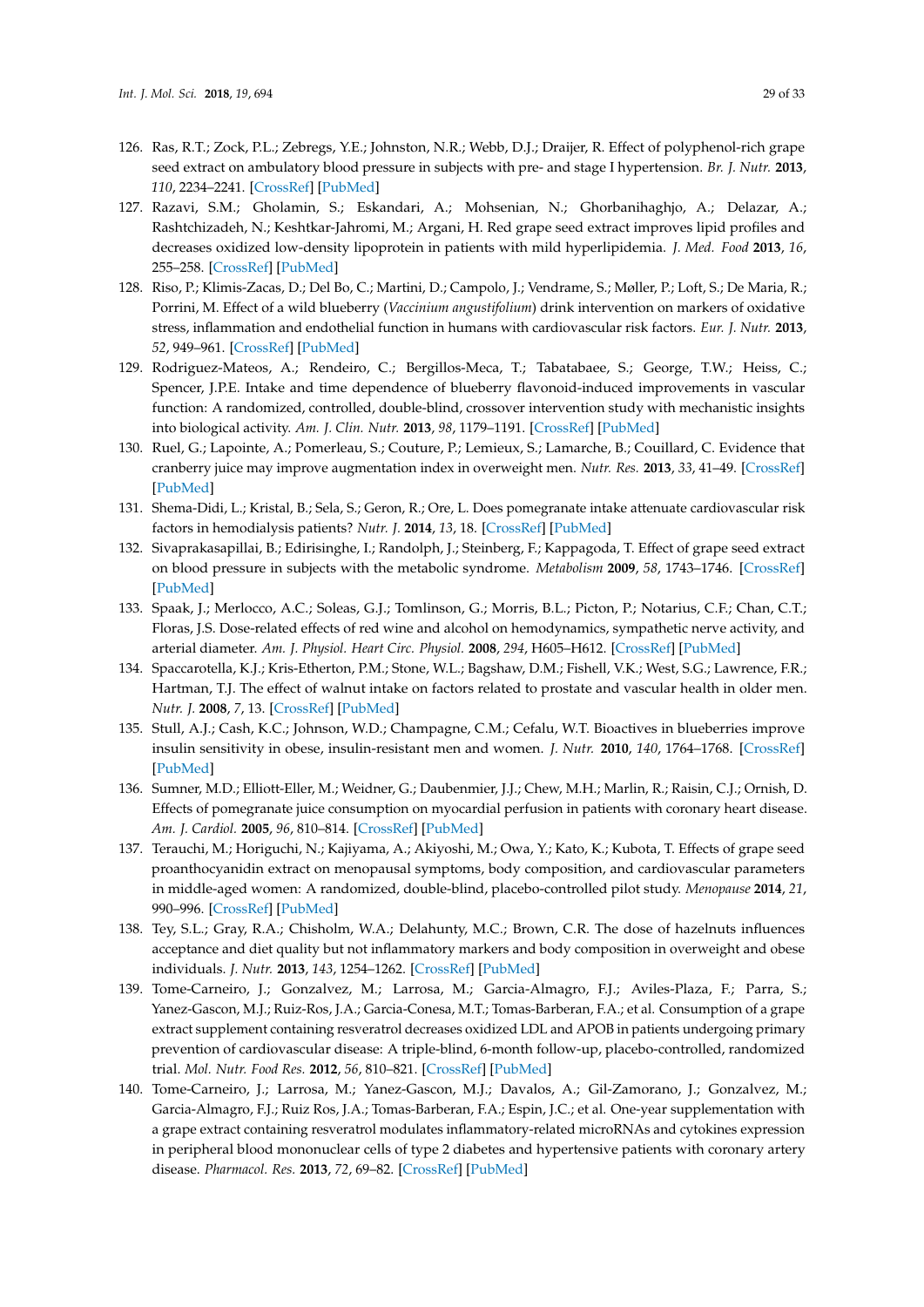- 141. Tsang, C.; Higgins, S.; Duthie, G.G.; Duthie, S.J.; Howie, M.; Mullen, W.; Lean, M.E.; Crozier, A. The influence of moderate red wine consumption on antioxidant status and indices of oxidative stress associated with CHD in healthy volunteers. *Br. J. Nutr.* **2005**, *93*, 233–240. [\[CrossRef\]](http://dx.doi.org/10.1079/BJN20041311) [\[PubMed\]](http://www.ncbi.nlm.nih.gov/pubmed/15788107)
- 142. Tsang, C.; Smail, N.F.; Almoosawi, S.; Davidson, I.; Al-Dujaili, E.A. Intake of polyphenol-rich pomegranate pure juice influences urinary glucocorticoids, blood pressure and homeostasis model assessment of insulin resistance in human volunteers. *J. Nutr. Sci.* **2012**, *1*, e9. [\[CrossRef\]](http://dx.doi.org/10.1017/jns.2012.10) [\[PubMed\]](http://www.ncbi.nlm.nih.gov/pubmed/25191556)
- 143. Umar, A.; Depont, F.; Jacquet, A.; Lignot, S.; Segur, M.C.; Boisseau, M.; Begaud, B.; Moore, N. Effects of Armagnac or vodka on platelet aggregation in healthy volunteers: A randomized controlled clinical trial. *Thromb. Res.* **2005**, *115*, 31–37. [\[CrossRef\]](http://dx.doi.org/10.1016/j.thromres.2004.07.006) [\[PubMed\]](http://www.ncbi.nlm.nih.gov/pubmed/15567450)
- 144. Urquiaga, I.; D'Acuna, S.; Perez, D.; Dicenta, S.; Echeverria, G.; Rigotti, A.; Leighton, F. Wine grape pomace flour improves blood pressure, fasting glucose and protein damage in humans: A randomized controlled trial. *Biol. Res.* **2015**, *48*, 49. [\[CrossRef\]](http://dx.doi.org/10.1186/s40659-015-0040-9) [\[PubMed\]](http://www.ncbi.nlm.nih.gov/pubmed/26337448)
- 145. Vaisman, N.; Niv, E. Daily consumption of red grape cell powder in a dietary dose improves cardiovascular parameters: A double blind, placebo-controlled, randomized study. *Int. J. Food Sci. Nutr.* **2015**, *66*, 342–349. [\[CrossRef\]](http://dx.doi.org/10.3109/09637486.2014.1000840) [\[PubMed\]](http://www.ncbi.nlm.nih.gov/pubmed/25666417)
- 146. Velliquette, R.A.; Grann, K.; Missler, S.R.; Patterson, J.; Hu, C.; Gellenbeck, K.W.; Scholten, J.D.; Randolph, R.K. Identification of a botanical inhibitor of intestinal diacylglyceride acyltransferase 1 activity via in vitro screening and a parallel, randomized, blinded, placebo-controlled clinical trial. *Nutr. Metab.* **2015**, *12*, 27. [\[CrossRef\]](http://dx.doi.org/10.1186/s12986-015-0025-2) [\[PubMed\]](http://www.ncbi.nlm.nih.gov/pubmed/26246845)
- 147. Vidlar, A.; Vostalova, J.; Ulrichova, J.; Student, V.; Stejskal, D.; Reichenbach, R.; Vrbkova, J.; Ruzicka, F.; Simanek, V. The effectiveness of dried cranberries (*Vaccinium macrocarpon*) in men with lower urinary tract symptoms. *Br. J. Nutr.* **2010**, *104*, 1181–1189. [\[CrossRef\]](http://dx.doi.org/10.1017/S0007114510002059) [\[PubMed\]](http://www.ncbi.nlm.nih.gov/pubmed/20804630)
- 148. Wang, X.; Li, Z.; Liu, Y.; Lv, X.; Yang, W. Effects of pistachios on body weight in Chinese subjects with metabolic syndrome. *Nutr. J.* **2012**, *11*, 20. [\[CrossRef\]](http://dx.doi.org/10.1186/1475-2891-11-20) [\[PubMed\]](http://www.ncbi.nlm.nih.gov/pubmed/22472037)
- 149. Watson, A.W.; Haskell-Ramsay, C.F.; Kennedy, D.O.; Cooney, J.M.; Trower, T.; Scheepens, A. Acute supplementation with blackcurrant extracts modulates cognitive functioning and inhibits monoamine oxidase-B in healthy young adults. *J. Funct. Foods* **2015**, *17*, 524–539. [\[CrossRef\]](http://dx.doi.org/10.1016/j.jff.2015.06.005)
- 150. Whelan, A.P.; Sutherland, W.H.; McCormick, M.P.; Yeoman, D.J.; de Jong, S.A.; Williams, M.J. Effects of white and red wine on endothelial function in subjects with coronary artery disease. *Intern. Med. J.* **2004**, *34*, 224–228. [\[CrossRef\]](http://dx.doi.org/10.1111/j.1444-0903.2004.00507.x) [\[PubMed\]](http://www.ncbi.nlm.nih.gov/pubmed/15151666)
- 151. Wien, M.; Bleich, D.; Raghuwanshi, M.; Gould-Forgerite, S.; Gomes, J.; Monahan-Couch, L.; Oda, K. Almond consumption and cardiovascular risk factors in adults with prediabetes. *J. Am. Coll. Nutr.* **2010**, *29*, 189–197. [\[CrossRef\]](http://dx.doi.org/10.1080/07315724.2010.10719833) [\[PubMed\]](http://www.ncbi.nlm.nih.gov/pubmed/20833991)
- 152. Williams, M.J.; Sutherland, W.H.; Whelan, A.P.; McCormick, M.P.; de Jong, S.A. Acute effect of drinking red and white wines on circulating levels of inflammation-sensitive molecules in men with coronary artery disease. *Metabolism* **2004**, *53*, 318–323. [\[CrossRef\]](http://dx.doi.org/10.1016/j.metabol.2003.10.012) [\[PubMed\]](http://www.ncbi.nlm.nih.gov/pubmed/15015143)
- 153. Wu, L.; Piotrowski, K.; Rau, T.; Waldmann, E.; Broedl, U.C.; Demmelmair, H.; Koletzko, B.; Stark, R.G.; Nagel, J.M.; Mantzoros, C.S.; et al. Walnut-enriched diet reduces fasting non-HDL-cholesterol and Apolipoprotein B in healthy Caucasian subjects: A randomized controlled cross-over clinical trial. *Metabolism* **2014**, *63*, 382–391. [\[CrossRef\]](http://dx.doi.org/10.1016/j.metabol.2013.11.005) [\[PubMed\]](http://www.ncbi.nlm.nih.gov/pubmed/24360749)
- 154. Wu, P.T.; Fitschen, P.J.; Kistler, B.M.; Jeong, J.H.; Chung, H.R.; Aviram, M.; Phillips, S.A.; Fernhall, B.; Wilund, K.R. Effects of pomegranate extract supplementation on cardiovascular risk factors and physical function in hemodialysis patients. *J. Med. Food* **2015**, *18*, 941–949. [\[CrossRef\]](http://dx.doi.org/10.1089/jmf.2014.0103) [\[PubMed\]](http://www.ncbi.nlm.nih.gov/pubmed/25826143)
- 155. Yubero, N.; Sanz-Buenhombre, M.; Guadarrama, A.; Villanueva, S.; Carrion, J.M.; Larrarte, E.; Moro, C. LDL cholesterol-lowering effects of grape extract used as a dietary supplement on healthy volunteers. *Int. J. Food Sci. Nutr.* **2013**, *64*, 400–406. [\[CrossRef\]](http://dx.doi.org/10.3109/09637486.2012.753040) [\[PubMed\]](http://www.ncbi.nlm.nih.gov/pubmed/23249415)
- 156. Zern, T.L.; Wood, R.J.; Greene, C.; West, K.L.; Liu, Y.; Aggarwal, D.; Shachter, N.S.; Fernandez, M.L. Grape polyphenols exert a cardioprotective effect in pre- and postmenopausal women by lowering plasma lipids and reducing oxidative stress. *J. Nutr.* **2005**, *135*, 1911–1917. [\[CrossRef\]](http://dx.doi.org/10.1093/jn/135.8.1911) [\[PubMed\]](http://www.ncbi.nlm.nih.gov/pubmed/16046716)
- 157. Zhang, P.W.; Chen, F.X.; Li, D.; Ling, W.H.; Guo, H.H. A consort-compliant, randomized, double-blind, placebo-controlled pilot trial of purified anthocyanin in patients with nonalcoholic fatty liver disease. *Medicine (Baltimore)* **2015**, *94*, e758. [\[CrossRef\]](http://dx.doi.org/10.1097/MD.0000000000000758) [\[PubMed\]](http://www.ncbi.nlm.nih.gov/pubmed/25997043)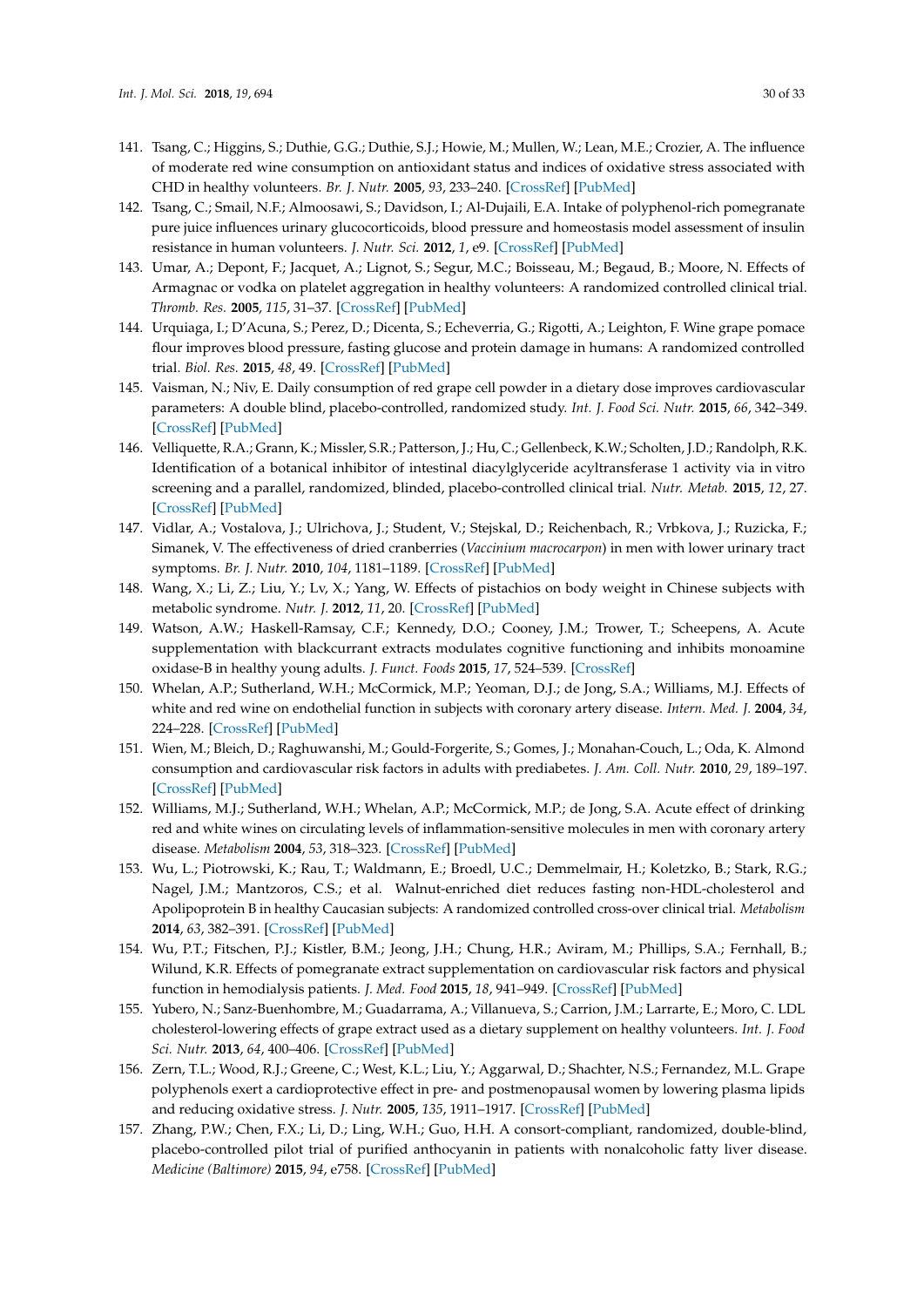- 158. Zhu, Y.; Ling, W.; Guo, H.; Song, F.; Ye, Q.; Zou, T.; Li, D.; Zhang, Y.; Li, G.; Xiao, Y.; et al. Anti-inflammatory effect of purified dietary anthocyanin in adults with hypercholesterolemia: A randomized controlled trial. *Nutr. Metab. Cardiovasc. Dis.* **2013**, *23*, 843–849. [\[CrossRef\]](http://dx.doi.org/10.1016/j.numecd.2012.06.005) [\[PubMed\]](http://www.ncbi.nlm.nih.gov/pubmed/22906565)
- 159. Zhu, Y.; Xia, M.; Yang, Y.; Liu, F.; Li, Z.; Hao, Y.; Mi, M.; Jin, T.; Ling, W. Purified anthocyanin supplementation improves endothelial function via NO-cGMP activation in hypercholesterolemic individuals. *Clin. Chem.* **2011**, *57*, 1524–1533. [\[CrossRef\]](http://dx.doi.org/10.1373/clinchem.2011.167361) [\[PubMed\]](http://www.ncbi.nlm.nih.gov/pubmed/21926181)
- <span id="page-30-0"></span>160. Zunino, S.J.; Peerson, J.M.; Freytag, T.L.; Breksa, A.P.; Bonnel, E.L.; Woodhouse, L.R.; Storms, D.H. Dietary grape powder increases IL-1β and Il-6 production by lipopolysaccharide-activated monocytes and reduces plasma concentrations of large LDL and large LDL-cholesterol particles in obese humans. *Br. J. Nutr.* **2014**, *112*, 369–380. [\[CrossRef\]](http://dx.doi.org/10.1017/S0007114514000890) [\[PubMed\]](http://www.ncbi.nlm.nih.gov/pubmed/24832727)
- <span id="page-30-1"></span>161. Koponen, J.M.; Happonen, A.M.; Mattila, P.H.; Torronen, A.R. Contents of anthocyanins and ellagitannins in selected foods consumed in Finland. *J. Agric. Food Chem.* **2007**, *55*, 1612–1619. [\[CrossRef\]](http://dx.doi.org/10.1021/jf062897a) [\[PubMed\]](http://www.ncbi.nlm.nih.gov/pubmed/17261015)
- <span id="page-30-2"></span>162. Kahkonen, M.P.; Hopia, A.I.; Heinonen, M. Berry phenolics and their antioxidant activity. *J. Agric. Food Chem.* **2001**, *49*, 4076–4082. [\[CrossRef\]](http://dx.doi.org/10.1021/jf010152t) [\[PubMed\]](http://www.ncbi.nlm.nih.gov/pubmed/11513713)
- <span id="page-30-3"></span>163. Lewington, S.; Whitlock, G.; Clarke, R.; Sherliker, P.; Emberson, J.; Halsey, J.; Qizilbash, N.; Peto, R.; Collins, R.; Prospective Studies, C. Blood cholesterol and vascular mortality by age, sex, and blood pressure: A meta-analysis of individual data from 61 prospective studies with 55,000 vascular deaths. *Lancet* **2007**, *370*, 1829–1839. [\[PubMed\]](http://www.ncbi.nlm.nih.gov/pubmed/18061058)
- <span id="page-30-4"></span>164. Ginsberg, H. Statins in cardiometabolic disease: What makes pitavastatin different? *Cardiovasc. Diabetol.* **2013**, *12*, 6. [\[CrossRef\]](http://dx.doi.org/10.1186/1475-2840-12-S1-S1) [\[PubMed\]](http://www.ncbi.nlm.nih.gov/pubmed/23819727)
- <span id="page-30-5"></span>165. Thomopoulos, C.; Parati, G.; Zanchetti, A. Effects of blood pressure lowering on outcome incidence in hypertension: 4. Effects of various classes of antihypertensive drugs-overview and meta-analyses. *J. Hypertens.* **2015**, *33*, 195–211. [\[CrossRef\]](http://dx.doi.org/10.1097/HJH.0000000000000447) [\[PubMed\]](http://www.ncbi.nlm.nih.gov/pubmed/25485720)
- <span id="page-30-6"></span>166. World Health Organization. Waist Circumference and Waist–Hip Ratio. In *Report of a WHO Expert Consultation*; World Health Organization: Geneva, Switzerland, 2011; pp. 1–39. ISBN 978-92-4-150149-1.
- <span id="page-30-7"></span>167. Sindone, A.; Erlich, J.; Lee, C.; Newman, H.; Suranyi, M.; Roger, S.D. Cardiovascular risk reduction in hypertension: Angiotensin-converting enzyme inhibitors, angiotensin receptor blockers. Where are we up to? *Intern. Med. J.* **2016**, *46*, 364–372. [\[CrossRef\]](http://dx.doi.org/10.1111/imj.12975) [\[PubMed\]](http://www.ncbi.nlm.nih.gov/pubmed/26968600)
- <span id="page-30-8"></span>168. Jimmie Leppink, J.; O'Sullivan, P.; Winston, K. Effect size—Large, medium, and small. *Perspect. Med. Educ.* **2016**, *5*, 347–349. [\[CrossRef\]](http://dx.doi.org/10.1007/s40037-016-0308-y) [\[PubMed\]](http://www.ncbi.nlm.nih.gov/pubmed/27752936)
- <span id="page-30-9"></span>169. Smith, S.C. Current and future directions of cardiovascular risk prediction. *Am. J. Cardiol.* **2006**, *97*, 28–32. [\[CrossRef\]](http://dx.doi.org/10.1016/j.amjcard.2005.11.013) [\[PubMed\]](http://www.ncbi.nlm.nih.gov/pubmed/16442934)
- <span id="page-30-10"></span>170. Basile, J.; Houston, M.; Ferrario, C.M. Treating the cardiometabolic syndrome: An opportunity to provide comprehensive cardiovascular risk reduction. *J. Cardiometab. Syndr.* **2006**, *1*, 358–361. [\[CrossRef\]](http://dx.doi.org/10.1111/j.1559-4564.2006.06035.x) [\[PubMed\]](http://www.ncbi.nlm.nih.gov/pubmed/17679795)
- <span id="page-30-11"></span>171. Wang, X.; Ouyang, Y.Y.; Liu, J.; Zhao, G. Flavonoid intake and risk of CVD: A systematic review and meta-analysis of prospective cohort studies. *Br. J. Nutr.* **2014**, *111*, 1–11. [\[CrossRef\]](http://dx.doi.org/10.1017/S000711451300278X) [\[PubMed\]](http://www.ncbi.nlm.nih.gov/pubmed/23953879)
- <span id="page-30-12"></span>172. Wallace, T.C.; Slavin, M.; Frankenfeld, C.L. Systematic review of anthocyanins and markers of cardiovascular disease. *Nutrients* **2016**, *8*, 13. [\[CrossRef\]](http://dx.doi.org/10.3390/nu8010032) [\[PubMed\]](http://www.ncbi.nlm.nih.gov/pubmed/26761031)
- <span id="page-30-13"></span>173. Liu, C.F.; Sun, J.F.; Lu, Y.; Bo, Y.C. Effects of anthocyanin on serum lipids in dyslipidemia patients: A systematic review and meta-analysis. *PLoS ONE* **2016**, *11*, 11. [\[CrossRef\]](http://dx.doi.org/10.1371/journal.pone.0162089) [\[PubMed\]](http://www.ncbi.nlm.nih.gov/pubmed/27589062)
- <span id="page-30-14"></span>174. Edwards, R.L.; Lyon, T.; Litwin, S.E.; Rabovsky, A.; Symons, J.D.; Jalili, T. Quercetin reduces blood pressure in hypertensive subjects. *J. Nutr.* **2007**, *137*, 2405–2411. [\[CrossRef\]](http://dx.doi.org/10.1093/jn/137.11.2405) [\[PubMed\]](http://www.ncbi.nlm.nih.gov/pubmed/17951477)
- <span id="page-30-15"></span>175. Kim, A.; Chiu, A.; Barone, M.K.; Avino, D.; Wang, F.; Coleman, C.I.; Phung, O.J. Green tea catechins decrease total and low-density lipoprotein cholesterol: A systematic review and meta-analysis. *J. Am. Dietetic Assoc.* **2011**, *111*, 1720–1729. [\[CrossRef\]](http://dx.doi.org/10.1016/j.jada.2011.08.009) [\[PubMed\]](http://www.ncbi.nlm.nih.gov/pubmed/22027055)
- <span id="page-30-16"></span>176. Zheng, X.X.; Xu, Y.L.; Li, S.H.; Liu, X.X.; Hui, R.T.; Huang, X.H. Green tea intake lowers fasting serum total and LDL cholesterol in adults: A meta-analysis of 14 randomized controlled trials. *Am. J. Clin. Nutr.* **2011**, *94*, 601–610. [\[CrossRef\]](http://dx.doi.org/10.3945/ajcn.110.010926) [\[PubMed\]](http://www.ncbi.nlm.nih.gov/pubmed/21715508)
- <span id="page-30-17"></span>177. Zhao, Y.M.; Asimi, S.; Wu, K.J.; Zheng, J.S.; Li, D. Black tea consumption and serum cholesterol concentration: Systematic review and meta-analysis of randomized controlled trials. *Clin. Nutr.* **2015**, *34*, 612–619. [\[CrossRef\]](http://dx.doi.org/10.1016/j.clnu.2014.06.003) [\[PubMed\]](http://www.ncbi.nlm.nih.gov/pubmed/24972454)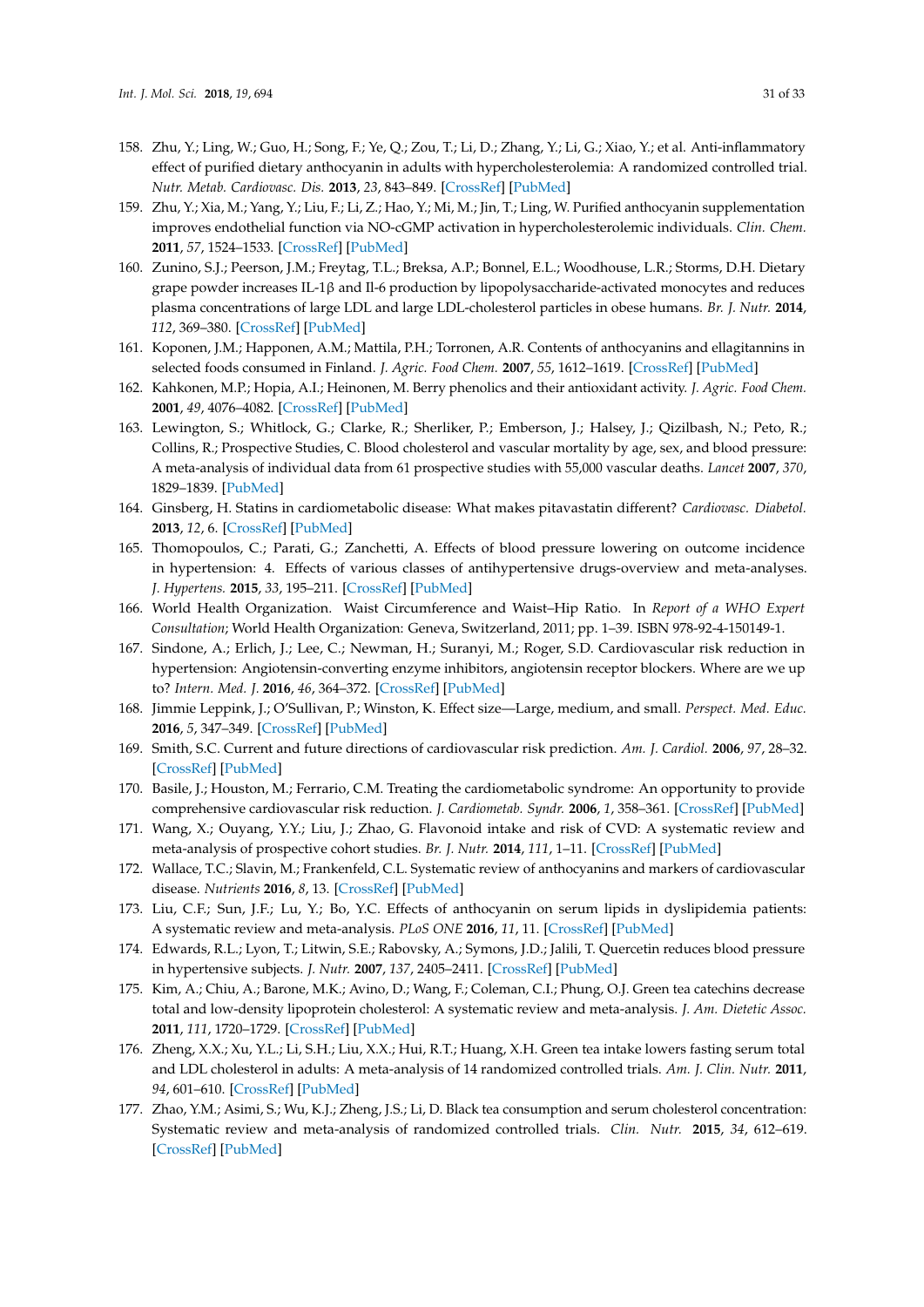- <span id="page-31-0"></span>178. Jia, L.; Liu, X.A.; Bai, Y.Y.; Li, S.H.; Sun, K.; He, C.; Hui, R.T. Short-term effect of cocoa product consumption on lipid profile: A meta-analysis of randomized controlled trials. *Am. J. Clin. Nutr.* **2010**, *92*, 218–225. [\[CrossRef\]](http://dx.doi.org/10.3945/ajcn.2009.28202) [\[PubMed\]](http://www.ncbi.nlm.nih.gov/pubmed/20504978)
- <span id="page-31-1"></span>179. Tokede, O.A.; Onabanjo, T.A.; Yansane, A.; Gaziano, J.M.; Djousse, L. Soya products and serum lipids: A meta-analysis of randomized controlled trials. *Br. J. Nutr.* **2015**, *114*, 831–843. [\[CrossRef\]](http://dx.doi.org/10.1017/S0007114515002603) [\[PubMed\]](http://www.ncbi.nlm.nih.gov/pubmed/26268987)
- <span id="page-31-2"></span>180. Schwingshackl, L.; Hoffmann, G.; Missbach, B.; Stelmach-Mardas, M.; Boeing, H. An umbrella review of nuts intake and risk of cardiovascular disease. *Curr. Pharm. Des.* **2017**, *23*, 1016–1027. [\[CrossRef\]](http://dx.doi.org/10.2174/1381612822666161010121356) [\[PubMed\]](http://www.ncbi.nlm.nih.gov/pubmed/27748190)
- <span id="page-31-3"></span>181. Mayhew, A.J.; de Souza, R.J.; Meyre, D.; Anand, S.S.; Mente, A. A systematic review and meta-analysis of nut consumption and incident risk of CVD and all-cause mortality. *Br. J. Nutr.* **2016**, *115*, 212–225. [\[CrossRef\]](http://dx.doi.org/10.1017/S0007114515004316) [\[PubMed\]](http://www.ncbi.nlm.nih.gov/pubmed/26548503)
- <span id="page-31-4"></span>182. Czank, C.; Cassidy, A.; Zhang, Q.Z.; Morrison, D.J.; Preston, T.; Kroon, P.A.; Botting, N.P.; Kay, C.D. Human metabolism and elimination of the anthocyanin, cyanidin-3-glucoside: A C-13-tracer study. *Am. J. Clin. Nutr.* **2013**, *97*, 995–1003. [\[CrossRef\]](http://dx.doi.org/10.3945/ajcn.112.049247) [\[PubMed\]](http://www.ncbi.nlm.nih.gov/pubmed/23604435)
- <span id="page-31-5"></span>183. Ludwig, I.A.; Mena, P.; Calani, L.; Borges, G.; Pereira-Caro, G.; Bresciani, L.; Del Rio, D.; Lean, M.E.J.; Crozier, A. New insights into the bioavailability of red raspberry anthocyanins and ellagitannins. *Free Radic. Biol. Med.* **2015**, *89*, 758–769. [\[CrossRef\]](http://dx.doi.org/10.1016/j.freeradbiomed.2015.10.400) [\[PubMed\]](http://www.ncbi.nlm.nih.gov/pubmed/26475039)
- <span id="page-31-6"></span>184. Tomas-Barberan, F.A.; Garcia-Villalba, R.; Gonzalez-Sarrias, A.; Selma, M.V.; Espin, J.C. Ellagic acid metabolism by human gut microbiota: Consistent observation of three urolithin phenotypes in intervention trials, independent of food source, age, and health status. *J. Agric. Food Chem.* **2014**, *62*, 6535–6538. [\[CrossRef\]](http://dx.doi.org/10.1021/jf5024615) [\[PubMed\]](http://www.ncbi.nlm.nih.gov/pubmed/24976365)
- <span id="page-31-7"></span>185. Bolca, S.; Van de Wiele, T.; Possemiers, S. Gut metabotypes govern health effects of dietary polyphenols. *Curr. Opin. Biotechnol.* **2013**, *24*, 220–225. [\[CrossRef\]](http://dx.doi.org/10.1016/j.copbio.2012.09.009) [\[PubMed\]](http://www.ncbi.nlm.nih.gov/pubmed/23040410)
- <span id="page-31-8"></span>186. Gonzalez-Sarrias, A.; Espin, J.C.; Tomas-Barberan, F.A. Non-extractable polyphenols produce gut microbiota metabolites that persist in circulation and show anti-inflammatory and free radical-scavenging effects. *Trends Food Sci. Technol.* **2017**, *69*, 281–288. [\[CrossRef\]](http://dx.doi.org/10.1016/j.tifs.2017.07.010)
- <span id="page-31-9"></span>187. Frankenfeld, C.L.; Atkinson, C.; Wahala, K.; Lampe, J.W. Obesity prevalence in relation to gut microbial environments capable of producing equol or o-desmethylangolensin from the isoflavone daidzein. *Eur. J. Clin. Nutr.* **2014**, *68*, 526–530. [\[CrossRef\]](http://dx.doi.org/10.1038/ejcn.2014.23) [\[PubMed\]](http://www.ncbi.nlm.nih.gov/pubmed/24569543)
- <span id="page-31-10"></span>188. Atkinson, C.; Newton, K.M.; Yong, M.; Stanczyk, F.Z.; Westerlind, K.C.; Li, L.; Lampe, J.W. Daidzein-metabolizing phenotypes in relation to bone density and body composition among premenopausal women in the united states. *Metab.-Clin. Exp.* **2012**, *61*, 1678–1682. [\[CrossRef\]](http://dx.doi.org/10.1016/j.metabol.2012.05.012) [\[PubMed\]](http://www.ncbi.nlm.nih.gov/pubmed/22819530)
- <span id="page-31-11"></span>189. Garcia-Conesa, M.T. Dietary polyphenols against metabolic disorders: How far have we progressed in the understanding of the molecular mechanisms of action of these compounds? *Crit. Rev. Food Sci. Nutr.* **2017**, *57*, 1769–1786. [\[CrossRef\]](http://dx.doi.org/10.1080/10408398.2014.980499) [\[PubMed\]](http://www.ncbi.nlm.nih.gov/pubmed/26054941)
- <span id="page-31-12"></span>190. Corella, D.; Ordovas, J.M. Can genotype be used to tailor treatment of obesity? State of the art and guidelines for future studies and applications. *Minerva Endocrinol.* **2013**, *38*, 219–235. [\[PubMed\]](http://www.ncbi.nlm.nih.gov/pubmed/24126543)
- <span id="page-31-13"></span>191. Miller, R.J.; Jackson, K.G.; Dadd, T.; Mayes, A.E.; Brown, A.L.; Lovegrove, J.A.; Minihane, A.M. The impact of the catechol-O-methyltransferase genotype on vascular function and blood pressure after acute green tea ingestion. *Mol. Nutr. Food Res.* **2012**, *56*, 966–975. [\[CrossRef\]](http://dx.doi.org/10.1002/mnfr.201100726) [\[PubMed\]](http://www.ncbi.nlm.nih.gov/pubmed/22707271)
- <span id="page-31-14"></span>192. Wakeling, L.A.; Ford, D. Polymorphisms in genes involved in the metabolism and transport of soy isoflavones affect the urinary metabolite profile in premenopausal women following consumption of a commercial soy supplement as a single bolus dose. *Mol. Nutr. Food Res.* **2012**, *56*, 1794–1802. [\[CrossRef\]](http://dx.doi.org/10.1002/mnfr.201200287) [\[PubMed\]](http://www.ncbi.nlm.nih.gov/pubmed/23097198)
- <span id="page-31-15"></span>193. Egert, S.; Boesch-Saadatmandi, C.; Wolffram, S.; Rimbach, G.; Muller, M.J. Serum lipid and blood pressure responses to quercetin vary in overweight patients by apolipoprotein e genotype. *J. Nutr.* **2010**, *140*, 278–284. [\[CrossRef\]](http://dx.doi.org/10.3945/jn.109.117655) [\[PubMed\]](http://www.ncbi.nlm.nih.gov/pubmed/20032478)
- <span id="page-31-16"></span>194. Barth, S.W.; Koch, T.C.L.; Watzl, B.; Dietrich, H.; Will, F.; Bub, A. Moderate effects of apple juice consumption on obesity-related markers in obese men: Impact of diet-gene interaction on body fat content. *Eur. J. Nutr.* **2012**, *51*, 841–850. [\[CrossRef\]](http://dx.doi.org/10.1007/s00394-011-0264-6) [\[PubMed\]](http://www.ncbi.nlm.nih.gov/pubmed/22038464)
- <span id="page-31-17"></span>195. Flather, M.D.; Farkouh, M.E.; Pogue, J.M.; Yusuf, S. Strengths and limitations of meta-analysis: Larger studies may be more reliable. *Control. Clin. Trials* **1997**, *18*, 568–579. [\[CrossRef\]](http://dx.doi.org/10.1016/S0197-2456(97)00024-X)
- <span id="page-31-18"></span>196. Cumming, G. The new statistics: Why and how. *Physiol. Sci.* **2014**, *25*, 7–29. [\[CrossRef\]](http://dx.doi.org/10.1177/0956797613504966) [\[PubMed\]](http://www.ncbi.nlm.nih.gov/pubmed/24220629)